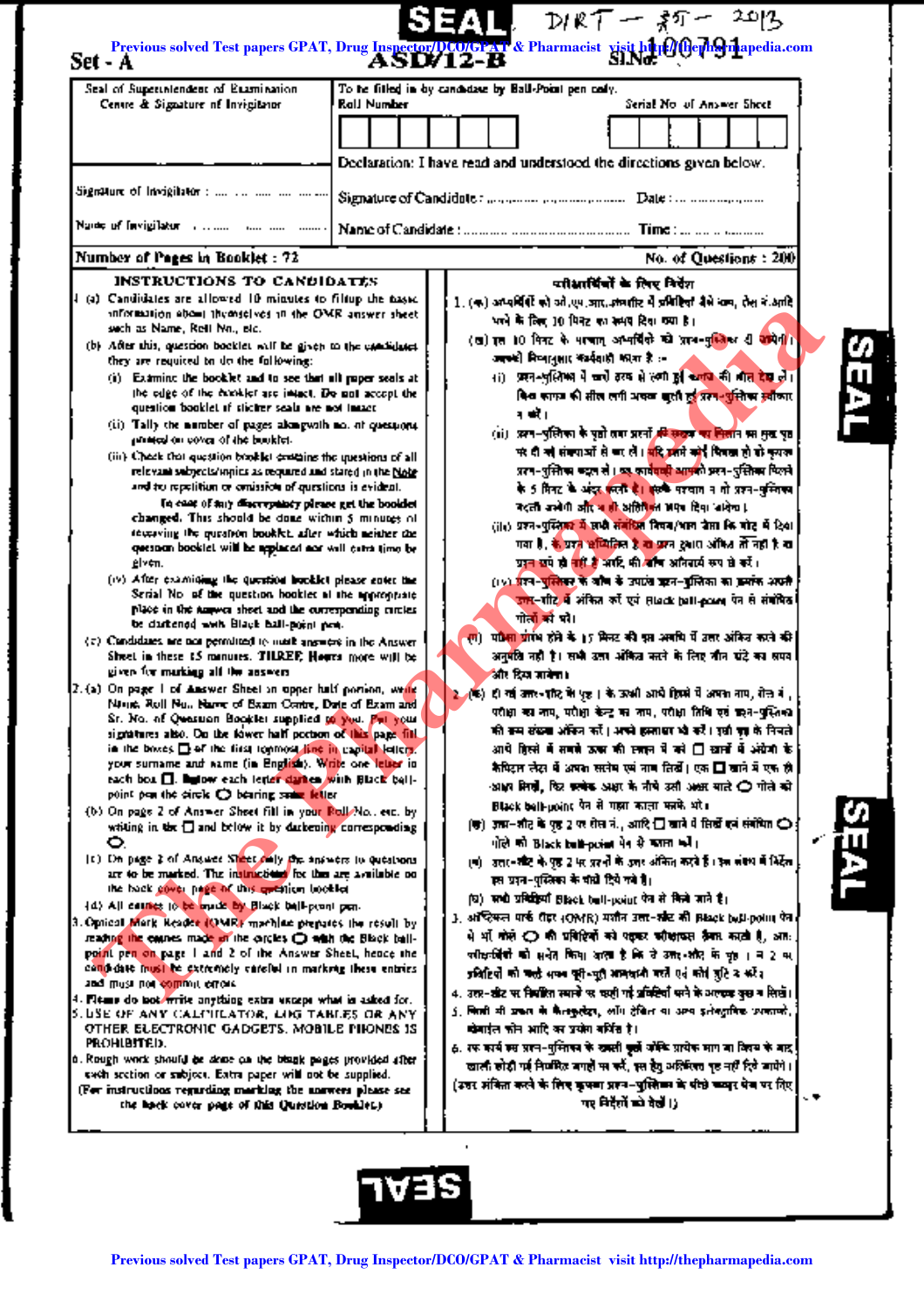# SET-A

Time for marking all 200 Questions: 3.00 Hours Maximum Marks: 200

सभी 200 प्रश्नों को अंकित करने का समय : 3.00 चण्टे = = = = = = = = = अधिकतम अंक : 200

4.

1

# **Note**

- 1. This paper has Four sections, Section A General Knowledge of Madhya Pradesh: Q.No. 01 to SO, Section - B Reasoning: Q.No 51 to 75, Section - C Psychological Test: Q.No. 76 to 100 and Section - D Pharmacy : O.No. 101 to 200.
- This question booklet contains 200 questions numbered from  $t \omega$  200 and each question carry 1mark. All questions are compulsory. There is no negative marking. 2.
- Tally the number of pages alongwith no. of questions printed on cover page of the booklet. Also check that question booklet contains the questions of all relevant subjects/topics, as required and stated above and no repetition or omission of questions is evident. 3.
- If any discrepancy is found in the Question booklet the same can be replaced with another correct question booklet within first 15 minutes. 4.
- Before answering the questions please read carefully the instructions printed on the back cover page of the question booklet and strictly follow them. Indicate your answers by blacking bubbles carefully only on the O.M.R. Answer Sheet provided. 5.
- 6. Use of any type of calculator, mobile phone or any other electronic equipment and log table etc. is strictly prohibited.
- 1. इस प्रश्न पत्र में चार खण्ड हैं, खण्डे-अन मध्यप्रदेश का सामान्य ज्ञान : प्र.क्र. 01 से 50, खण्ड-ब तार्किक क्षमता : प्र.क्र. 51 से 75, खण्ड-स मनोवैज्ञानिक परीक्षण : प्र.क्र. 76 से 100 एवं खण्ड-द फार्मेसी: प्र.क.  $101 + 200$  ।
- इस प्रश्न पत्र में कुल 200 प्रश्न क्रमोंक 1 से 200 तक हैं एवं प्रत्येक प्रश्न एक अंक का है। सभी प्रश्न अनिवार्य हैं । कोई ऋणात्मक मूल्यां<mark>कन</mark> नहीं है। 2.
- प्रश्न पुल्तिका के पूर्वों तथा प्रश्नों की संख्या का मिलान मुख पूष्ठ पर दी गई संख्याओं से कर लें। साथ ही प्रश्न-पुस्तिका में स<mark>भी संज</mark>यित विषय/भाग जैसा कि ऊपर दिया गया है, के प्रश्न सम्मिलित है या प्रश्न दुबारा अंकित तो नहीं है यो प्रश्न छपे ही नहीं है आदि की जाँच अनिवार्य रूप से करें । 3.

प्रश्न-पुल्तिका में किसी प्रकार की तुटि पाये जाने पर उसे प्रथम 15 मिनट में बदलकर सही प्रश्न - युस्तिका दी जायेगी।

- प्राप्त-पत्र हल करने के पहले प्रसन पुस्लिका के अंतिम पह पर अंकित निर्देशों को ध्यानपूर्वक पढ़े एवं उनका कड़ाई  $\vec{A}$  पालन करें । प्रश्नों के उत्तर दी गईं ओ.एन.आर. उत्तरशीट पर साथवानीपूर्वक मोले काले कर ही अंकित कीविए। 5. **Previous solved Test papers CPAT, Drug Inspective CPAT and the Pharmacist CPAT and the system in the SPAT of the system of the pharmapedia Control Control Control Control Control Control Control Control Control Control C** 
	- किसी भी प्रकार का कैल्कुलेटर, पोबाइल फोन या किसी भी प्रकार के अन्य इलैक्टानिक उपकरण एवं लॉग टेविल आदि का उपयोग करना वर्जित है। 6.

ASD/I2-B -2- Set-A

 $\vdots$ 

I

I

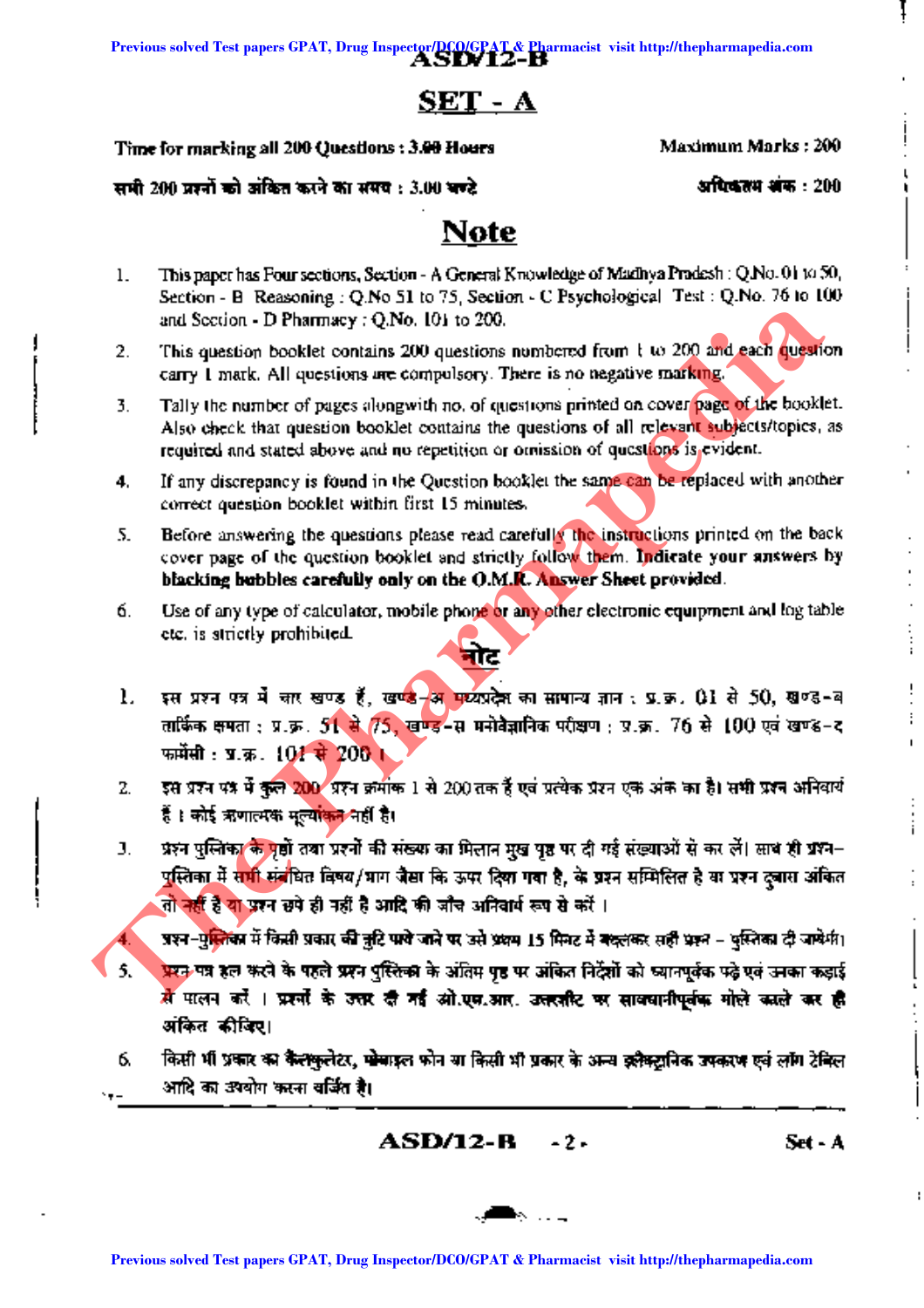

 $ASD/12-B$  -3- Set-A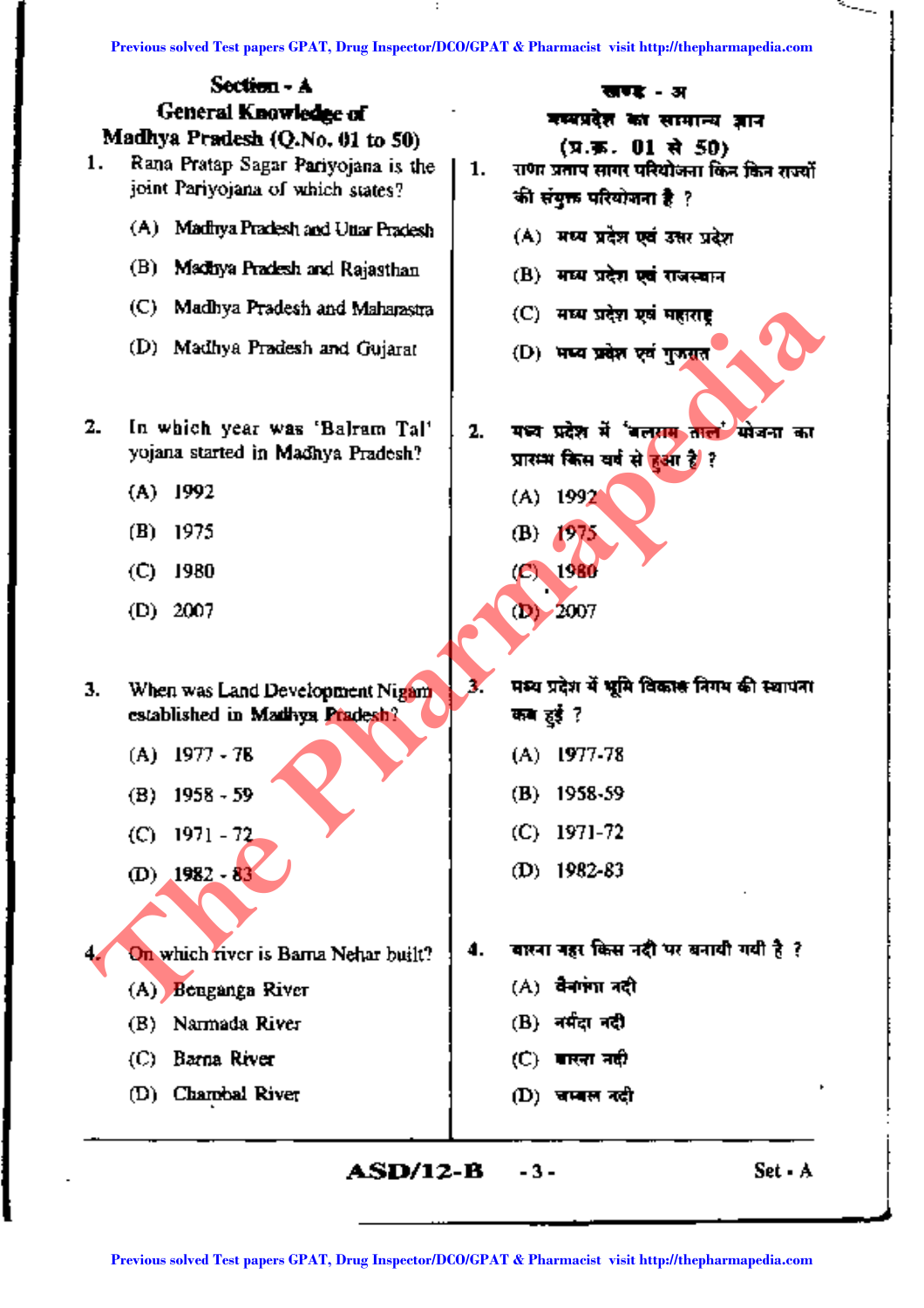=

| 5.       | In which district of Madhya Pradesh<br>the production of Soyabeen is<br>$maximum$ ?                                                                       | 5. | भध्य प्रदेश में सर्वाधिक सोयाबीन उत्पादक<br>जिला कौन सा है ?                                                                               |
|----------|-----------------------------------------------------------------------------------------------------------------------------------------------------------|----|--------------------------------------------------------------------------------------------------------------------------------------------|
|          | (A) Indore                                                                                                                                                |    | (A) अन्दौर                                                                                                                                 |
|          | (B) Ujjain                                                                                                                                                |    | (B) ওতমীন                                                                                                                                  |
|          | (C) Khargon                                                                                                                                               |    | (C) खरगोन                                                                                                                                  |
|          | (D) Bhopal                                                                                                                                                |    | (D) भोपाल                                                                                                                                  |
| ó.<br>7, | What is the total longth of Narmada<br>River?<br>$(A)$ 1312 km<br>1210 km<br>(B)<br>$(C)$ 3210 km<br>(D) $5612 \text{ km}$<br>Where is 'Rajat Jal Prapt'? | 6. | नर्मदा नदी की कुल लम्बाई जितनी है ?<br>(A) 1312 कि.मी.<br>(B) 1210 商油<br>(C) 3210 कि.मी.<br>(D) 5612 क्रि.मी.<br>'रजत जलप्रपात' कहाँ है .? |
|          | (A) Sagar                                                                                                                                                 |    | (A) सागर                                                                                                                                   |
|          | $(B)$ Near Rewa                                                                                                                                           |    | (B) रीवा के निकट                                                                                                                           |
|          | (C) Aravali Ranges                                                                                                                                        |    | (C) आरावली श्रृंखला                                                                                                                        |
|          | (D) Pachmadi                                                                                                                                              |    | $(D)$ पंचमदी                                                                                                                               |
| 8.       | Jawahar Lal Nehru<br>Where is<br><b>Agriculture University?</b>                                                                                           | 8. | जवाहरलाल नेहरु कृषि विश्वविद्यालय कहाँ<br>है ?                                                                                             |
|          | $(A)$ Gwalior                                                                                                                                             |    | (A) ग्वालियर                                                                                                                               |
|          | Indore<br>(B)                                                                                                                                             |    | $(B)$ इन्दौर                                                                                                                               |
|          | Jabalpur<br>(C)                                                                                                                                           |    | (C) जबलपुर                                                                                                                                 |
|          | (D) Bhopal                                                                                                                                                |    | (D) भोपाल                                                                                                                                  |
|          | ASD/12-B                                                                                                                                                  |    | Set - A<br>-4-                                                                                                                             |
|          | Previous solved Test papers GPAT, Drug Inspector/DCO/GPAT & Pharmacist visit http://thepharmapedia.com                                                    |    |                                                                                                                                            |

J.

 $\begin{bmatrix} 1 & 1 \\ 1 & 1 \\ 1 & 1 \end{bmatrix}$ 

÷,

×.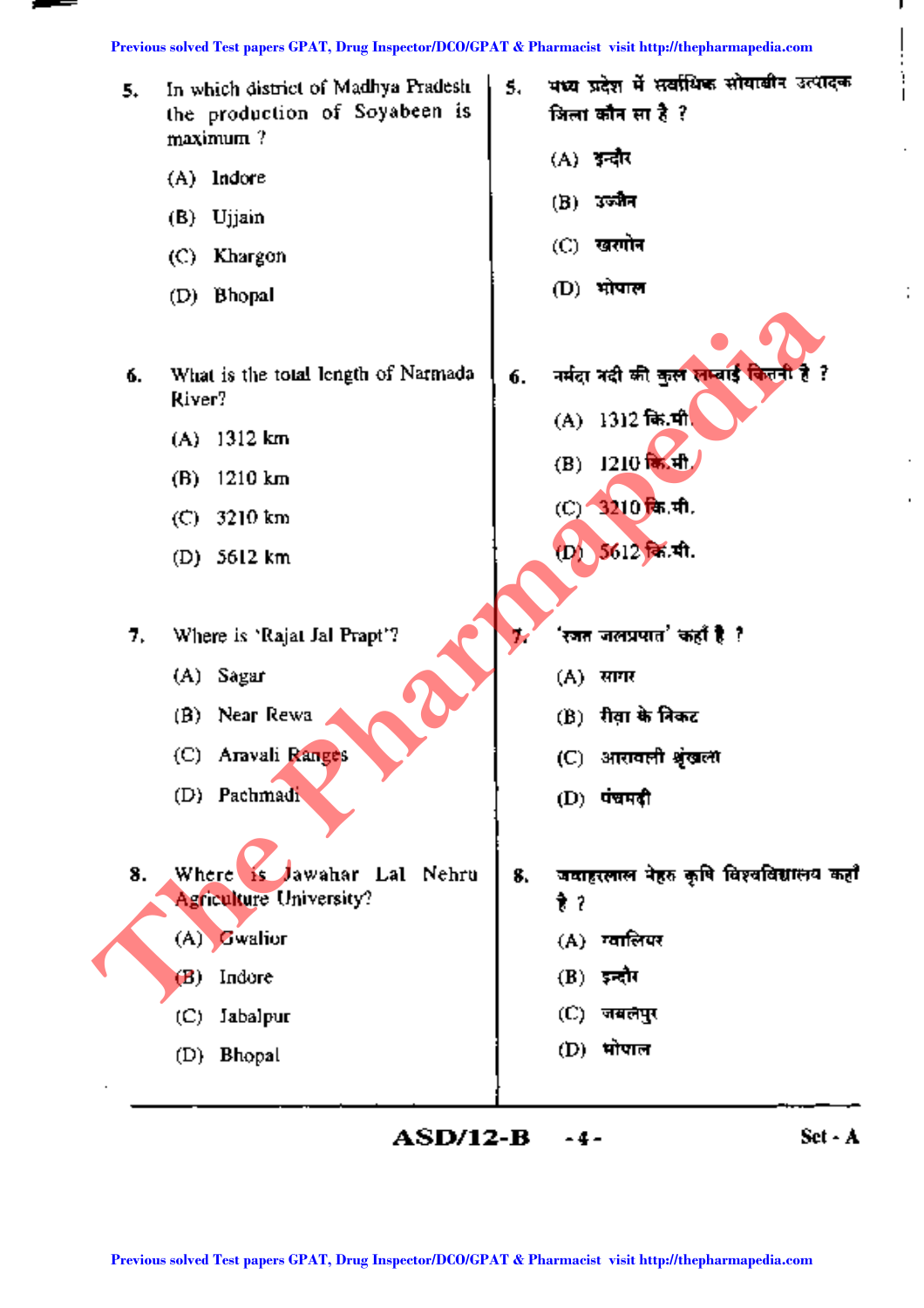| 9.  | In Madhya Pradesh, where is the<br>Head Office of Cotton Research<br>Centre? | Previous solved Test papers GPAT, Drug Inspector/DCO/GPAT & Pharmacist visit http://thepharmapedia.com<br>कपास अनुसंधान केन्द्र का मुख्यालय मध्य<br>9.<br>प्रदेश में कहाँ है ? |
|-----|------------------------------------------------------------------------------|--------------------------------------------------------------------------------------------------------------------------------------------------------------------------------|
|     | (A) Khargoan                                                                 | (A) खरगौन                                                                                                                                                                      |
|     | Dewas<br>(B)                                                                 | $(B)$ देवास                                                                                                                                                                    |
|     | (C) Ratlam                                                                   | $(C)$ रतलाम                                                                                                                                                                    |
|     | $(D)$ [ndore]                                                                | $(D)$ इन्दौर                                                                                                                                                                   |
| 10. | In Madhya Pradesh which district has<br>the maximum population growth rate?  | मध्य प्रदेश में सर्वाधिक जनसंख्या वृद्धि<br>10.<br>याला जिला कौन सा है ?⊿                                                                                                      |
|     | (A) Bhopal                                                                   | (A) भोपाल                                                                                                                                                                      |
|     | Jabalpur<br>(B)                                                              | (B)<br>जबलपुर                                                                                                                                                                  |
|     | (C).<br>Indore                                                               | (C) इन्दौर                                                                                                                                                                     |
|     | (D) Gwalior                                                                  | (D) ग्वालिक <mark>र</mark>                                                                                                                                                     |
| 11. | What is the population growth rate in<br>Madhya Pradesh?                     | मध्य प्रदेश में जनसंख्या वृद्धि दर क्या है ?<br>11.<br>(A) 20.3 प्रतिशत                                                                                                        |
|     | $20.3$ percent<br>(A)                                                        |                                                                                                                                                                                |
|     | 20.6 percent<br>(B)                                                          | $20.6$ प्रतिशत<br>$(\mathbf{B})$                                                                                                                                               |
|     | 20.1 percent<br>(C) -                                                        | $20.1$ प्रतिशत<br>(C).                                                                                                                                                         |
|     | 19.3 percent<br>(D).                                                         | (D) 19.3 प्रतिशत                                                                                                                                                               |
| 12. | Where are the division branches of<br>M.P. High Court situated?              | मध्य प्रदेश उच्च न्यायालय की खण्डपीत कहाँ-<br>12.<br>कहाँ स्थित है ?                                                                                                           |
|     | Indore and Bhopal<br>(A)                                                     | (A) इन्दौर एवं भोपाल                                                                                                                                                           |
|     | Indore and Gwalior<br>(B)                                                    | (B) इन्हौर एवं ग्वालियर                                                                                                                                                        |
|     | <b>Bhopat and Gwalior</b><br>(C)                                             | (C) धोपाल एवं ग्लालियर                                                                                                                                                         |
|     | Indore, Bhopal and Gwalior<br>(D)                                            | (D) इन्दौर, भोपाल एवं ग्वालियर                                                                                                                                                 |
|     |                                                                              |                                                                                                                                                                                |
|     | ASD/12-B                                                                     | Set - A<br>-5-                                                                                                                                                                 |
|     |                                                                              |                                                                                                                                                                                |
|     |                                                                              | Previous solved Test papers GPAT, Drug Inspector/DCO/GPAT & Pharmacist visit http://thepharmapedia.com                                                                         |

ैल्ल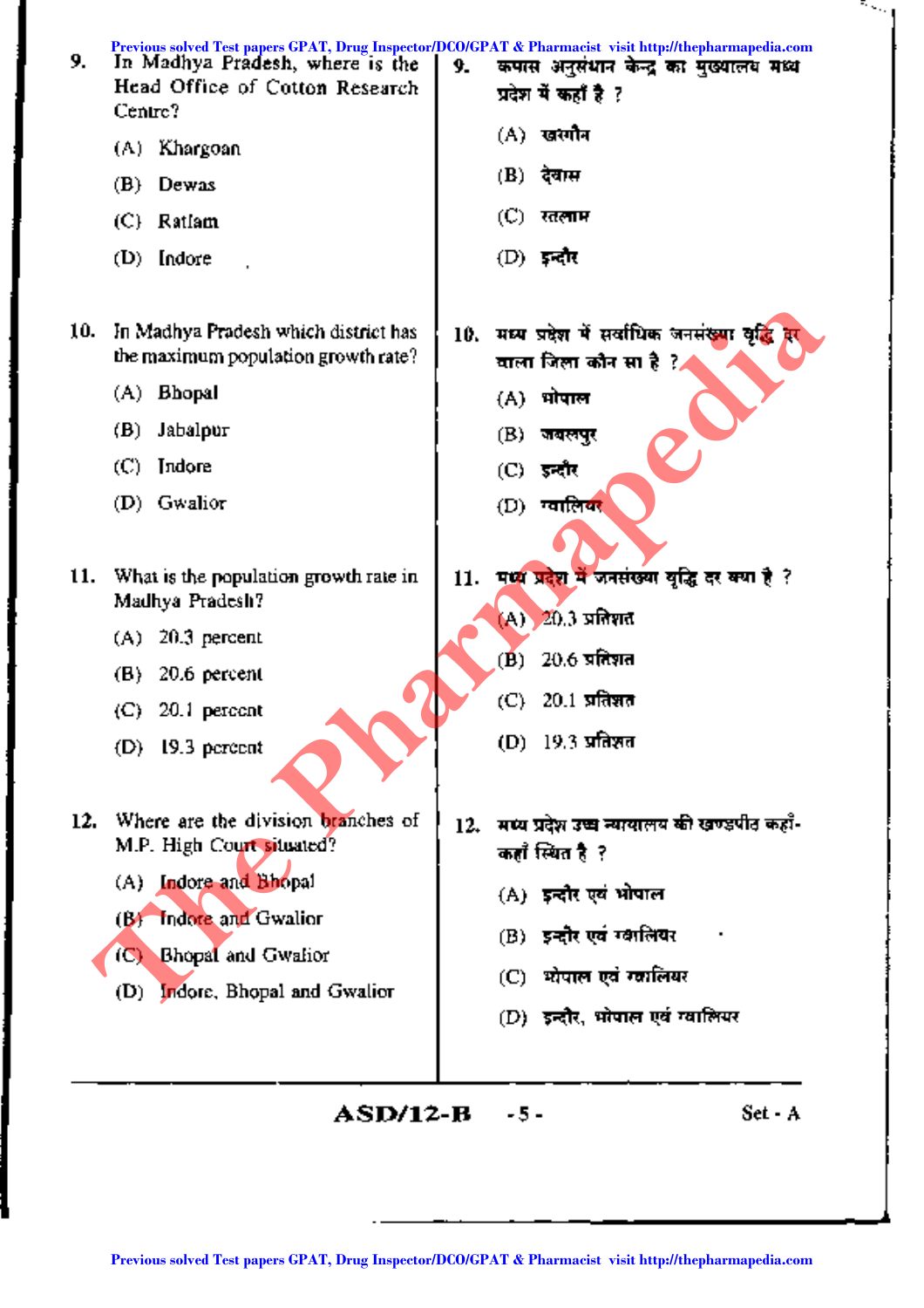

**ASD/12-B** -6- **Set** - A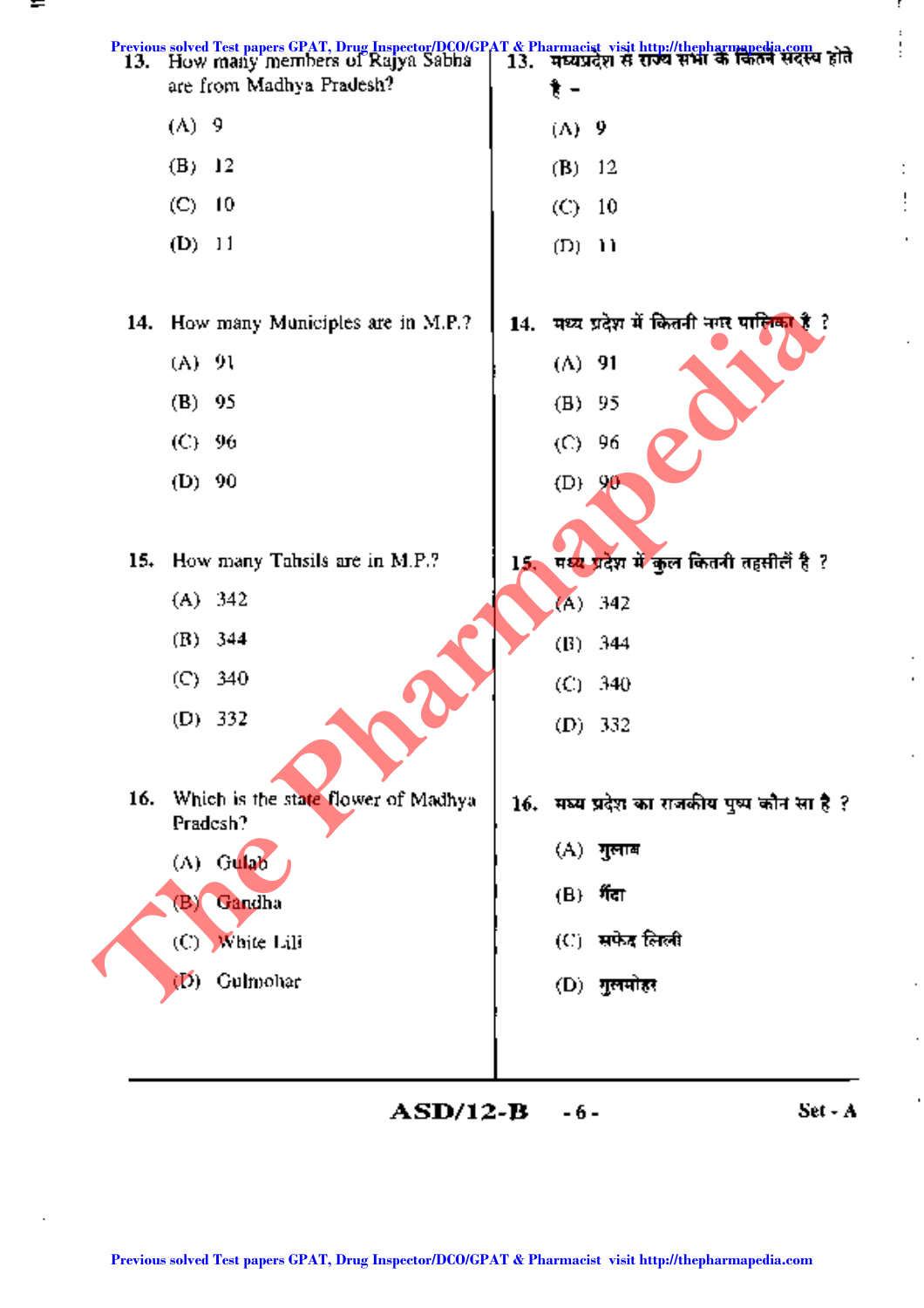| 17. | In M.P. Regional Institute of<br>Education is situated in $\_\_$ |     | Previous solved Test papers GPAT, Drug Inspector/DCO/GPAT & Pharmacist visit http://thepharmapedia.com<br>17. शेबीय शिक्षा संस्थान मध्य प्रदेश में कहाँ स्थित<br>₹? |
|-----|------------------------------------------------------------------|-----|---------------------------------------------------------------------------------------------------------------------------------------------------------------------|
|     | (A) Bhopal                                                       |     | (A) भोपाल                                                                                                                                                           |
|     | (B)<br>Indare                                                    |     | $(B)$ इन्दौर                                                                                                                                                        |
|     | $\left(\mathbb{C}\right)$<br>Jabalpur                            |     | (C) जबलपुर                                                                                                                                                          |
|     | (D) Ujjain                                                       |     | (D) उज्जैन                                                                                                                                                          |
| 18. | Jal Satyagraha came to an end after<br>days demonstration.       | 18. | जल सत्याग्रह --- दिनो के प्रदर्शन <del>के बाद</del><br>समाप्त हुआ ।                                                                                                 |
|     | $(A)$ 14                                                         |     | $(A)$ 14                                                                                                                                                            |
|     | (B)<br>15                                                        |     | (B)<br>- 15                                                                                                                                                         |
|     | $(C)$ 16                                                         |     | $\left( \mathsf{C}\right)$<br>16                                                                                                                                    |
|     | $(D)$ 17                                                         |     | (D)<br>17                                                                                                                                                           |
| 19. | 'Bagh', a Village in Gwalior is<br>famous for ____               | 19. | स्वालियर का एक गाँव 'बाध' प्रसिद्ध है ∽−−<br>के लिए ।                                                                                                               |
|     | (A) Sculptures                                                   |     | (A) मूर्तिकला                                                                                                                                                       |
|     | Architecture<br>(B)                                              |     | आर्किटेक्चर<br>(B)                                                                                                                                                  |
|     | (C) Cave painting                                                |     | $(C)$ ापुफा चित्रकला                                                                                                                                                |
|     | $(D)$ All the above                                              |     | (D) उपरोक्त सभी                                                                                                                                                     |
| 20. | Sanchi Stupa is located near to __                               | 20. | मांची स्तूप --- के निकट स्थित है ।                                                                                                                                  |
|     | (A) Bhopal                                                       |     | (A) भोपाल                                                                                                                                                           |
|     | Ujjain<br>(B).                                                   |     | $(B)$ उन्जैन                                                                                                                                                        |
|     | (C)<br>Gwalior                                                   |     | (C) स्वालियर                                                                                                                                                        |
|     | Indóre<br>(D)                                                    |     | $(D)$ इन्दौर                                                                                                                                                        |
|     |                                                                  |     |                                                                                                                                                                     |
|     | <b>ASD/12-B</b>                                                  |     | Set - A<br>-7-                                                                                                                                                      |
|     |                                                                  |     |                                                                                                                                                                     |
|     |                                                                  |     | Previous solved Test papers GPAT, Drug Inspector/DCO/GPAT & Pharmacist visit http://thepharmapedia.com                                                              |

 $\frac{1}{2}$ 

 $\mathcal{L}_{\mathcal{A}}$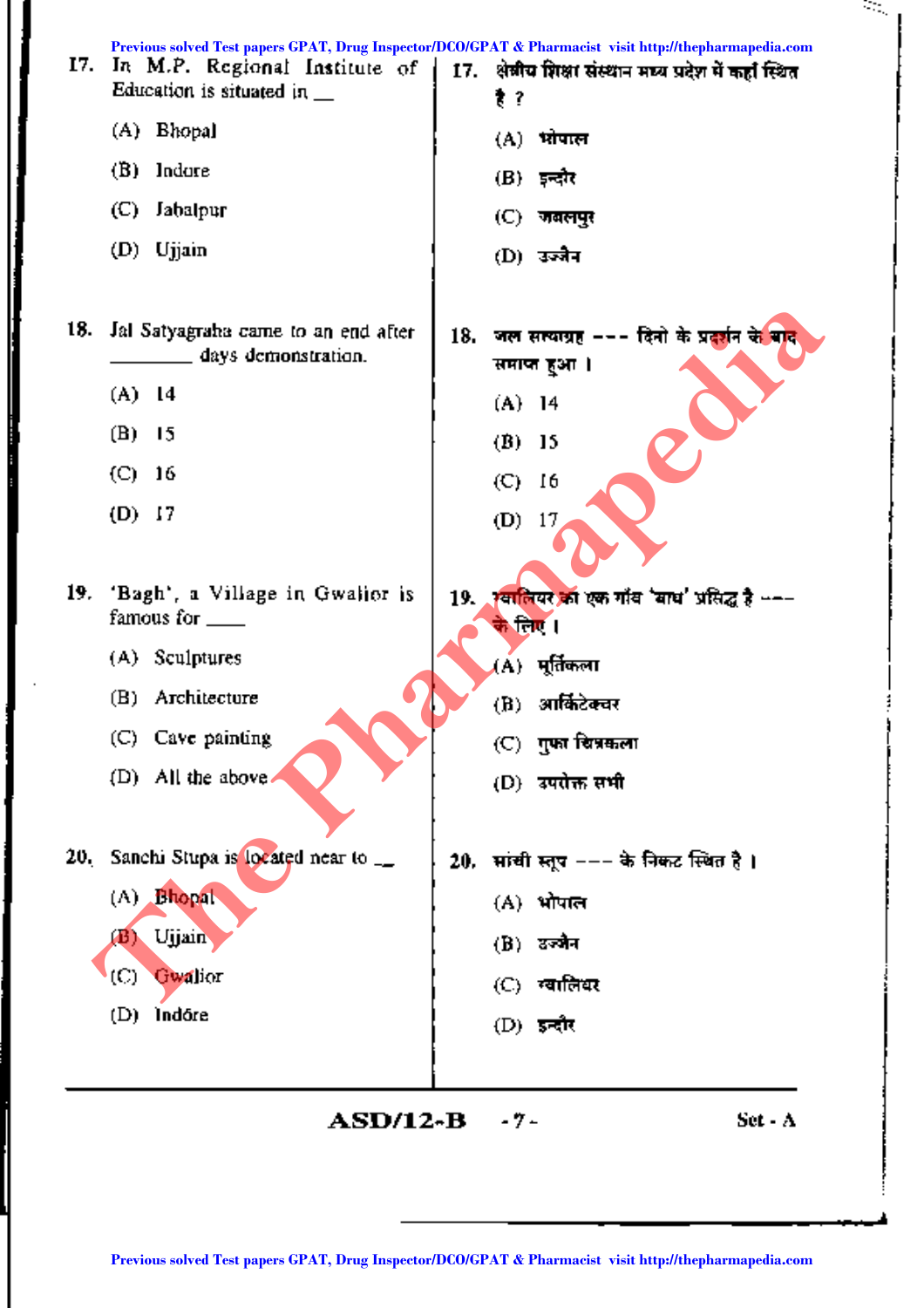

- -

**ASD/12-B** -8-<br>Set - A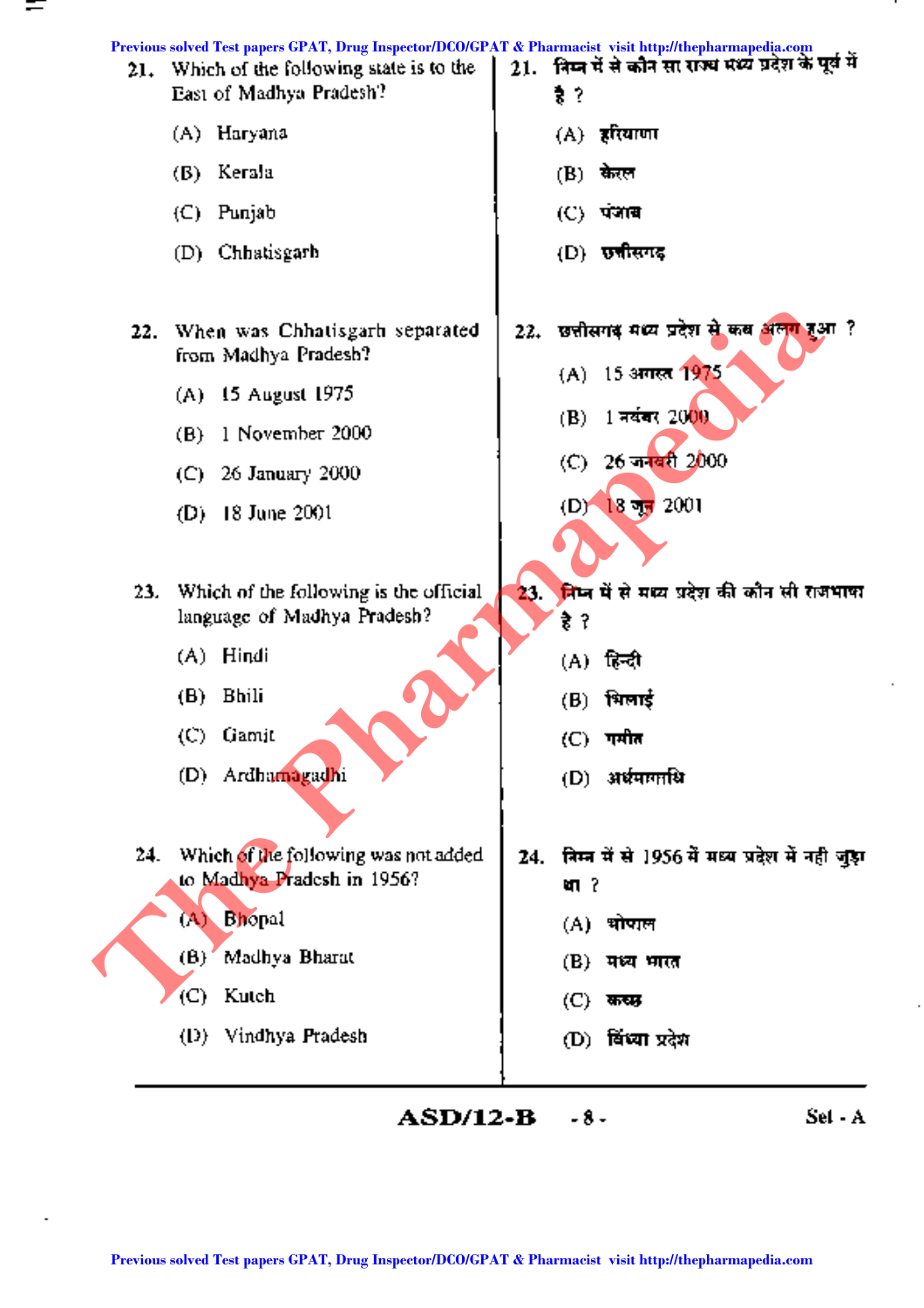| 25. | Previous solved Test papers GPAT, Drug Inspector/DCO/GPAT & Pharmacist visit http://thepharmapedia.com<br>Who of the following was Madhya<br>Pradesh's Chief Minister in 1964? | 25. निम्न में से 1964 में मध्य प्रदेश का मुख्यमंत्री<br>कौन धा? |
|-----|--------------------------------------------------------------------------------------------------------------------------------------------------------------------------------|-----------------------------------------------------------------|
|     | Uma Bharti<br>(A)                                                                                                                                                              | $(\Lambda)$ ामा भारती                                           |
|     | Dwarika Prasad Misra<br>(B)                                                                                                                                                    | (B)) द्रारिका प्रसाद मिश्रा                                     |
|     | (C).<br>Digvijay Singh                                                                                                                                                         | (C) दिग्विजय सिंह                                               |
|     | (D) Babulal Gaur                                                                                                                                                               | (!)) बाबुलाल गौर                                                |
| 26. | Usha Kiran Palace is located in                                                                                                                                                | 26. उषा किस्न महल ∽−∽ में स्थित है                              |
|     | Gwalior<br>(A)                                                                                                                                                                 | (A) ग्वालियर                                                    |
|     | (B)<br><b>Bhopal</b>                                                                                                                                                           | $(B)$ भोपाल                                                     |
|     | (C)<br>Ujjain                                                                                                                                                                  | (C) उज्जैन                                                      |
|     | Jabalpur<br>(D)                                                                                                                                                                | $(D)$ जबलपुर                                                    |
| 27. | Welcom Heritage Golf view hotel is<br>situated in $\mathbf{\_}$                                                                                                                | 27. बेलकम हेरीटेज गोल्फ व्यू होटल --- में<br>स्थित है           |
|     | Mhow<br>(A)                                                                                                                                                                    | (A)<br>मर                                                       |
|     | (B)<br>Kanha                                                                                                                                                                   | (B).<br>कान्हा                                                  |
|     | Pachmarhi<br>(C).                                                                                                                                                              | (C) -<br>पचमढ़ी                                                 |
|     | (D) Ujjain                                                                                                                                                                     | $(D)$ उज्जैन                                                    |
| 28. | Who was built the stupas at Sanchi?                                                                                                                                            | 28. साँची के स्तूपों का निर्माण किस शासक ने                     |
|     | (A) Ashoka                                                                                                                                                                     | कतया था ?                                                       |
|     | Chandragupta Maurya<br>(B)                                                                                                                                                     | (A) अशोक                                                        |
|     | Bindusar                                                                                                                                                                       | (B) चंद्रगुप्त मौर्य                                            |
|     | (C)                                                                                                                                                                            | (C) बिन्दुसार                                                   |
|     | Chandragupta Vikramaditya<br>(D)                                                                                                                                               |                                                                 |
|     |                                                                                                                                                                                | (D) चन्द्रगुप्त विक्रमादित्य                                    |
|     | ASD/12-B                                                                                                                                                                       | Set - A<br>-9-                                                  |
|     |                                                                                                                                                                                |                                                                 |
|     |                                                                                                                                                                                |                                                                 |
|     | Previous solved Test papers GPAT, Drug Inspector/DCO/GPAT & Pharmacist visit http://thepharmapedia.com                                                                         |                                                                 |

 $\mathbf{r}$ 

∓0.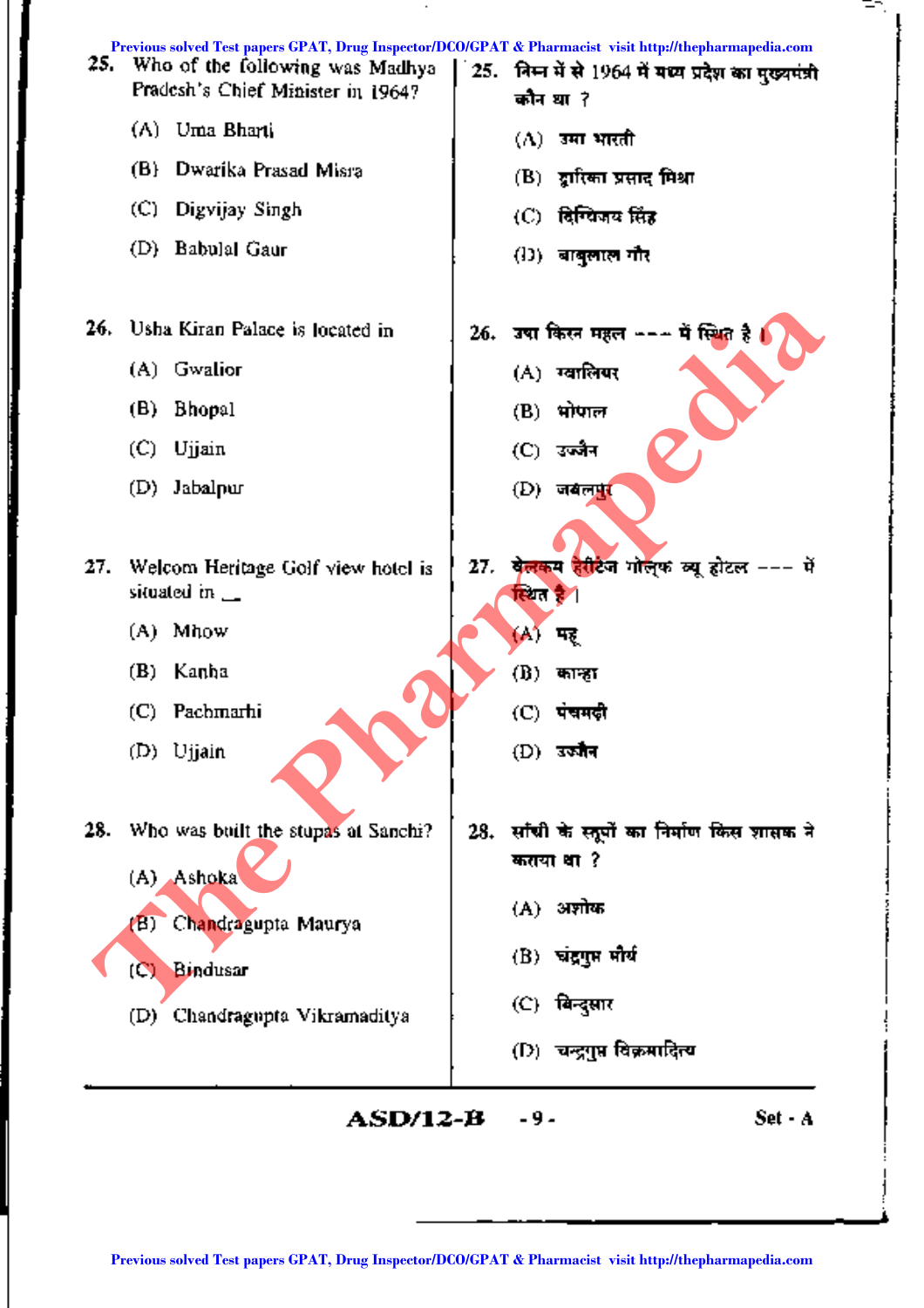

**ASD/12-B** -10 - Set - A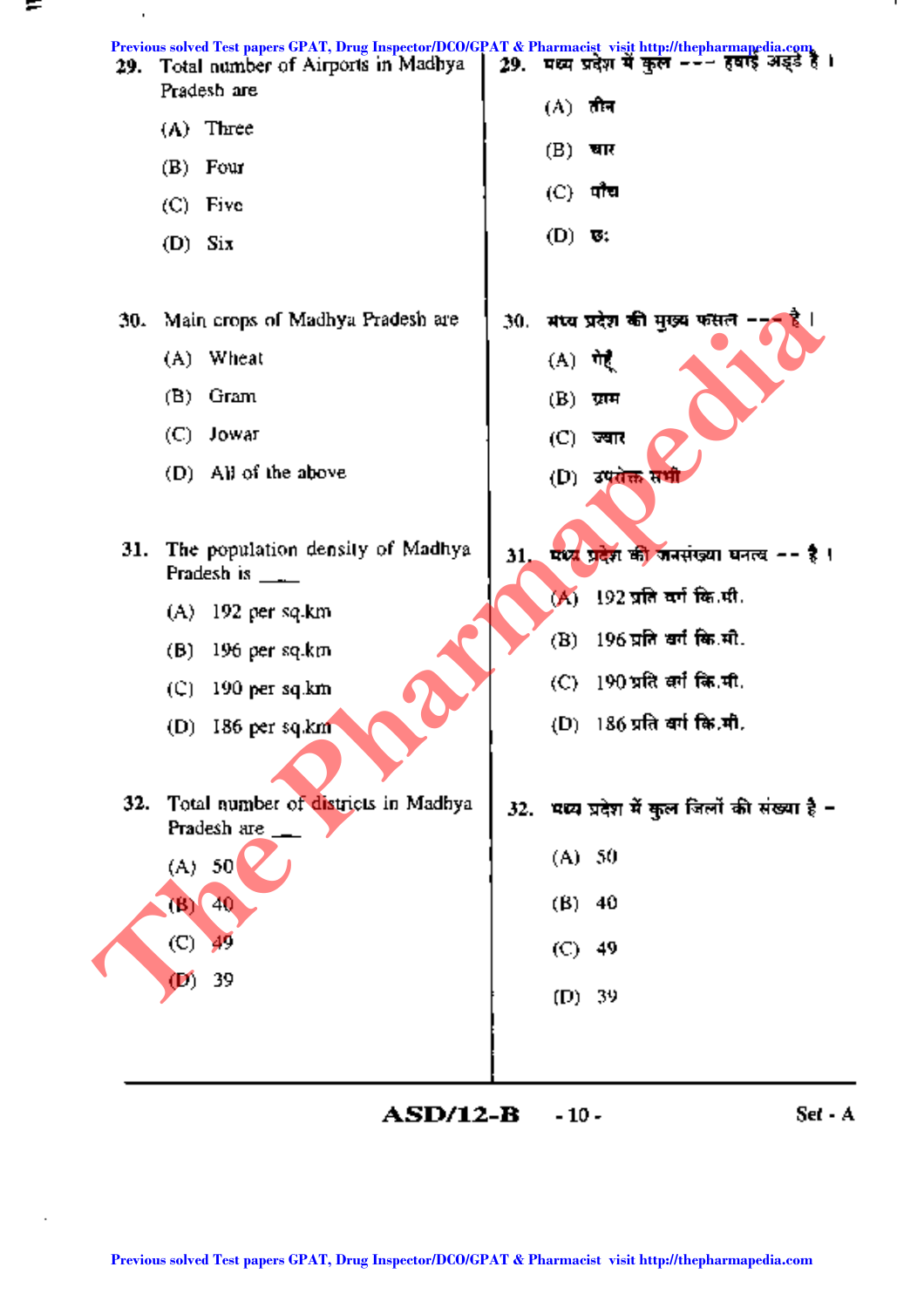| 33. | Previous solved Test papers GPAT, Drug Inspector/DCO/GPAT & Pharmacist visit http://thepharmapedia.com<br>Where is the only Ladies Jail situated<br>in M.P.? | 33. | मध्य प्रदेश की एक मात्र महिला जेल कहाँ पर                                  |
|-----|--------------------------------------------------------------------------------------------------------------------------------------------------------------|-----|----------------------------------------------------------------------------|
|     | (A) Nersinghpur                                                                                                                                              |     | 费?                                                                         |
|     | (B)<br>Hoshangabad                                                                                                                                           |     | (A) नरसिं <del>ह</del> पुर                                                 |
|     | (C)<br>Betul                                                                                                                                                 |     | होशंगाबाद<br>(B)                                                           |
|     | $(D)$ Dhar                                                                                                                                                   |     | $\circledcirc$<br>बेतूल                                                    |
|     |                                                                                                                                                              |     | (D)<br>धार्                                                                |
| 34. | Only Unani Medical College of M.P.<br>is situated in $\_\_$                                                                                                  |     | 34. मध्य प्रदेश का एक मात्र यूनानी चिकित्सा<br>महाविद्यालय कहाँ स्थित है ? |
|     | (A) Shivni                                                                                                                                                   |     | (A) सिखनी                                                                  |
|     | Raisen<br>(B)                                                                                                                                                |     | रायसेन<br>(B)                                                              |
|     | Bhurhampur<br>(C).                                                                                                                                           |     | (C).<br>बुरहानपुर                                                          |
|     | Neemuch<br>(D) -                                                                                                                                             |     | $(D)$ नीमच                                                                 |
| 35. | In the major portion of Madhya<br>Pradesh which crop is cultivated?                                                                                          | 35. | भष्य प्रदेश में सर्वाधिक क्षेत्र में कौन सी फसल<br>बोई जाती है ?           |
|     | (A) Wheat                                                                                                                                                    |     | गेर्<br>(A)                                                                |
|     | Rice<br>(B)                                                                                                                                                  |     | (В,<br>चावल                                                                |
|     | Soyabeen<br>(C) -                                                                                                                                            |     | सोयाबीन<br>YC)                                                             |
|     | Jawahar<br>(D)                                                                                                                                               |     | (D) ज्वार                                                                  |
|     |                                                                                                                                                              |     |                                                                            |
|     | 36. Which is the 'State bird' of M.P.'?                                                                                                                      | 36. | भम्य प्रदेश का 'राजकीय पक्षी' कौन है ?                                     |
|     | <b>Bulbul</b><br>(A)                                                                                                                                         |     | (A) बुलबुल                                                                 |
|     | Dudhraj<br>(B)                                                                                                                                               |     | (B)<br>द्धराज                                                              |
|     | Parrot<br>(C).                                                                                                                                               |     | $(C)$ तोना                                                                 |
|     | Mena<br>(D)                                                                                                                                                  |     | $(D)$ मैना                                                                 |
| 37. | Which is the state tree of M.P.?                                                                                                                             | 37. | मध्यप्रदेश का राजकीय वृक्ष क्या है ?                                       |
|     | <b>Bargad</b><br>(A)                                                                                                                                         |     | (A) बरगद                                                                   |
|     | (B)<br>Pipal                                                                                                                                                 |     | पीपल<br>(B)                                                                |
|     | Neem<br>(C)                                                                                                                                                  |     | $(C)$ नीम                                                                  |
|     | (D) Sagoon                                                                                                                                                   |     | $(D)$ सागौन                                                                |
|     | <b>ASD/12-B</b>                                                                                                                                              |     | Set - A<br>- 11 -                                                          |
|     |                                                                                                                                                              |     |                                                                            |
|     |                                                                                                                                                              |     |                                                                            |
|     | Previous solved Test papers GPAT, Drug Inspector/DCO/GPAT & Pharmacist visit http://thepharmapedia.com                                                       |     |                                                                            |

ł

j

ĺ

---..::.."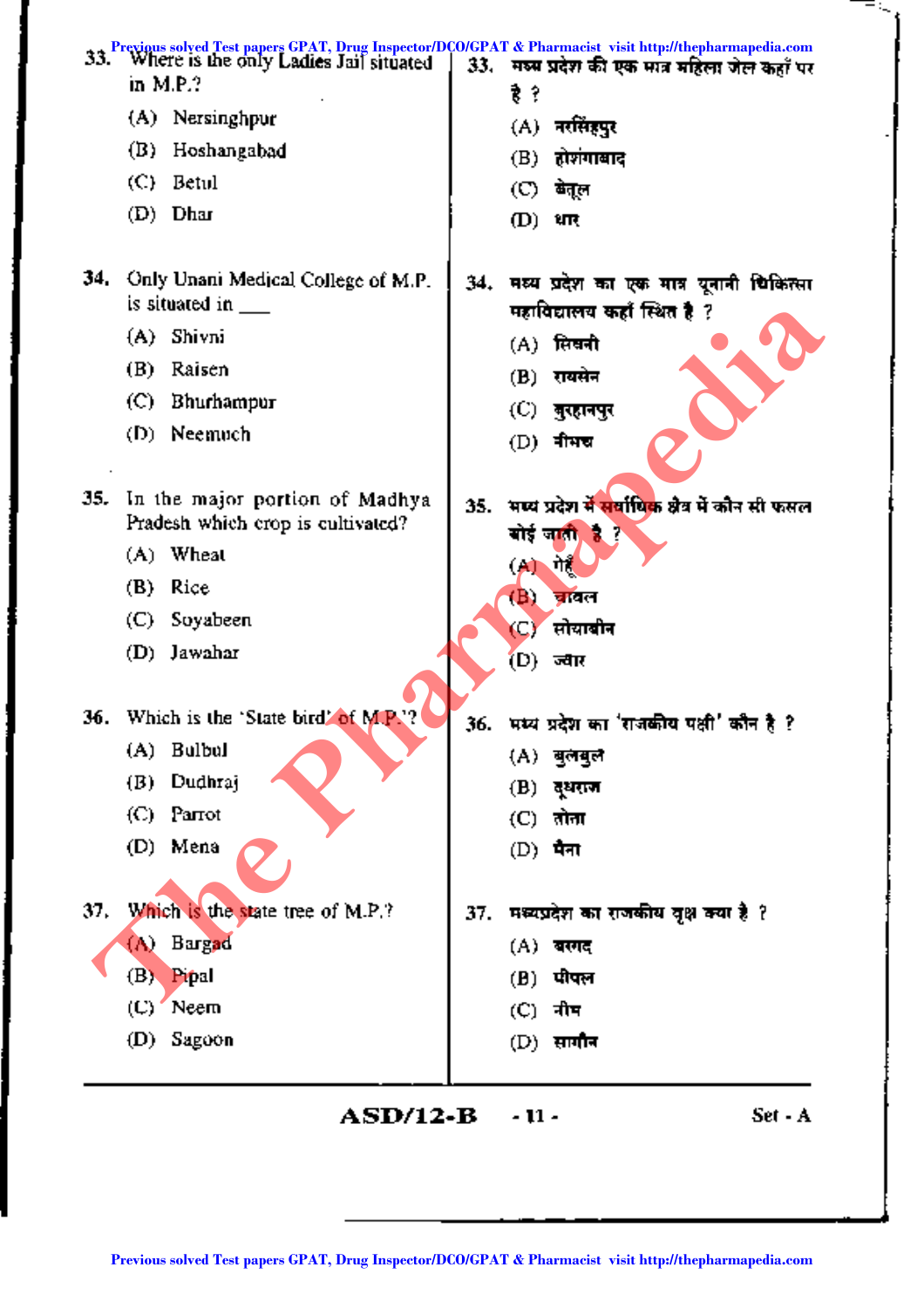| 38. | Whose mortal relic is kept in Sanchi<br>Stob? | Previous solved Test papers GPAT, Drug Inspector/DCO/GPAT & Pharmacist visit http://thepharmapedia.com.<br>38. साँची के स्तूप में किसकी अस्थियों रखी है ? |
|-----|-----------------------------------------------|-----------------------------------------------------------------------------------------------------------------------------------------------------------|
|     | Samrat Ashok<br>(A)                           | (A) सम्राट अशोक                                                                                                                                           |
|     | Sariputra<br>(B)                              | (B) सारि पुत्र                                                                                                                                            |
|     | (C) Mogadhlayan                               | (C) भोग्दलायन                                                                                                                                             |
|     | (D) Sariputra and Mogadhlayan                 | (D) सारिपुत्र एवं मोग्दलावन                                                                                                                               |
| 39. | Which king built 'Chanderi kila'?             | 'चंदेरी के किले' का निर्माण किस राजा ने<br>39.                                                                                                            |
|     | (A) Raja Jaipal                               | करवाया था ?                                                                                                                                               |
|     | Kirtipal<br>(B)                               | $(\Lambda)$ राजा जयपाल                                                                                                                                    |
|     | (C)   Raja Nall                               | कीर्तिपाल<br>(B) -                                                                                                                                        |
|     | (D) God raja Narender Shah                    | (C) =<br>राजा तल<br>(D)  गौड़ राजा नरेन्द्र शाह                                                                                                           |
| 40. | From which National Park the Project          | मध्य प्रदे <mark>श में प्रोजेक्ट टाइगर</mark> का आरंभ<br>40.                                                                                              |
|     | Tiger in M.P. was started?                    | सर्वप्रथम किस राष्ट्रीय उद्यान से हुआ ?                                                                                                                   |
|     | (A) Panna                                     | $\left( \mathbf{A} \right)$<br>पत्ना                                                                                                                      |
|     | (B) Madhav                                    | $(B)$ प्राधव                                                                                                                                              |
|     | (C) Kanha                                     | (♡) कान्हा                                                                                                                                                |
|     | Sanjay Gandhi<br>(D) -                        | (D) संजय गांधी                                                                                                                                            |
|     |                                               |                                                                                                                                                           |
| 41. | On which river is Mata Tila Banth is          | 41. माता टीला बांध किस नदी पर बना है ?                                                                                                                    |
|     | built?                                        | (A) नर्मदा                                                                                                                                                |
|     | (A) Narmada<br>(B)<br>Tapti                   | $(B)$ नाप्ती                                                                                                                                              |
|     | Ken<br>(C).                                   | (C) केन                                                                                                                                                   |
|     | (D)<br>Betya                                  | (D) बेतवा                                                                                                                                                 |
|     |                                               |                                                                                                                                                           |
|     | 42. Which city<br>called<br>j S<br>Laghu      | लघु खजुराहो किस नगर को कहा जाता है ?<br>42.                                                                                                               |
|     | Khajuraho?                                    | (A) उज्जैन                                                                                                                                                |
|     | (A) Ujjain                                    | (B) भोरमदेव कवर्धा                                                                                                                                        |
|     | Bhoramdey Kaydhro<br>(B)                      | (C) पंचमदी                                                                                                                                                |
|     | Panchmarhi<br>(C).                            | (D) मेर्                                                                                                                                                  |
|     | (D) Mhow                                      |                                                                                                                                                           |
|     | <b>ASD/12-B</b>                               | Set - A<br>- 12 -                                                                                                                                         |
|     |                                               |                                                                                                                                                           |
|     |                                               |                                                                                                                                                           |
|     |                                               |                                                                                                                                                           |
|     |                                               | Previous solved Test papers GPAT, Drug Inspector/DCO/GPAT & Pharmacist visit http://thepharmapedia.com                                                    |

Τ.

ł,

 $\cdot$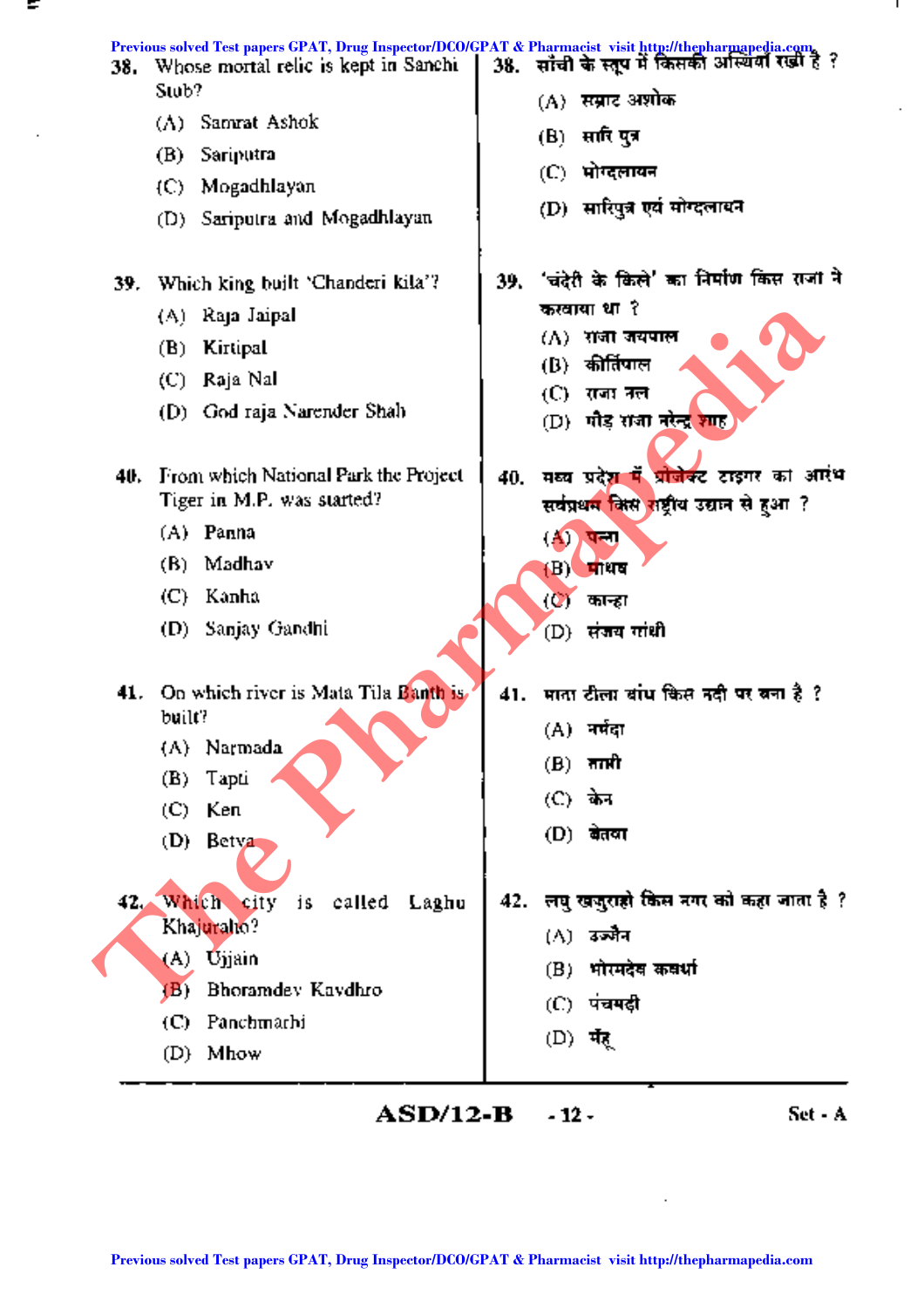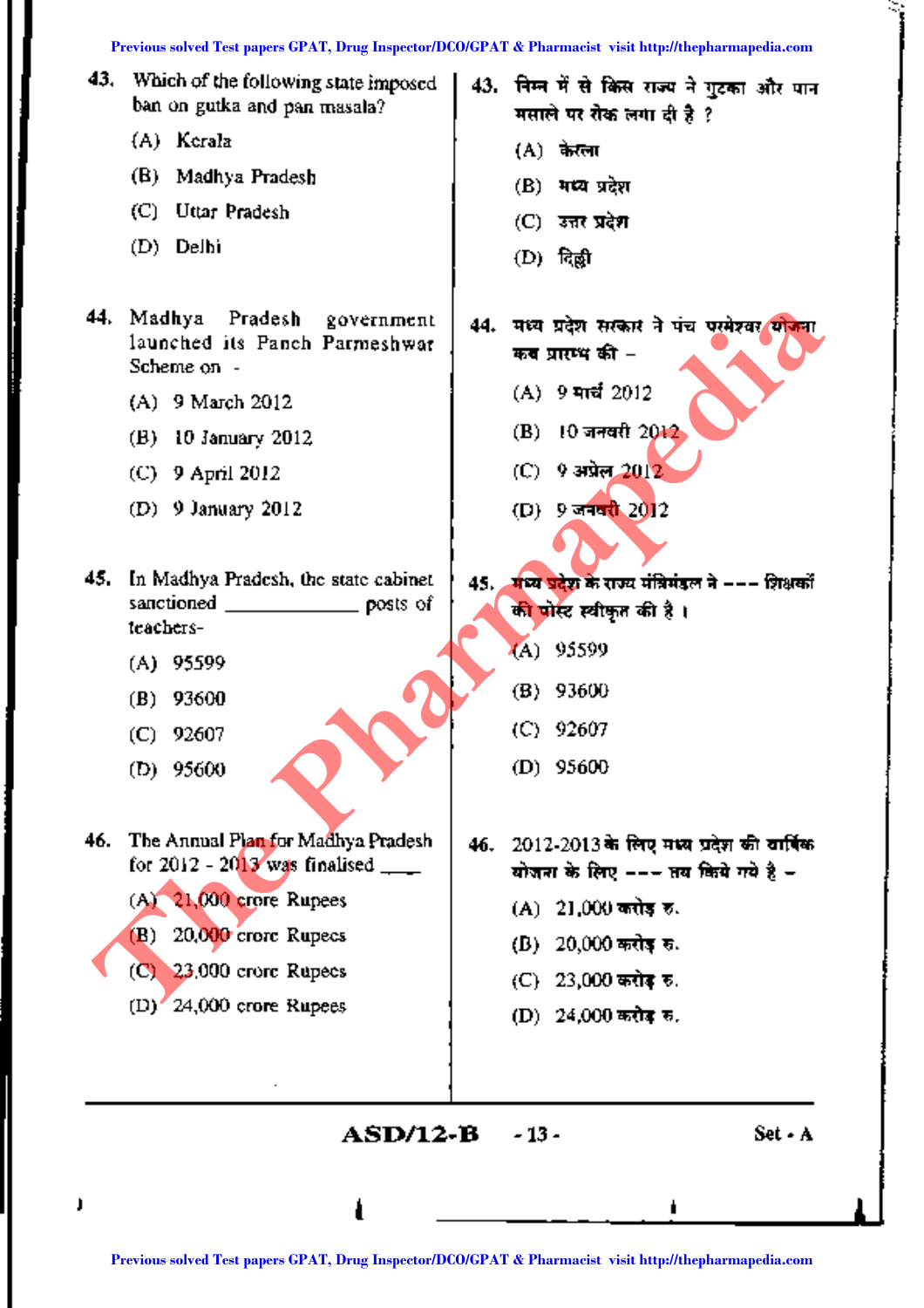- 'Geetasar' in School curriculum.  $\left\lfloor \frac{1}{\pi} \right\rfloor$   $\frac{1}{\pi}$   $\frac{1}{\pi}$  I
	- (A) 20 April 2011  $(A)$  20~  $(A)$  20~  $\frac{1}{20}$  and  $\frac{1}{20}$  and  $\frac{1}{20}$
	-
	- (C) 19 April 2011  $($  (C) 19  $3\pi$  $\pi$  2011
	- (D) 20 March 2011 (D) 20 मार्च 2011
- years of age are under weight  $\begin{pmatrix} 1 & 4 & 4 \end{pmatrix}$ 
	- (A) 49 (A) 49
	- (B) 50 (B) 50
	-
	- (D) 52 (D) 52
- 49. The Prime Minister Dr. Manmohan 49. '6 एस एम टी पी ए बीना रिफाइनरी' मध्य Singh on \_\_\_\_\_\_\_\_\_\_\_\_\_ dedicated '6-MMTPA Bina Refinery' in MP to quality and the substitution of the call of the Nation. **Facebook** CP and the main of the state paper CPAT. Due Inspect and CO/GPAT & Pharmacist visit http://theoretical CPAT, Drug Inspect papers CPAT, Drug Inspect and CPAT and CPAT and CPAT and CPAT and CPAT and CPAT and CPAT
	-
	-
	-
	- (D) 22 March 2012 (D) 22 मार्च 2012
	- 50. Rani Laxmibai Rajghat Pariyojana is | 50. राजी लक्ष्मीवाई राजघाट परियोजना किन-किन the joint Pariyojana of which states?  $\downarrow$  and  $\uparrow$  and  $\uparrow$   $\uparrow$   $\uparrow$   $\uparrow$   $\uparrow$   $\uparrow$   $\uparrow$   $\uparrow$   $\uparrow$   $\uparrow$   $\uparrow$   $\uparrow$   $\uparrow$   $\uparrow$   $\uparrow$   $\uparrow$   $\uparrow$   $\uparrow$   $\uparrow$   $\uparrow$   $\uparrow$   $\uparrow$   $\uparrow$   $\uparrow$   $\uparrow$   $\uparrow$   $\uparrow$ 
		- (A) Madhya Pradesh and Uttar Pradesh (A) सध्य प्रदेश एवं उत्तर प्रदेश
		- (B) Madhya Pradesh and Maharastra  $\parallel$  (B) **wea year values of mercure**
		- $(C)$  Madhya Pradesh and Rajasthan  $(C)$  'यथ्य प्रदेश एवं राजस्थान
		- (D) Madhya Pradesh and Gujarat (D) सध्य प्रदेश एवं पुजरात
- 47. Madhya Pradesh Government | 47. मध्य प्रदेश सरकार द्वारा स्कूली पाठ्यक्रम में decided on to introduce '.Rdl~I'(' :(IIIilIt"I ~ em ~ ---
	-
	- (B) 20 April 2012 (B) 20  $3\sqrt{3}\pi$  2012
		-
		-
- 48. In Madhya Pradesh, about  $\frac{1}{\sqrt{1 + \left(\frac{1}{\sqrt{1 + \left(\frac{1}{\sqrt{1 + \left(\frac{1}{\sqrt{1 + \left(\frac{1}{\sqrt{1 + \left(\frac{1}{\sqrt{1 + \left(\frac{1}{\sqrt{1 + \left(\frac{1}{\sqrt{1 + \left(\frac{1}{\sqrt{1 + \left(\frac{1}{\sqrt{1 + \left(\frac{1}{\sqrt{1 + \left(\frac{1}{\sqrt{1 + \left(\frac{1}{\sqrt{1 + \left(\frac{1}{\sqrt{1 + \left(\frac{1}{\sqrt{1 + \left(\frac{1}{\sqrt{1 + \$ --- प्रतिशत बच्चो को यकन ओसत से कम
	-
	-
	- (C) 51 (C) 51
		- प्रदेश में प्रधान मंत्री प्रतमोहन सिंह ने ---
	- (A) 19 May 2012 (A) 19 H  $\frac{19}{19}$   $\frac{19}{19}$
	- (B) 19 May 2011 (B) 19  $\frac{19}{15}$  2011
	- (C) 22 March 2011 (C) 22 मार्च 2011
		-
		- -
			-
			-
			-

 $\mathbf{ASD}/12 - \mathbf{B}$   $\mathbf{-14}$   $\mathbf{-5}$   $\mathbf{Set}$   $\mathbf{-A}$ 

4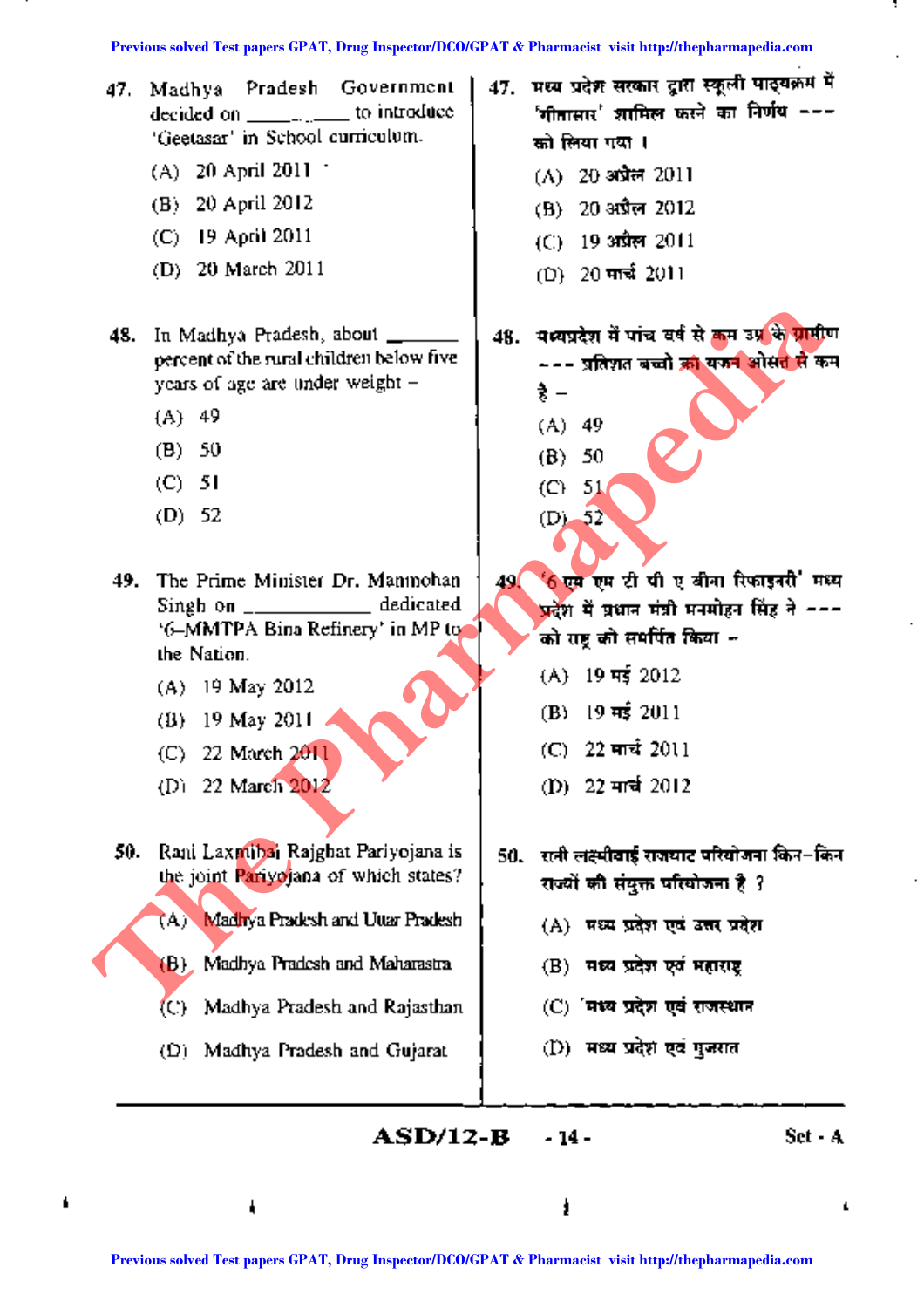## Space for Rough Work / रफ़ कार्य के लिये जगह

**ASD/12-B** -15 - Set - A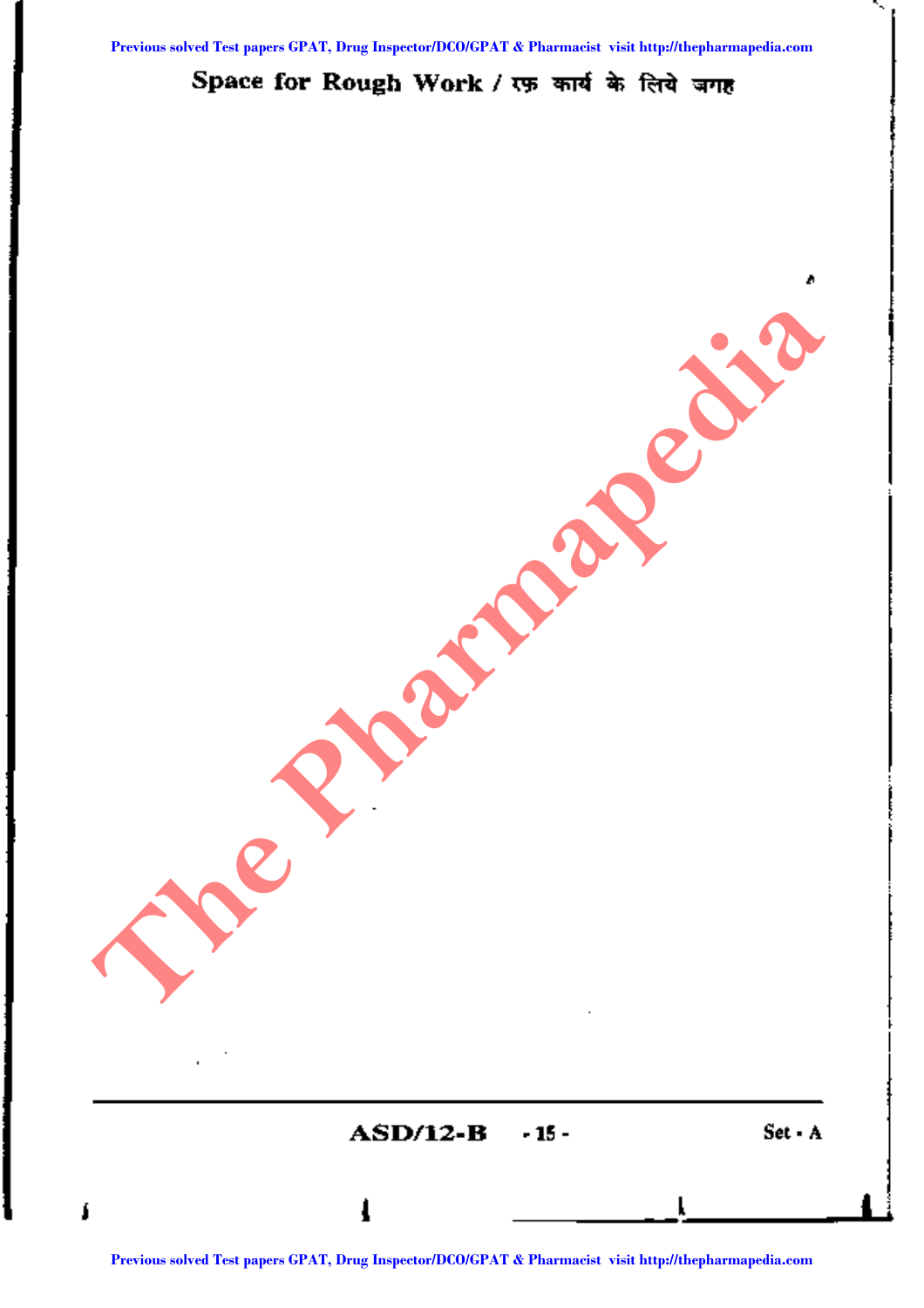Space for Rough Work / रफ़ कार्य के लिये जगह

 $\bf{ASD/12-B}$  -16 - Set - A  $\mathbf l$ **Previous Solved Test papers GPAT, Drug Inspector CO/GPAT & Pharmacist CO/GPAT & Pharmacist Section 2006 PM CPAT & Pharmacist visit http://the Pharmacist Section 2006 PM CPAT & Pharmacist Section 2006 PM CPAT & Pharmacist**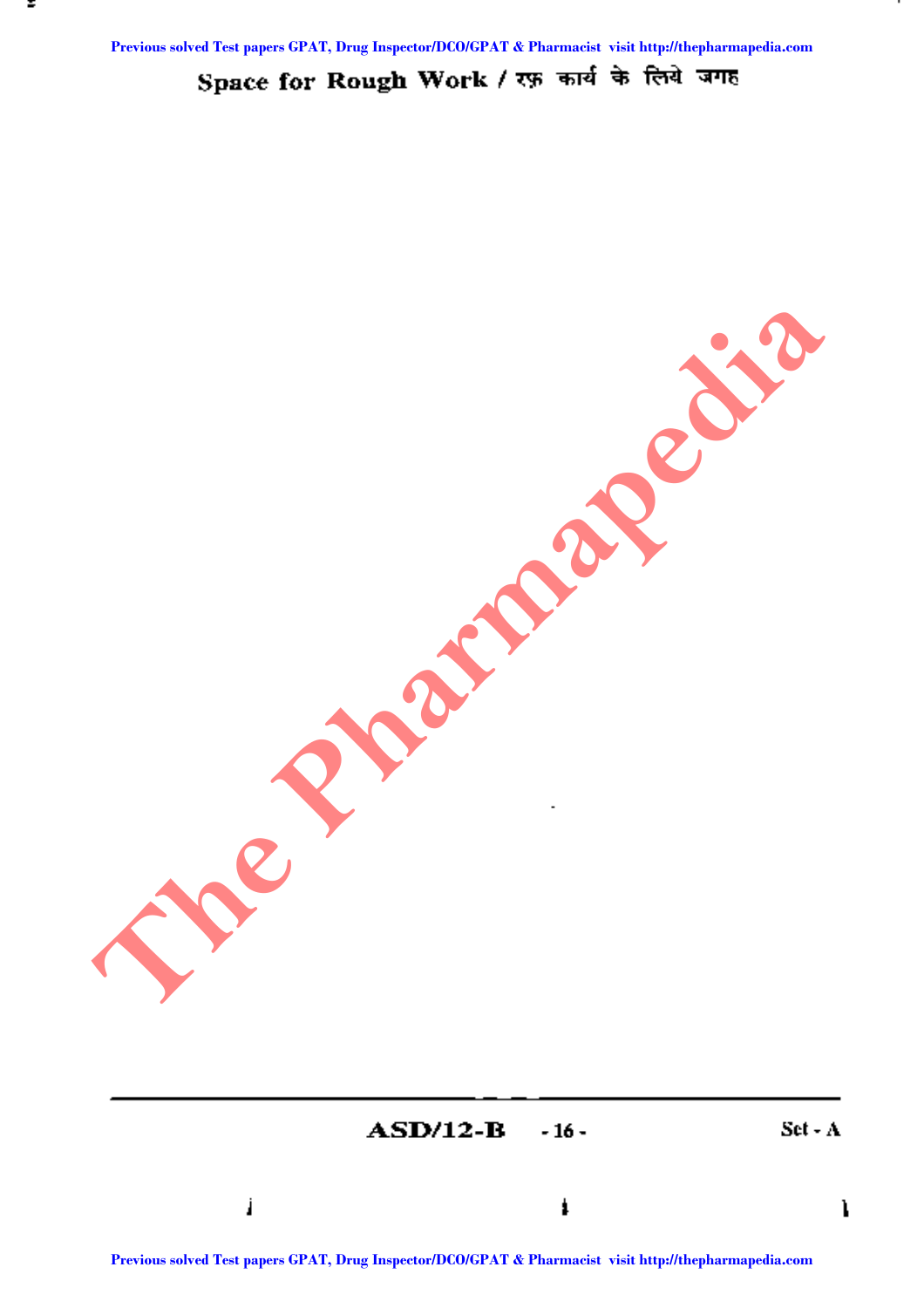Space for Rough Work / एफ़ कार्य के लिये जगह

 $\bf{ASD/12-B}$  -17 - Set - A <sup>I</sup> <sup>a</sup> **<sup>L</sup> I Predict Present Papers Catalogue** 

I<br>|<br>|} t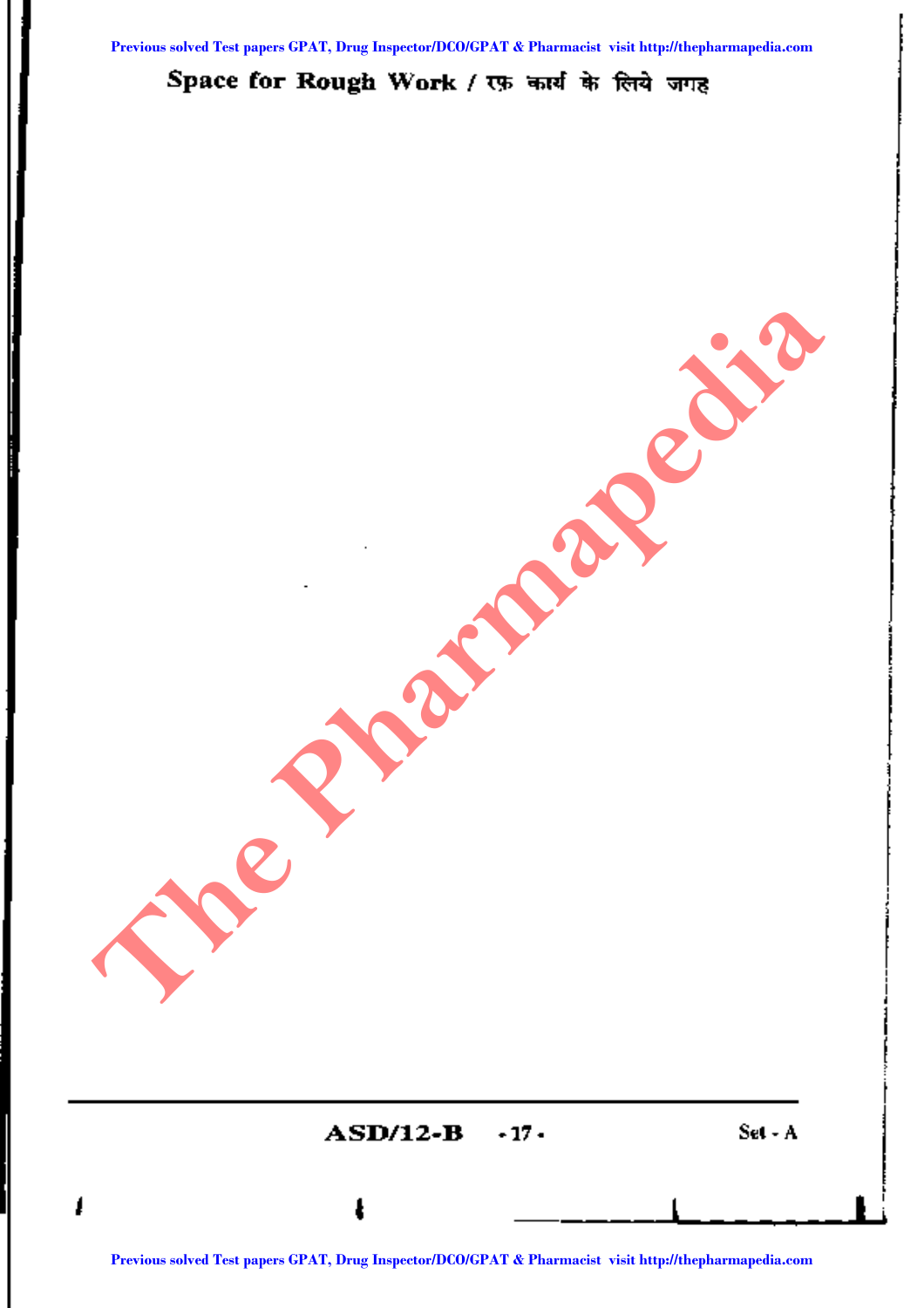::

Space for Rough Work / एक कार्य के लिये जगह

 $\bf{ASD/12-B}$  -18 - Set - A  $\mathcal{L} = \mathcal{L} \left( \mathcal{L} \right)$ **Prediate Strategy Prediate** 

Ŷ.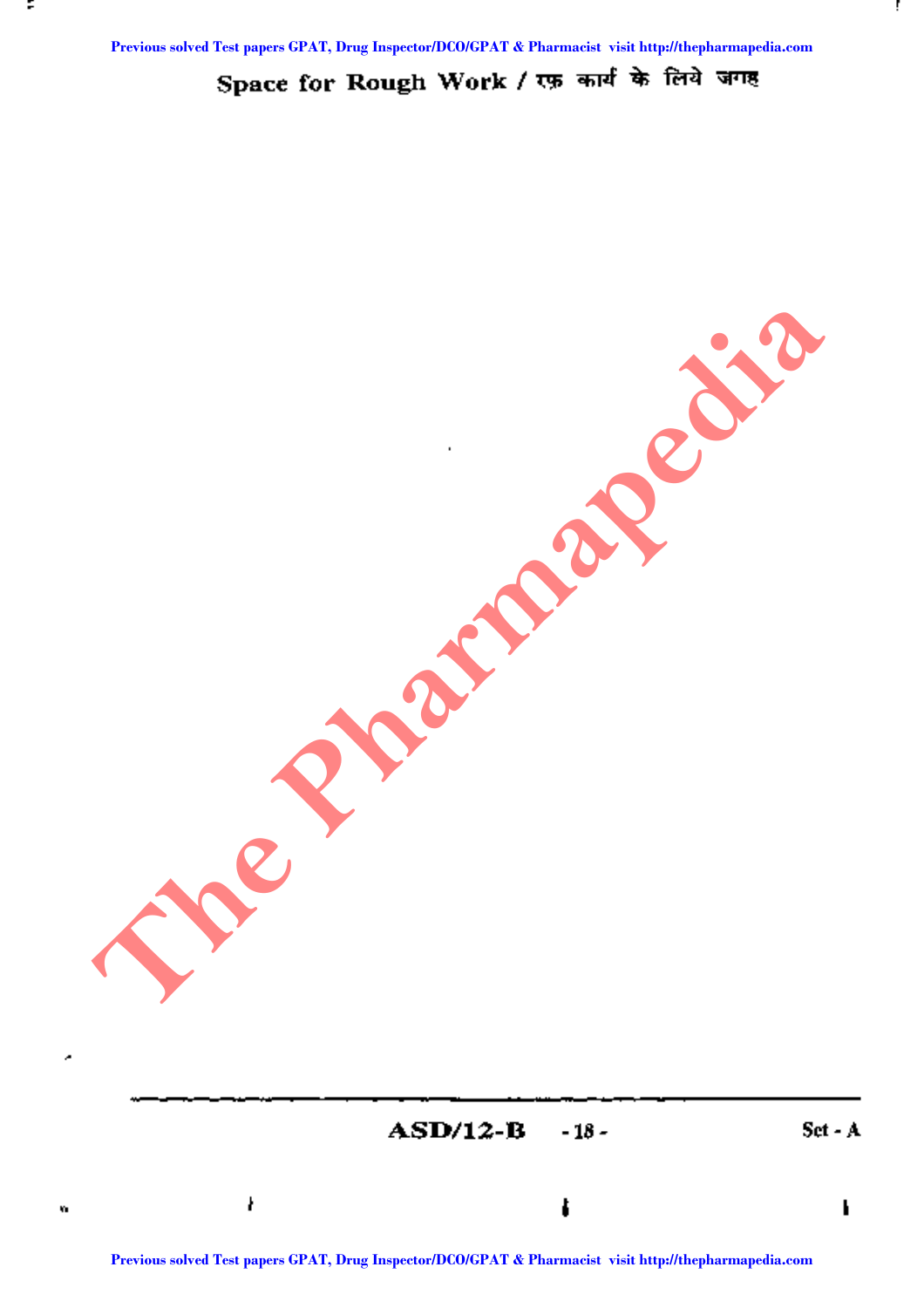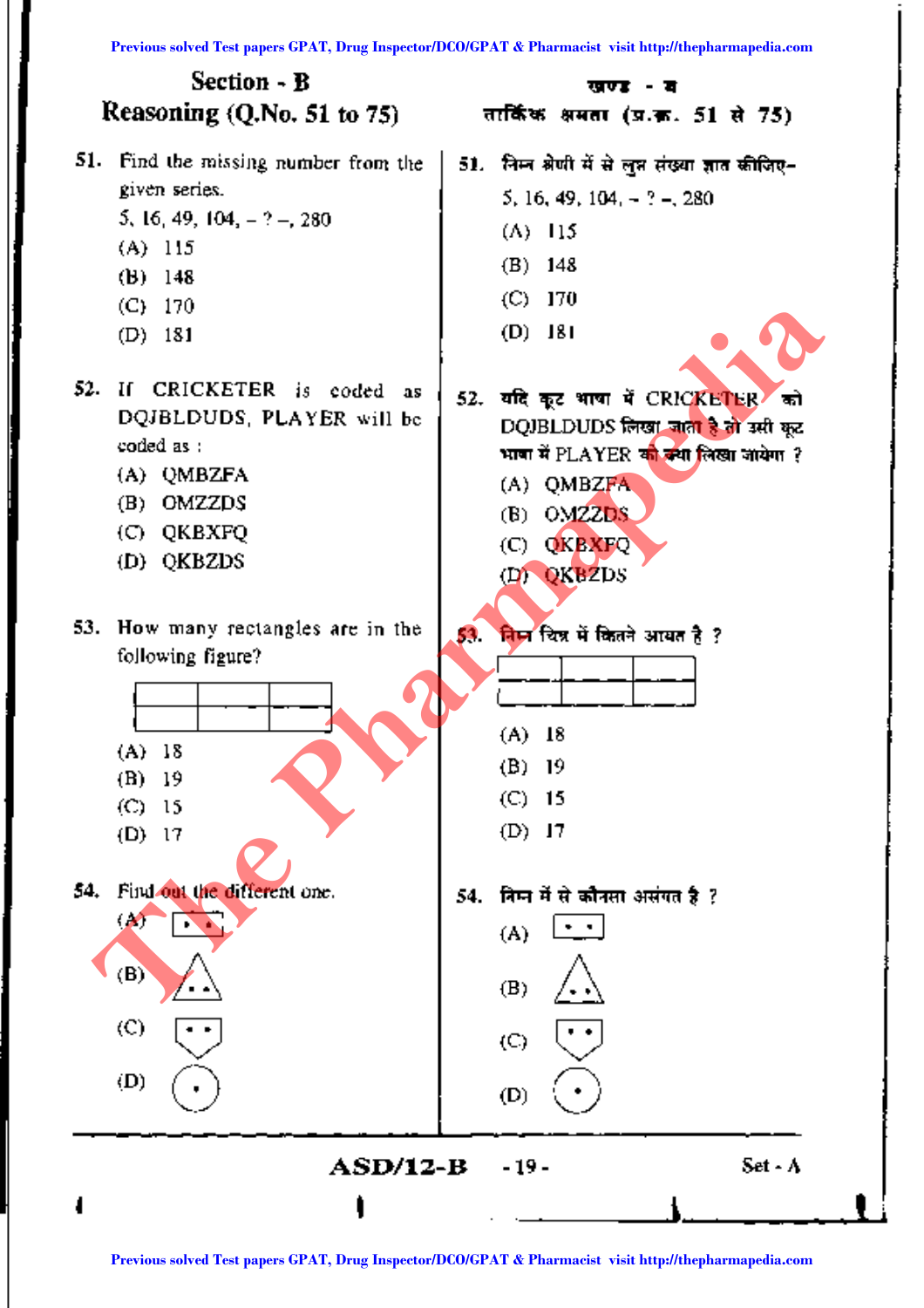55. In the given number series one term is wrong. Find out thewrong term.

2,3,5,8,15,21,34,55

- (A) 8
- (B) 21
- (C) 15
- (D) 3
- 56. If the first and second letters in the word 'DEFINITION' were interchanged, also the third and the forth letters, the fifth and sixth letter and so on, which letter would be the seventh letter counting from your left?
	- (A) N,
	- (B) I
	- $(C)$  T
	- $(D)$   $Q$
- 57. If  $XY = 600$ , ABC = 6, then GO + DO will be equal to
	- (A) 150
	- (B) 180
	- (C) 165
	- (D) 155
- 58. In a meeting 6 women are seating. Sonali is seating opposite to Mona, who is seating to the left side of Jaya. Sunidhi is opposite to Sumati, who is seating to the left of Mona and to the right of Sucharita. If Sonali interchanges her place from Jaya and Sucharita interchanges her place from Mona, then who is seating exactly to the left of Sunidhi now : **Previous solution Previous solution Previous solution Previous solution Previous solution Previous solution Previous solution Previous solution Previous solution Previous Solution Previous Solution CP** 
	- (A) Sonali
	- (B) Sucharita
	- (C) Jaya
	- (D) Sumati
- 55. दि गई श्रेणी में से कौनसी संख्या असंगत है ?
	- 2,3,5,8,15,21,34,55 (A) 8 (B) 21
	- (C) 15
	- (D) 3
- 56. ~ यदि 'DEFINITION' शब्द के प्रथम एवं द्वितीय अक्षरों की अदला--बदली कर दी जाय तथा तीसरे एवं चौधे, पाँचवे एवं छुट्ठे तथा आगे इसी प्रकार अक्षरों की अदला-बदली कर दी जाय तो बाँये से गिनने पर सातवाँ अक्षर कोनसा आयेगा ?
	- (A) N
	- (B) I  $(C)$  T
	- $(D)$   $Q$

57.  $\frac{1}{2}$  XY = 600, ABC = 6,  $\frac{1}{2}$  GO + DO

- <u>बेसबर होंगें</u> –
- (A) 150
- (B) 180
- (C) 165
- (D) 155
- 58. एक मीटिंग में 6 महिलायें बैठी हैं । सोनाली, मोना के सामने बैठी है जो कि जया के बाँधे **है। सनिधि, समति के सामने है जो सुचरिता के** दाँघे और मोना के बाँये बैठी है। यदि सोनाली <u>जया से तथा सुचरिता मोना से अपना स्थान</u> बदल लेती है तो अब सुनिधि के ठीक बाँये कौन बैठा है $-$ 
	- $(\Lambda)$  सोनाली
	- (B) सुर्चारता
	- (C) ~ .
	- $(D)$  सुमति

t

**ASD/12-B -** 20 -

ì.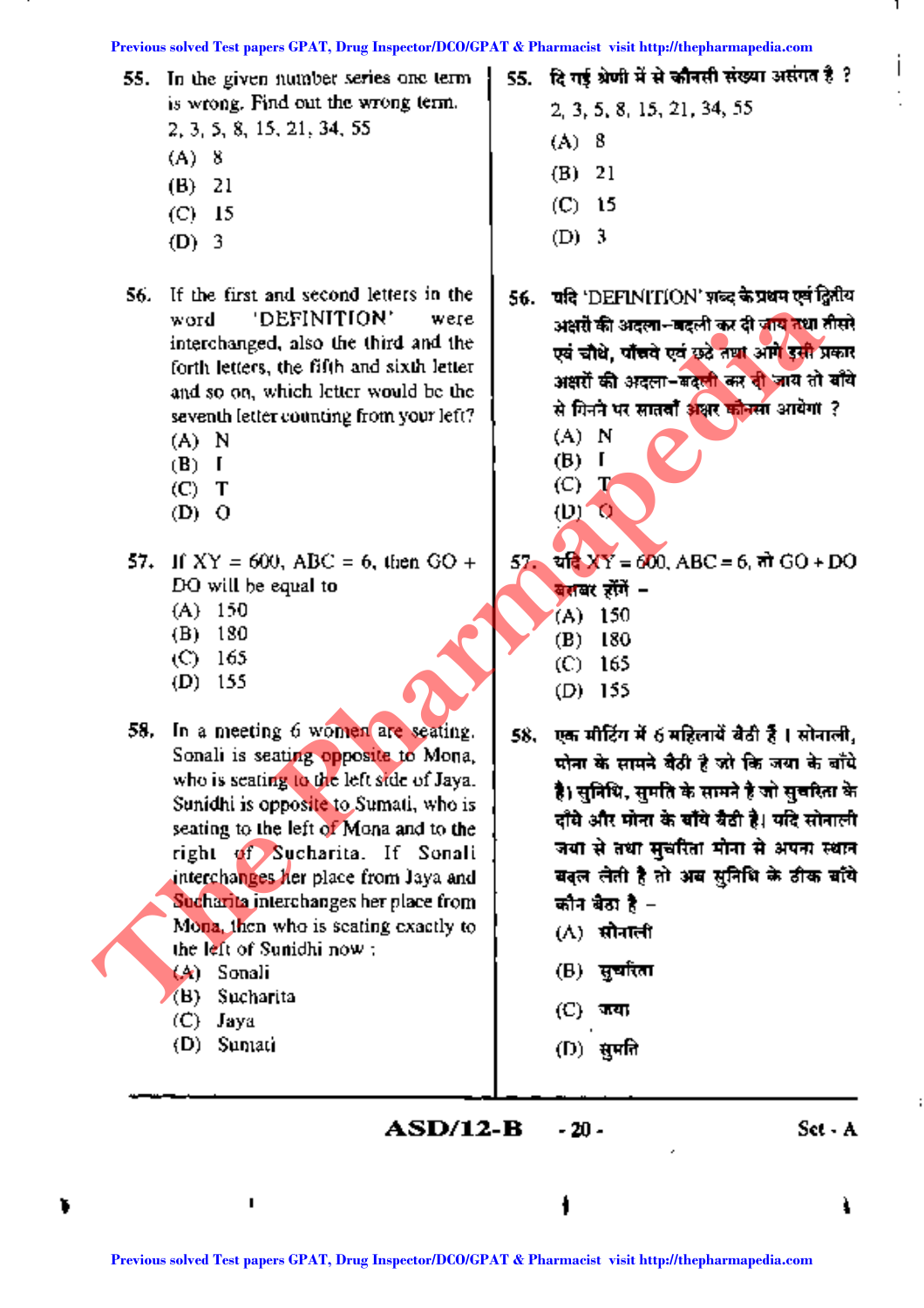

**ASD/12-B.** - 21 - Set - A

I i<br>!

f ,

I

I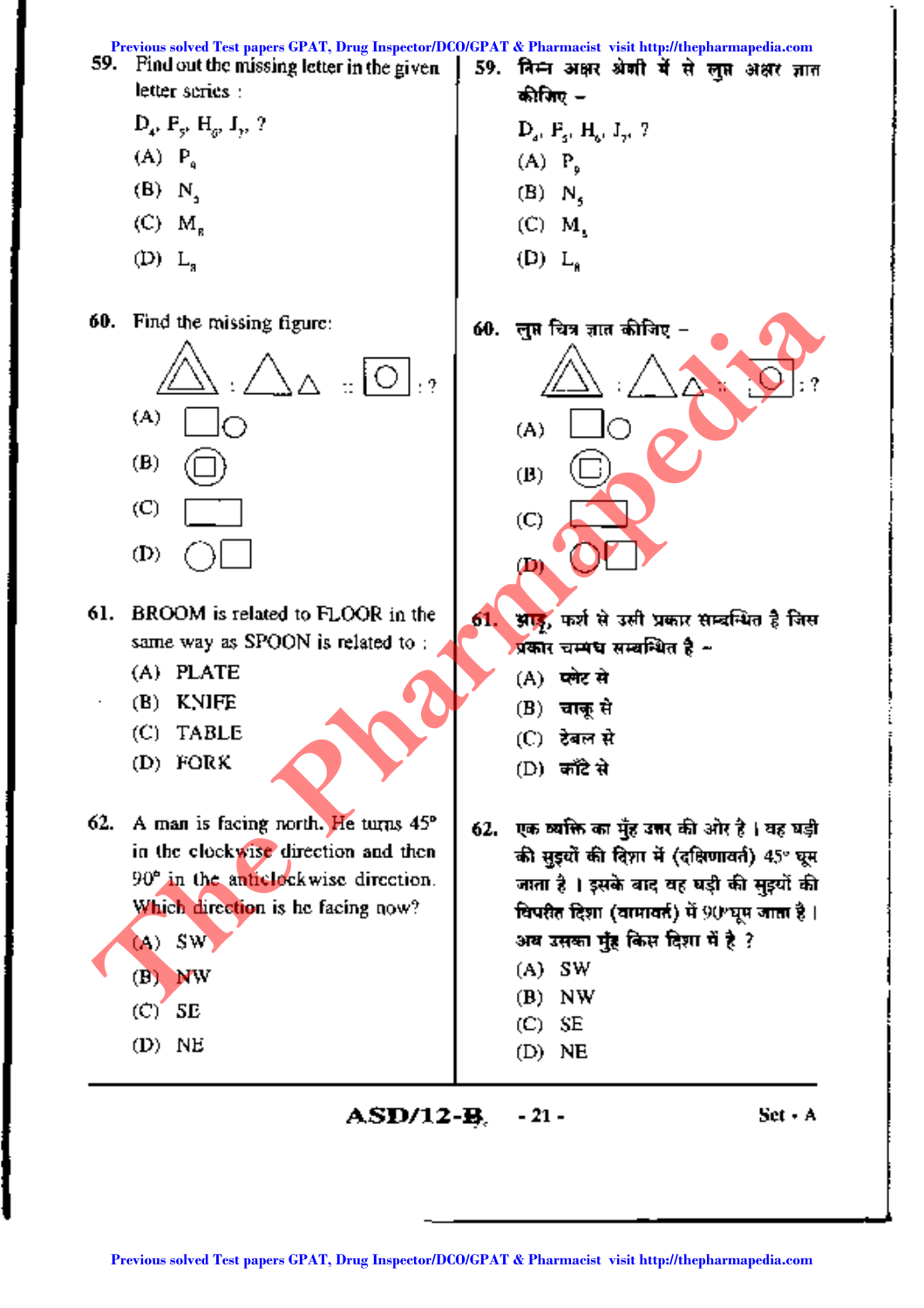

;::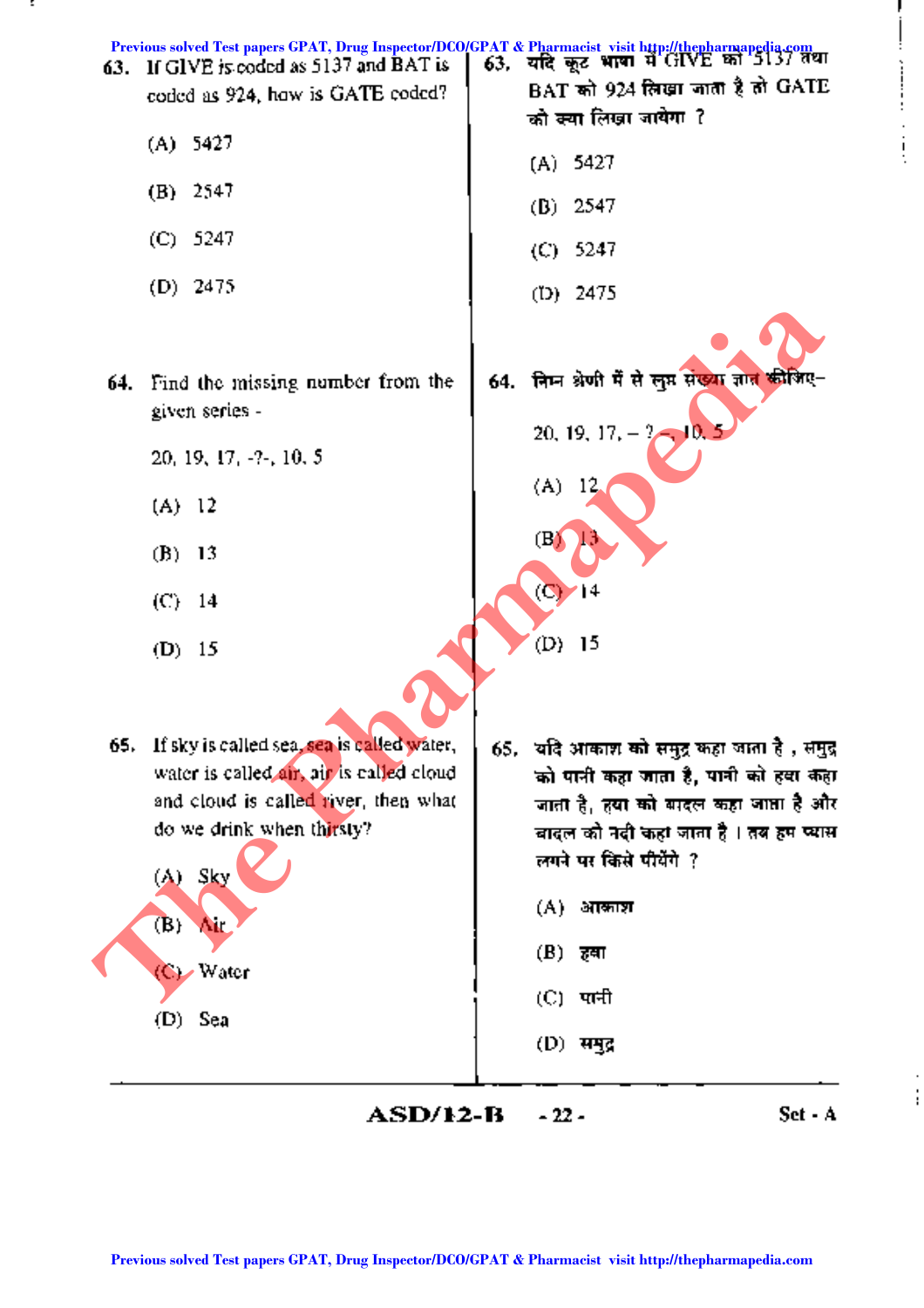66. How many squares are there in the **Previous solved Test papers GPAT, Drug Inspector/DCO/GPAT & Pharmacist visit http://thepharmapedia.com**

following figure?



- (A) 14
- (B) 13
- (C) 15
- (D) 12
- 67. A three centimeter cube has been 67. एक 3 सेमी. भुजा बाले घन के सभी फलकों painted red on all its sides. It is cut painted red? ~~~§:3fT~ ?
	- (A) 4 (A) 4
	-
	-
	- $(D) 9$  (D) 9
- from the starting point.  $\left| \begin{array}{c} \text{from} \\ \text{fcm} \end{array} \right|$  and  $\left| \begin{array}{c} \text{from} \\ \text{fcm} \end{array} \right|$   $\left| \begin{array}{c} \text{from} \\ \text{fcm} \end{array} \right|$ **Previous solvential CP** is<br> **Previous solvential and the sidence Test papers of the sident papers of the sident papers of the sident papers of the sident papers of the sident window of the papers of the siden of the Phar** 
	-
	-
	-
	-
- 
- (A) 14
- (B) 13
- (C) 15
- (D) 12
- को लाल रंग से पोत<mark>ा (Pai</mark>nt) गया है। इसे into one centimeter cubes. How many  $1 \cdot 1$  सेपी. भुआ बाले धर्नों में काट दिया जाता cubes will be there with only one side the set, at bei किसने पन होंगे फिनका केवल एक
- (B) 6 (B) 6 (C) 1 (C) 1
	-
- 68. A driver drives 20 km, towards east.  $\vert$  68. एक डाइवर पूर्व की ओर 20 किमी. चलता He then takes a left turn and drives  $\parallel$  , and it was and at and use 7 feed. Even 7 km after which he goes 12 km, t flN:ti:lIt( ~ qf?~qcirr am 12 ~. जाता है। इसके बाद वह दायी ओर भुइकर 5 turn and drives  $5km$ . Finally he takes  $\frac{1}{100}$  and  $\frac{1}{100}$  and  $\frac{1}{100}$  and  $\frac{1}{100}$  and  $\frac{1}{100}$  and  $\frac{1}{100}$  and  $\frac{1}{100}$  and  $\frac{1}{100}$  and  $\frac{1}{100}$  and  $\frac{1}{100}$  and  $\frac{1}{100}$  and  $\frac{1}{$ left and drives  $8$  km. How far is he  $\pm$  8 feet, we later that  $\frac{3}{8}$  are set in the  $\frac{1}{100}$ 
	- $(A)$  11 km. (A) 11 fanft.
	- $(B)$  12 km. (B) 12 family
	- $(C)$  13 km, (C) 13 fabril.
	- (D)  $14 \text{ km}$ , (D)  $14 \text{ km}$ ,

**ASD/12-B -**23 - Set· A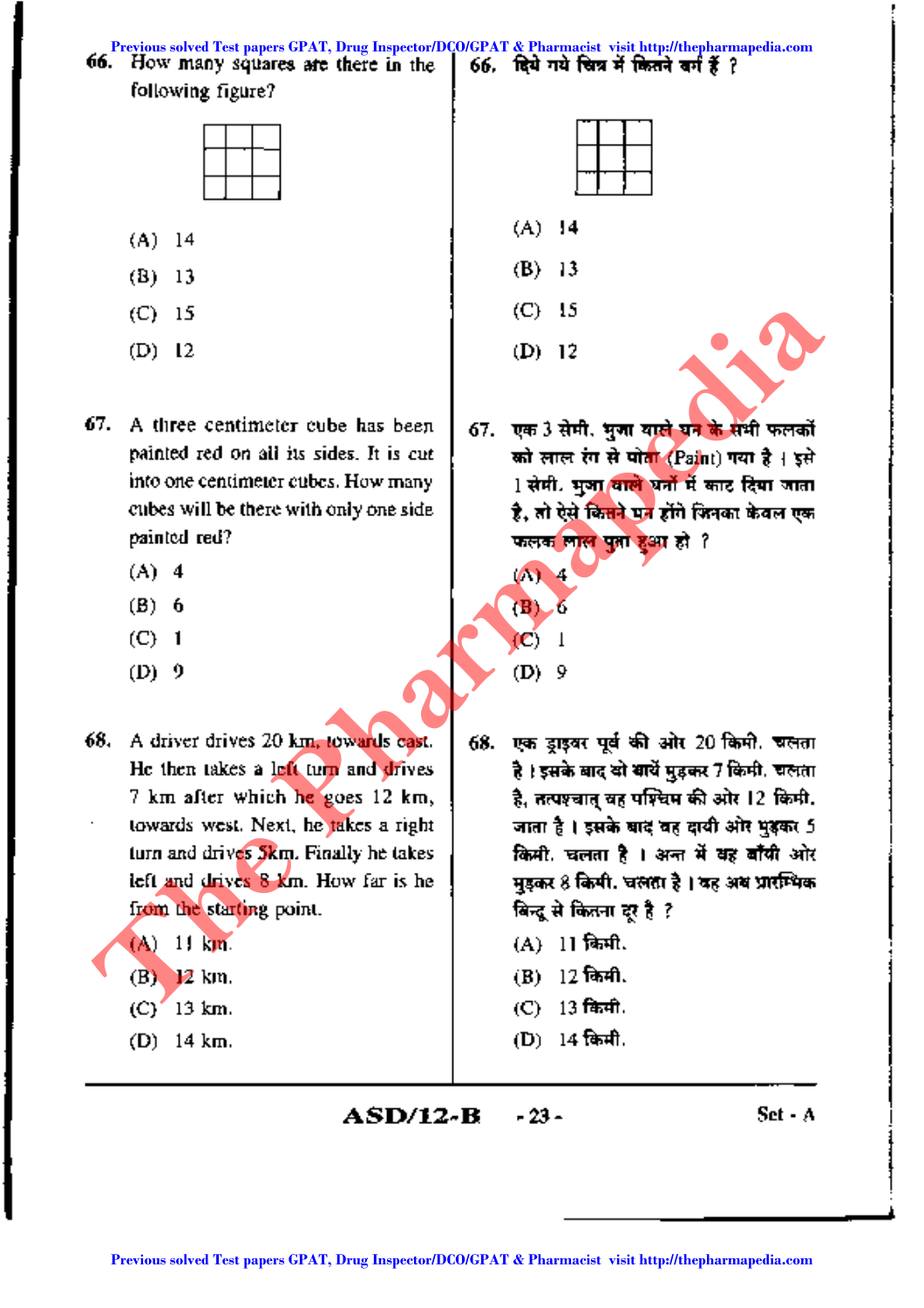Previous solved Test papers GPAT, Drug Inspector/DCO/GPAT & Pharmacist visit http://thepharmapedia.com<br>59. Printling to a woman in a photograph | 6**9. फोटोग्राफ में एक महिला को इंगित करते** हु।

- **69.** Pointing to a woman in a photograph a man says, "Her mother's mother is the mother of my father". How is the man related to the woman in the photograph?
	- (A) Uncle
	- (B) Maternal cousin
	- (C) Nephew
	- (D) Grand son
- **Previous solved Test papers GPAT, Drug Inspector/DCO/GPAT & Pharmacist visit http://thepharmapedia.com**<br>
Previous solved Test papers of the theoretical strength and the strength and the pharmaphilic terms and previous so
	-
	-
	-
	-

**71.** How many pairs of letters are there in the word 'WHITE', which have as many letter between them in the word as in the alphabet.

 $(B)$ (C) 3

(A) I

(D) Zero

- एक पुरुष कहता है ''उसकी माता की भाता मेरे पिता की माता है"। पुरुष किस प्रकार फोटोग्राफ में दिखाई भहिला से संबंधित है -
	- $(A)$  धाचा
	- $(B)$  मयेरा भाई
	- $(C)$  भागिजा
	- $(D)$  पोता
- 

- 
- 
- 
- 71. शब्द 'WHITE' में ऐसे कितने अक्षर युग्म हैं जिनके मध्य शब्द में उतने ही अक्षर हैं जितने कि उनके मध्य अंग्रेजी वर्णमाला में हैं ?
	- (A) 1
	- (B) 2
	- (C) 3
	- $(D)$  शून्य

 $\mathbf{ASD}/\mathbf{12}-\mathbf{B}$   $\mathbf{-24}$   $\mathbf{Set}$   $\mathbf{A}$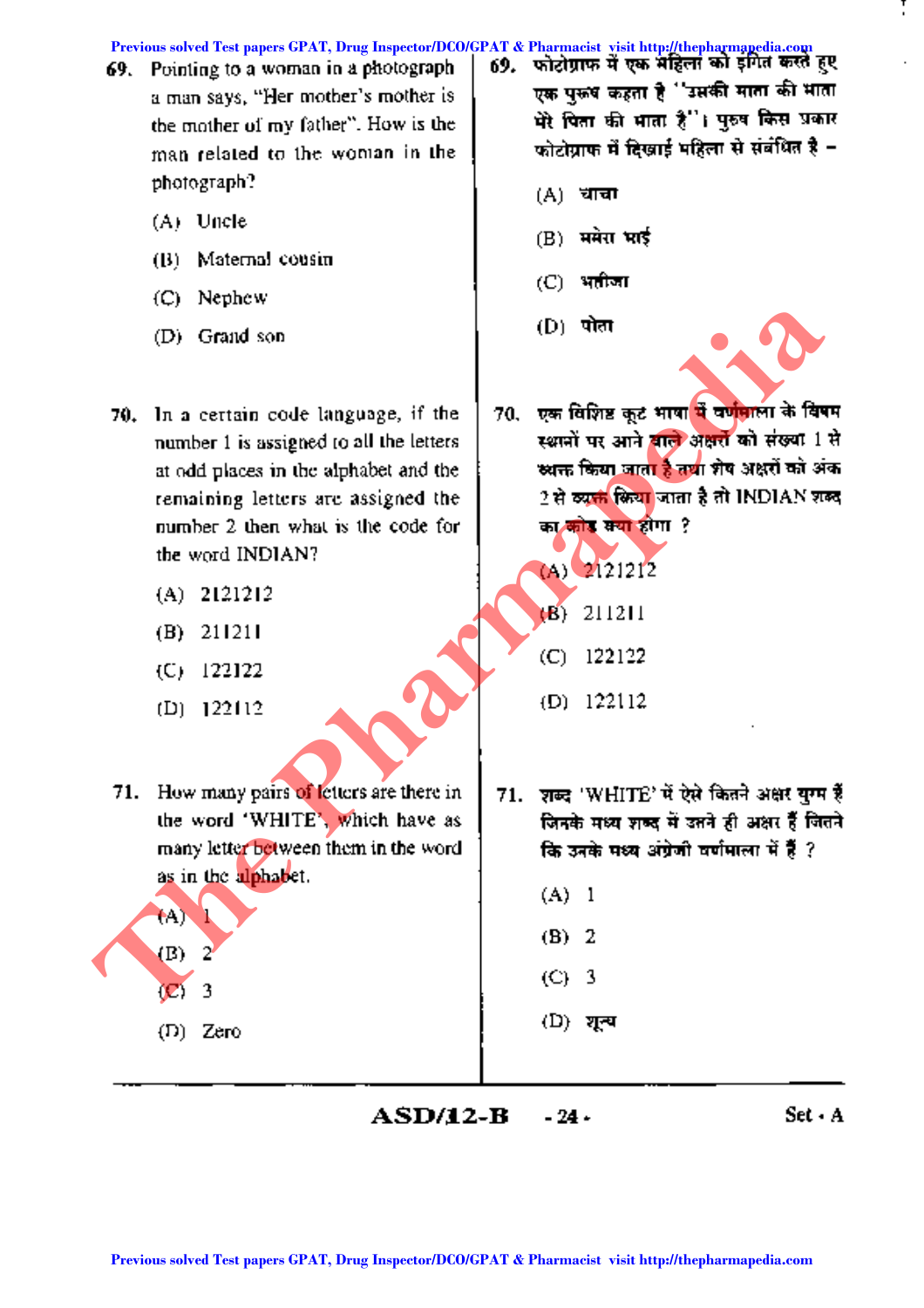

**ASD/12-B** - 25 - Set - A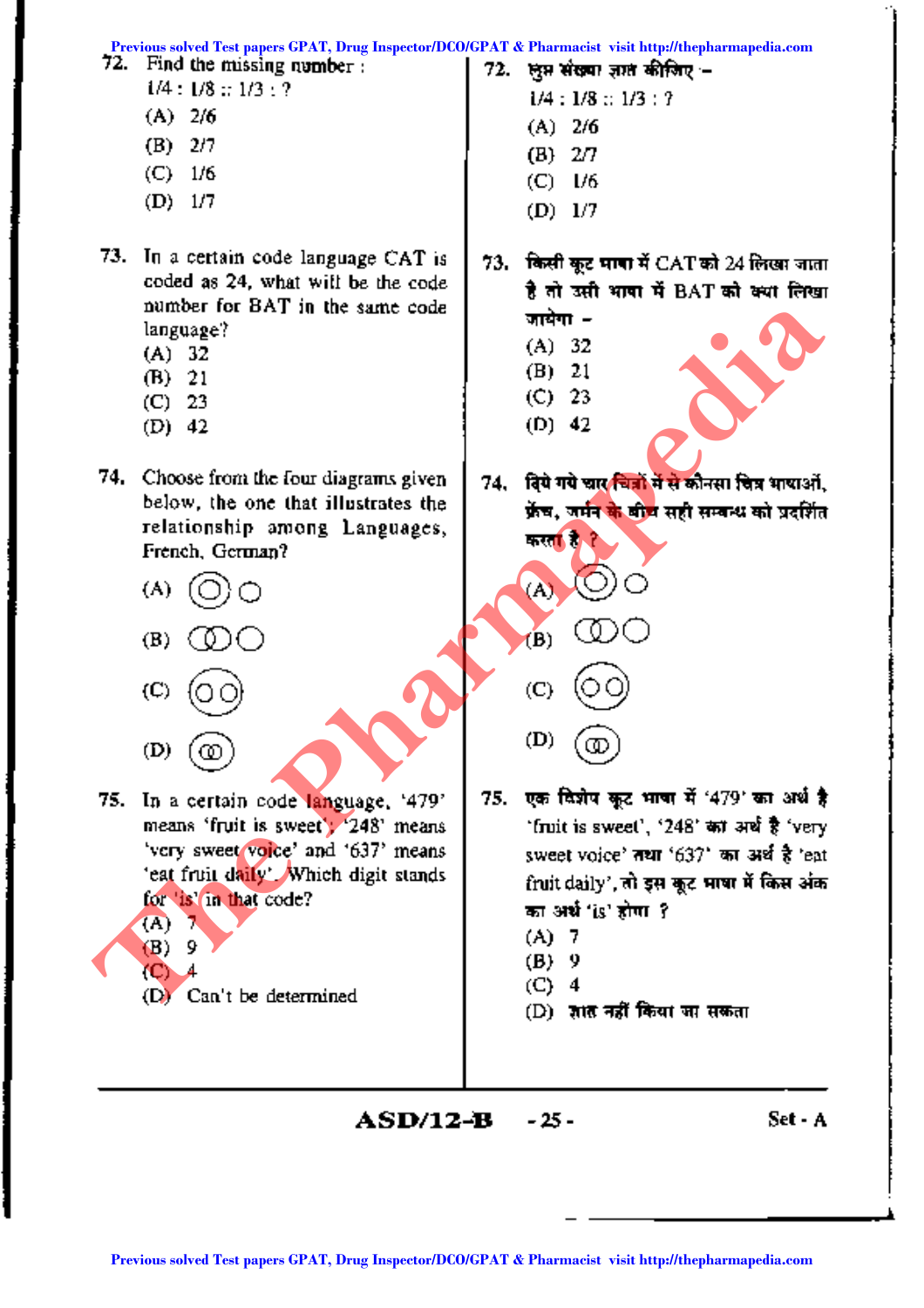Previous solved Test papers GPAT, Drug Inspector/DCO/GPAT & Pharmacist visit http://thepharmapedia.com<br>**Space for Rough Work / रफ़ कार्य के लिये जगह** 

÷

**PREVIOUS SOLVED TRANSPERS COMPANY** 

 $\bf{ASD/12-B}$   $-26$  - Set  $\cdot$  A

F,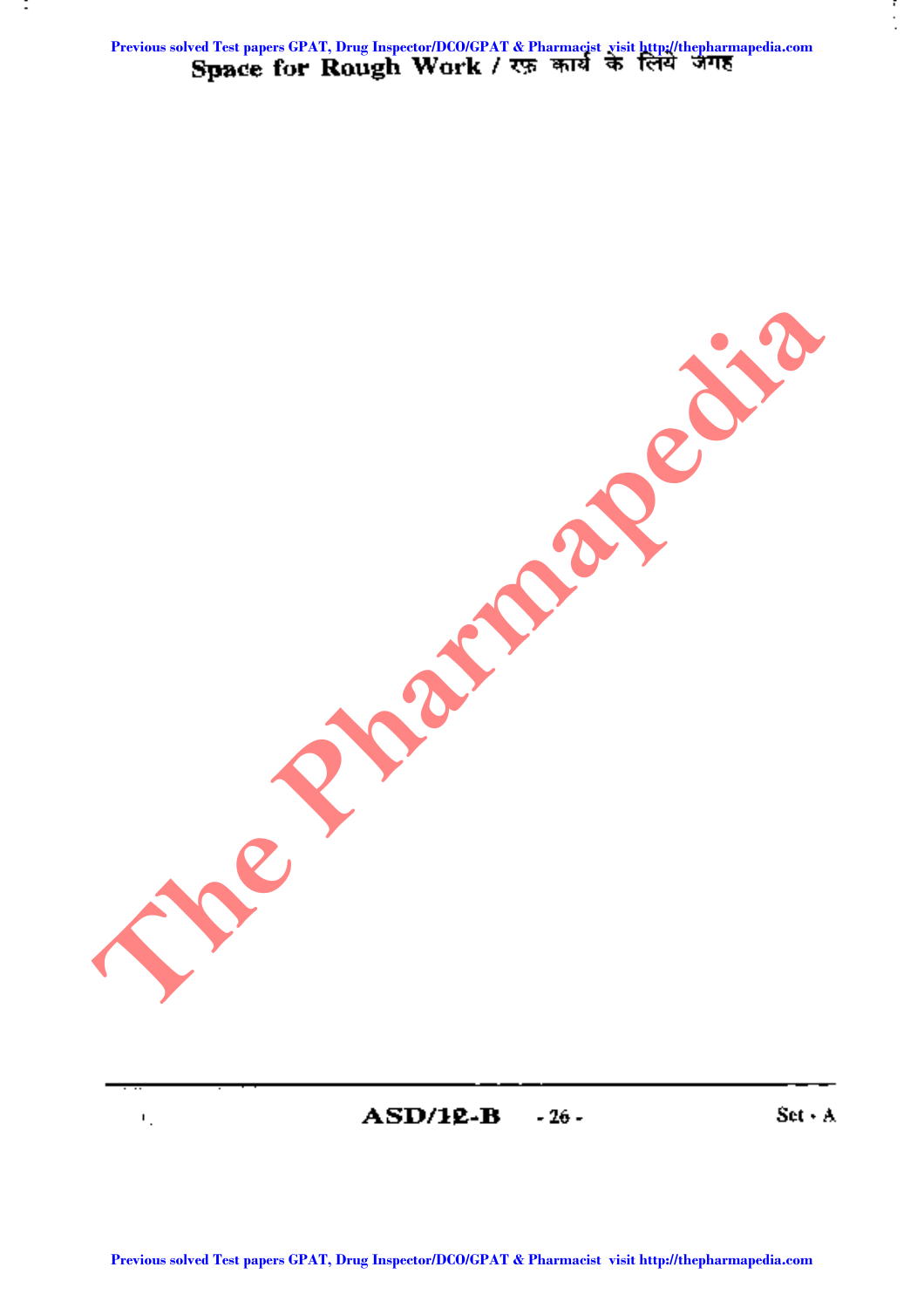Previous solved Test papers GPAT, Drug Inspector/DCO/GPAT & Pharmacist visit http://thepharmapedia.com<br>Space for Rough Work / रफ़ फार्य के लिम्हे जगह

 $ASD/12-B$  -27 - Set  $\cdot A$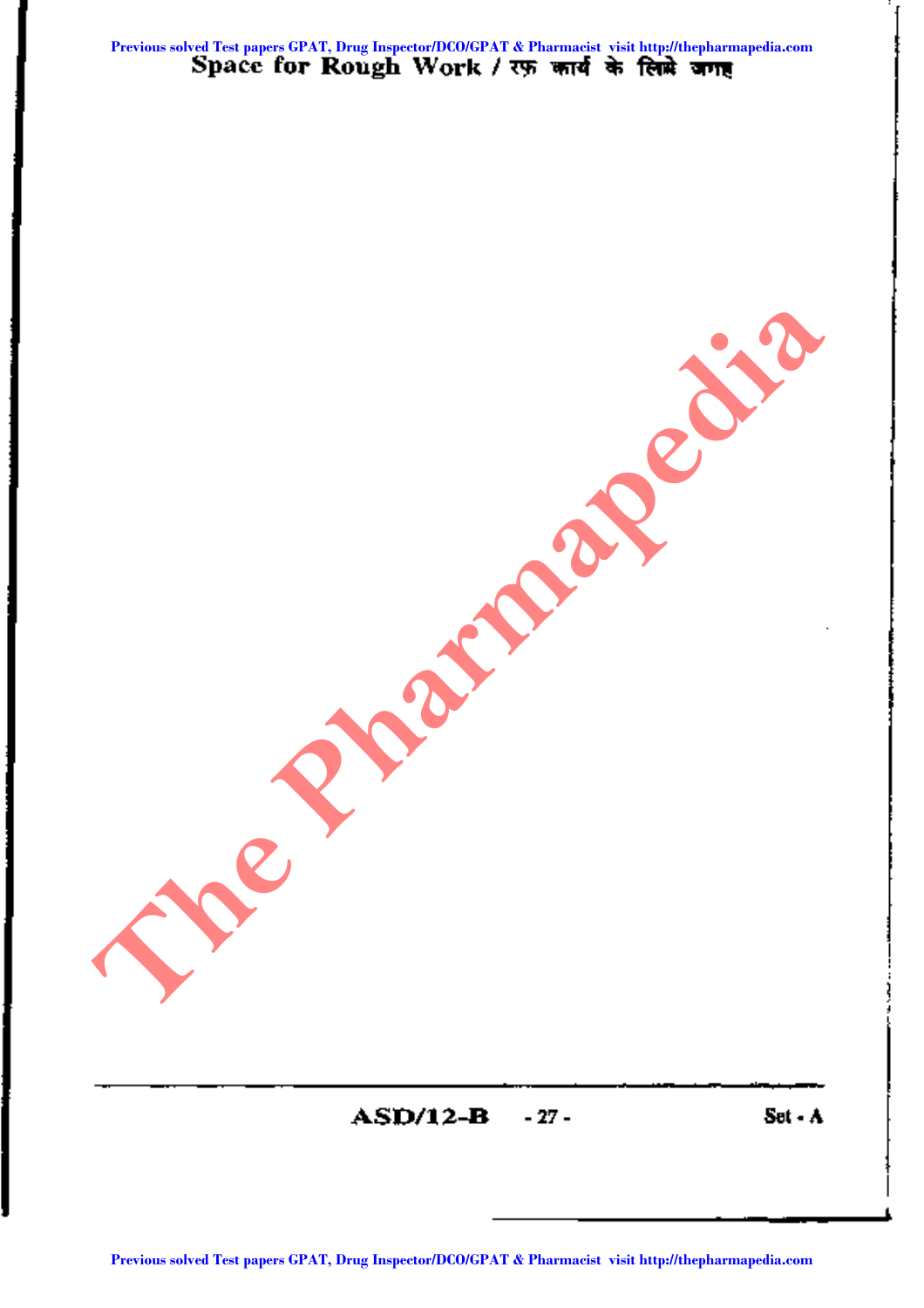**ASDii2--B -28 -** 8: **Previous Solved Test papers Com Pharmacist June 1990** 

**Set ..A**

ļ

į

 $\ddot{\phantom{a}}$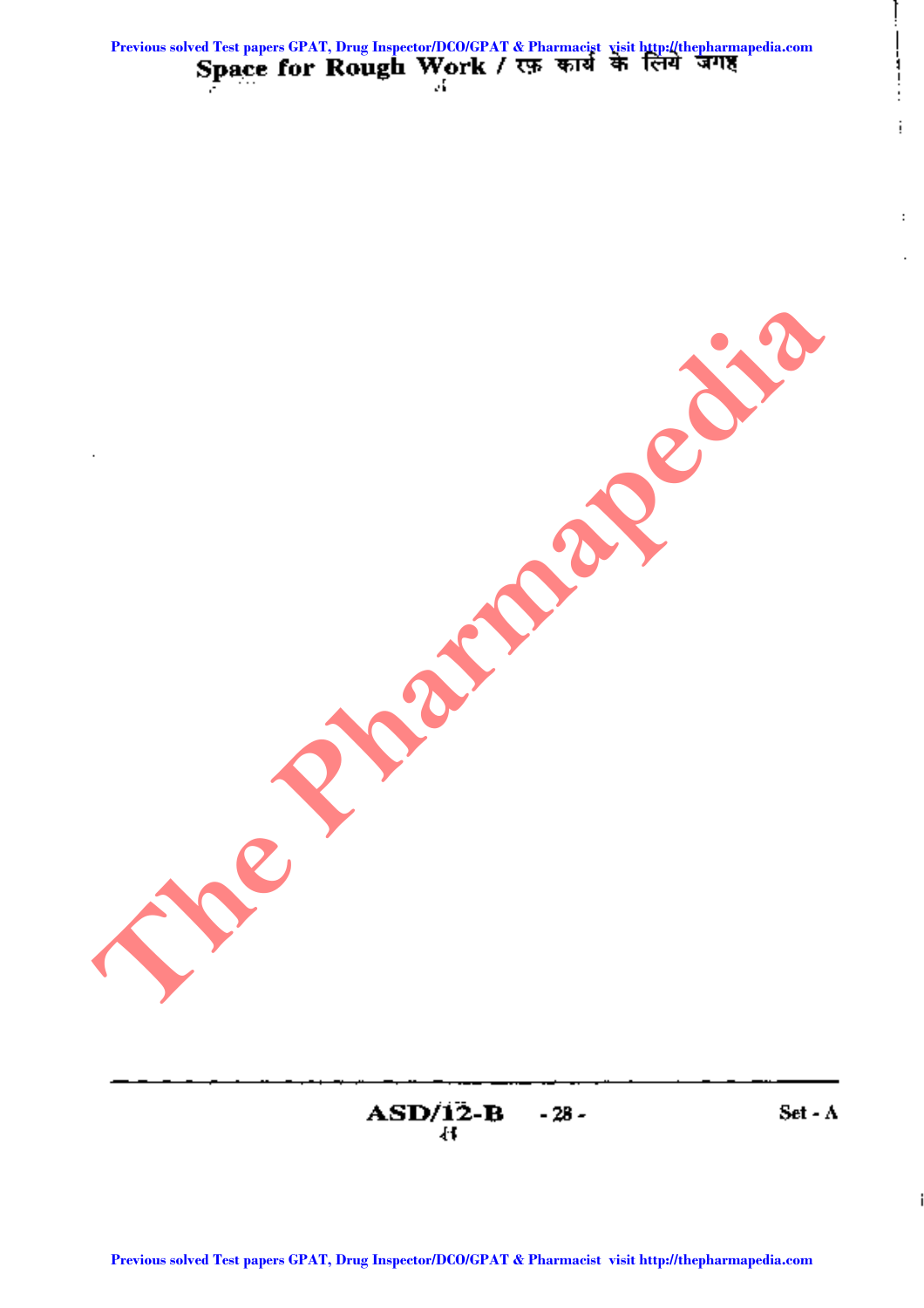#### $16.23$ Space for Rough Work / रफ़ कार्य के लिये जगह

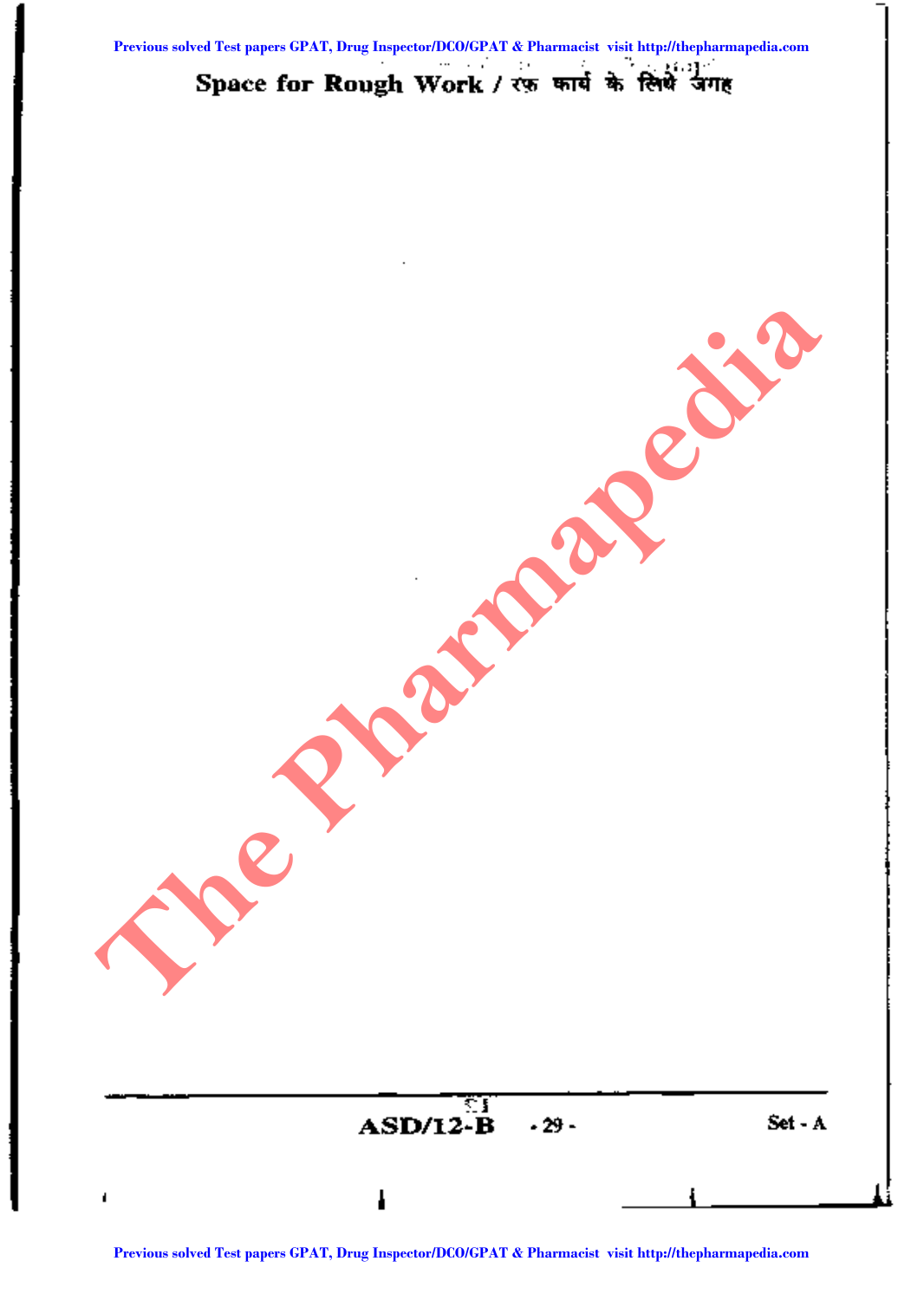### Section· C Psychological Test (Q.No. 76 to 100)

- 76. If D is the brother of B, how B is related to C? To answer this question which of the statements is/are necessary.
	- I. The son of  $D$  is the grandson of  $C$ .
	- Il, B is the' sister of D.
	- (A) Only I is required
	- (B) Only II is required
	- (C) Both I and II are required
	- (D) Either I or II is required
- '77. If the letters in the word POWERFUL are rearranged as they appear in the English alphabet, then the position of how many letters will remain unchanged after the rearrangement?
	- (A) None
	- (D) One
	- (C) Two
	- (D) Three

78. Which name will be in second place if given names arranged as they appear in telephone directory-

(A) Avdesh

- (B) Avadhesh
- (C) Awadesh
- (D) Awdhesh

खण्ड - स

मनो**यै**ज्ञानिक परीक्षण

- (प्र.फ़. 76 से 100) 76. अगर D, B का भाई है, तो B का C के साथ क्या संखंध है ? इस प्रश्न के उत्तर के लिए कौन से कथन जरूरी है ।
	- i Dara`alzı Caraı पोताहै।
	- $\text{H.B. D}$  की बहन है ।
	- (A) केवल | की जरूरत है<mark>ं।</mark>
	- $(B)$  केवल II की जरूरत है।
	- (C) दोनों I और II की जरूरत है !
	- (D) 1 या । को जरूरत<sup>1</sup>है।

77. यदि गढ़दे POWERFUL के अक्षरों को इस क्रम में पुन: जमाया जाय जिस क्रम में वे अंग्रेजी वर्णमाला में आने हैं तो इस पुर्नव्यवस्था के पश्चात कितने अक्षरों की स्थिति अपरिवर्तित रहेगी ? **Previous solved Test papers GPAT, Drug Inspector/DCO/GPAT & Pharmacist visit http://thepharmapedia.com**<br> **Previous solved Test papers in the Pharmacist CO** and the pression of<br> **Previous solved POWENTUL Press CPAT ART** 

- $(A)$  शून्थ
- $(B)$  एक
- (C) q)
- $(D)$ ातीन

78. अगर दिए गए नामों को इस प्रकार क्रम से लगाया जाये ताकि उसी कम में आये जैसे टेलीफोन निर्देशिका में आते हैं । इस प्रकार दूसरे क्रम पर नाम होगा :

- (A) Avdesh
- (B) Avadhesh
- (C) Awadesh
- (D) Awdhesh

 $\bf{ASD}/12-R$  - 30 - Set - A

Ť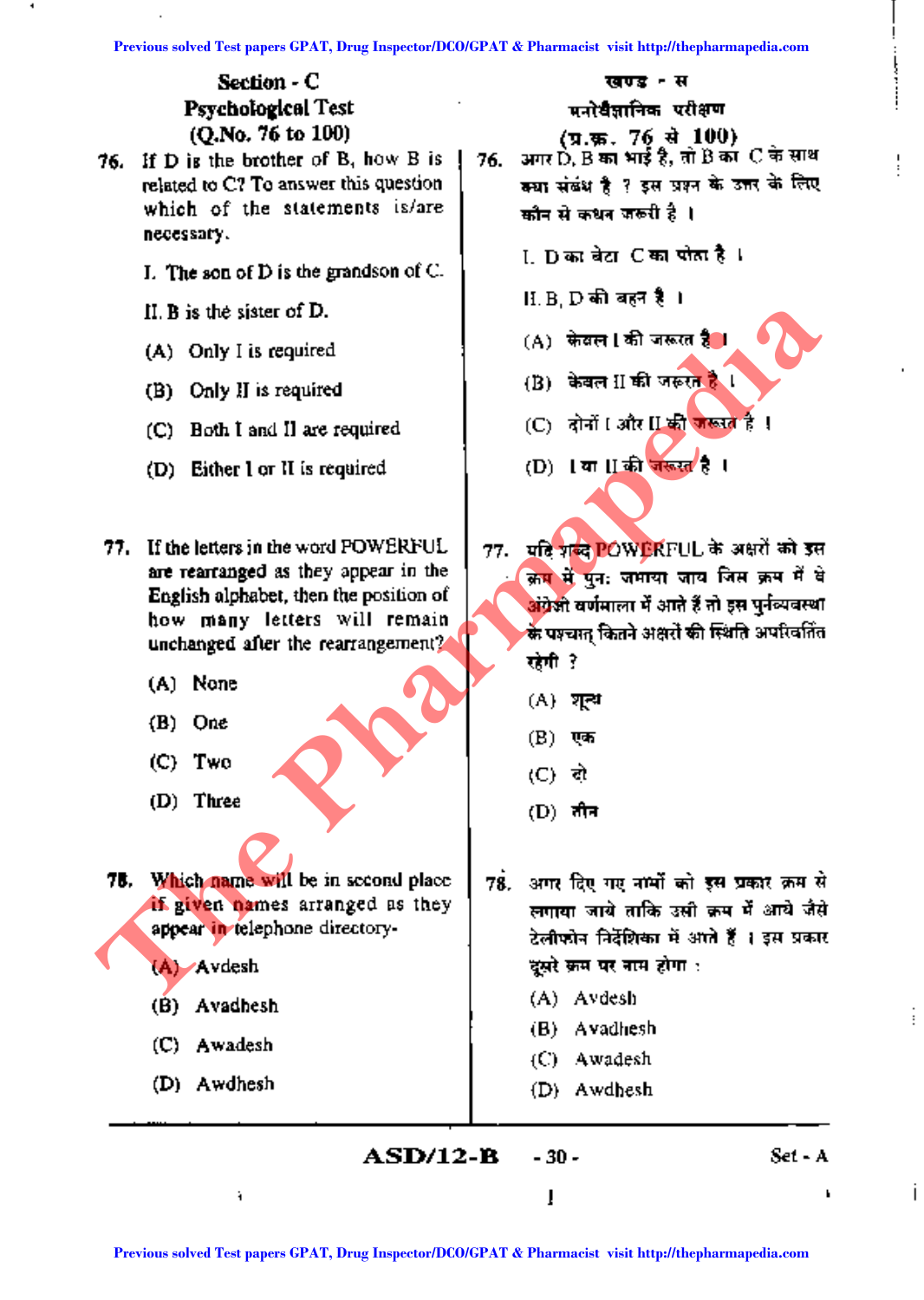tl

To answer the question No. 79 and 80 read the information carefully.

The six members of a family  $A, B, C, D, E$  $\&$  F are travelly together. B is the son of C but  $C$  is not the mother of  $B$ . A and  $C$  are married couple. E is the brother of  $C$ ,  $D$  is the daughter of A. F is the brother of B.

- 79. How many male members are there in family
	- (A) 1
	- (B) 2
	- $(C)$  3
	- (D) 4

80. How many children does A have?

- (A) one
- (B) two
- $(C)$  three
- (D) four

81. A cube whose one side is 8 cm. is divided into 64 small cubes of equal size. The side of the small cube will be - **PP.** How many state members are there if  $\alpha$  is the offer a pharmacist of the time in the pharmapedia of the pharmapedia of the state of the state of the state of the state of the state of the state of the state of the

(B) 2 em.

(A) 1 em,

- $(C<sub>1</sub>4$  em.
- (D) 0.05 em.

प्रश्न संख्या 79 एवं 80 की बीटेर देने के लिए दिए गए विवरण को ध्यान से पदे स्<sup>ष्टि</sup> उन्हें हैं ।  $\sim 100$  . The  $\sim 100$ एक परिवार में 6 सदस्य  $A_{\rm m}B_{\rm n}C$ , D, E व F एक साथ यात्रा कर रहे हैं ( B, C का पत्र है पांतु C, B की माता नहीं है । A व C शादीशवा सगल है । E,  $C$  का भाई है।  $D$ ,  $A$  की पृष्ठी है।  $F$ ,  $B$  का भाई

. .

(B) 2  $(C) 3$ 

 $(A)$  1

(D) 4

80. A की कितनी संताने हैं ?  $\sim$  $(M)$  एक

> (B) दो  $(C)$  तीन

(D) **चार** 

 $81.$  8 सेमी. मुजा वाले एक घन की बराधर के 64 छोटे घनों में बाँट दिया गया है तो छोटे घन की एक भूजा का माप होगा -

 $\cdot$  .

 $\overline{\phantom{a}}$ 

- $(A)$  1 सेमी.
- $(B)$  2  $\pi$ .
- $(C)$  4 सेमी.
- (D) 0.05 सेमी.

**ASD/12-B -**31 -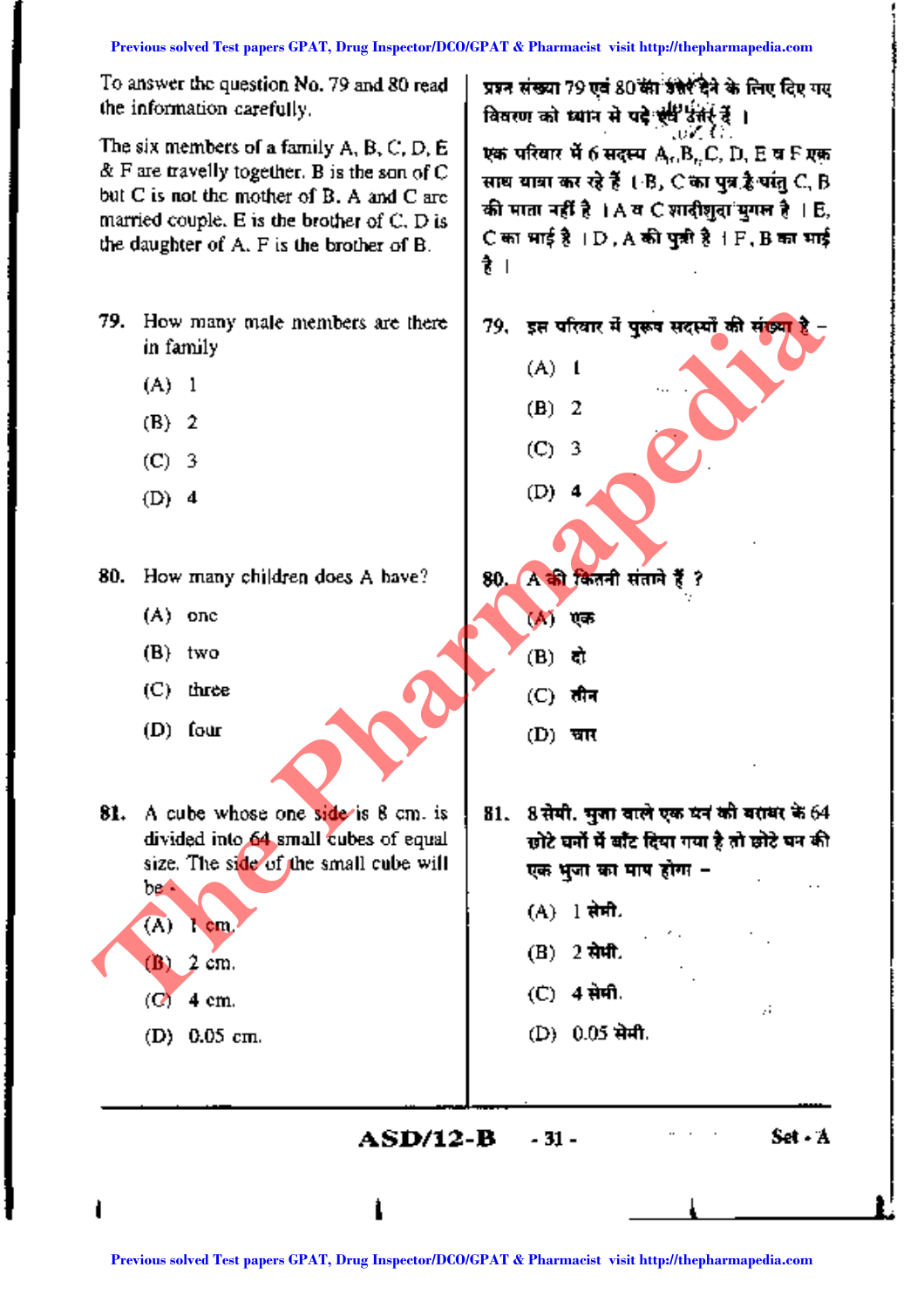होगा?

(A) B

(B) G

(C) H

(D) D

82. What should come next in the following sequence of letters'? 82. अक्षरों की दी गई श्रेणी में अगला अक्षर कौनसा

BBCBCDBCDEBCDEFB CDEFGBCDEF

- (A) B
- (B) G
- (C) H
- (D) D
- given alternatives and some some and stream and stream and stream and stream and stream and stream and stream
	-
	-
	-
	-
- C is on the second position from the and C are sitting together In which  $\frac{3}{4}$ <br>nosition 4 is sitting? position  $A$  is sitting?

(B) Between Band C (B) Rank C के बीच में

- 
- $(D)$  Between C and E (D) C और E के बीच में

83. Find the odd number pair from the | 83. निये गये विकल्पों में से कीनमा संख्या ग्रग्म (A)  $11 - 13$  (A)  $11 \cdot 13$ (B)  $11 \cdot 17$  (B)  $11 \cdot 17$ (C) 31 - 35 (C) 31 - 35 (D)  $23 - 29$  (D)  $23 - 29$ **Previous Solution A strategy of CPAT, Drug Inspected Test papers (FVAT, Drug Inspected Test papers GPAT & Pharmacine CPAT B and C<br>
<b>Previous solved Test papers of CPAT A** B and Pharmacine CPAT **Previous solved Test paper** 

BBCBCDBCDEBCDEFB

CDEFGBCDEF

- 84. A, B, C, D and E are sitting on a 84. A, B, C, D और E एक बैंच पर बैठे हैं 1 A, bench. A is sitting next to B, C is  $\parallel$  B  $\frac{1}{2}$  and  $\frac{1}{2}$  and  $\frac{1}{2}$ , C, D  $\frac{1}{2}$  are  $\frac{1}{2}$  and sitting next to D , D is not sitting with ~ I D, E~ ~~ ~ -aor~ fc6h ~ खॉई ओर अंत में खैठा है | C दाएँ से दूसरे ∪ is on the second position from the the second position from the second position from the second position from the second E. A second by the second by the right. A is to the right of B and E. A second by and E. A second
	- $(A)$  Between B and D  $(A)$  B 3ft D के बीघ में
		-
	- (C) Between E and D (C) Fair D के बीच में
		-

**ASD/12-B** -32 - Set - A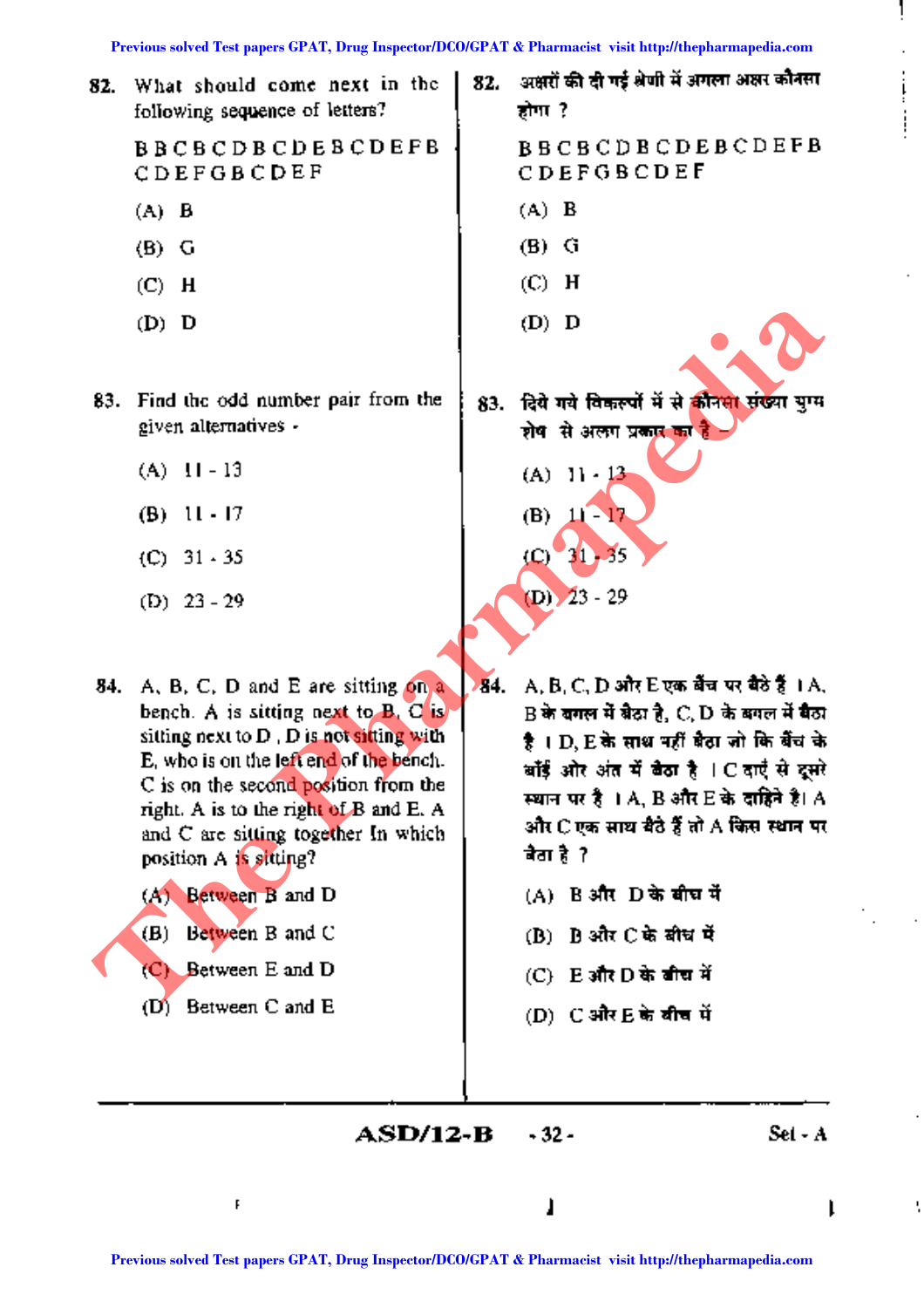- 85. One question and two statements numbered I and II are given. You have to decide whether the data provided in the statements are sufficient to answer the question
	- Question: What is the code for 'Sky' in the code language?
	- Statements : I. In the code language 'Sky is clear' is written as 'de ra fa'.
		- II. In the same code language 'make it clean' is writtenas 'de gajo'.
	- (A) I is sufficient while II is not sufficient.
	- (B) II is sufficient while I is not sufficient.
	- (C) Either I or II is sufficient.
	- (D) Neither I nor II is sufficient.
- 86. Y is in the East of X which is in the | 86. Y, X in yet में है जो कि Z के उत्तर में है। then in which direction of Y, is P?  $\frac{1}{2}$  **can**  $\vec{a} \cdot \vec{b}$  ?

 $(A)$  North (A)  $\overline{3\pi t}$ 

- (C) South East
- (D) None of these
- 85. एक प्रश्न एवं दो कथन क्रमांक Iऔर II दिये  $\tilde{\boldsymbol{t}}$  । आपको निर्णय लेना है कि जो जानकारी। कथनों में दी है वह प्रश्न के उत्तर देने के लिए पर्याप्त है ।
	- प्रश्न : कोड भाषा में 'sky' का कोड क्या t ?
	- कथन : I. कोड भाषा में 'sky is clear' को लिखते हैं 'de ra fa'.
		- II. उसी कोड भाषा में 'make it clean' <del>an ferent to</del> de ga jo'.
	-
	-
	- $(C)$ ी या II पर्याप्त है।
	- $(D)$ ा  $I \overline{3}$ िंग II पर्याप्त है ।
- North of Z. If P is in the South of Z,  $\parallel$  and P, Z in a gain if it at P, Y and line **Previous solutions:** I. in the code language<br>
written as 'der a fa'.<br>
Written as 'de can' be share code<br>
language "make it<br>
language" make it<br>
language "make it<br>
language" make it<br>
contributes and<br>
gap'.<br>
(A) It is suffi
	-
	- (B) South (B) <sup>~</sup>
		- $(C)$  दक्षिण पूर्व
		- $(D)$  इनमें से कोई नहीं

ASD/12-B· -33-

I

Set - A

**l**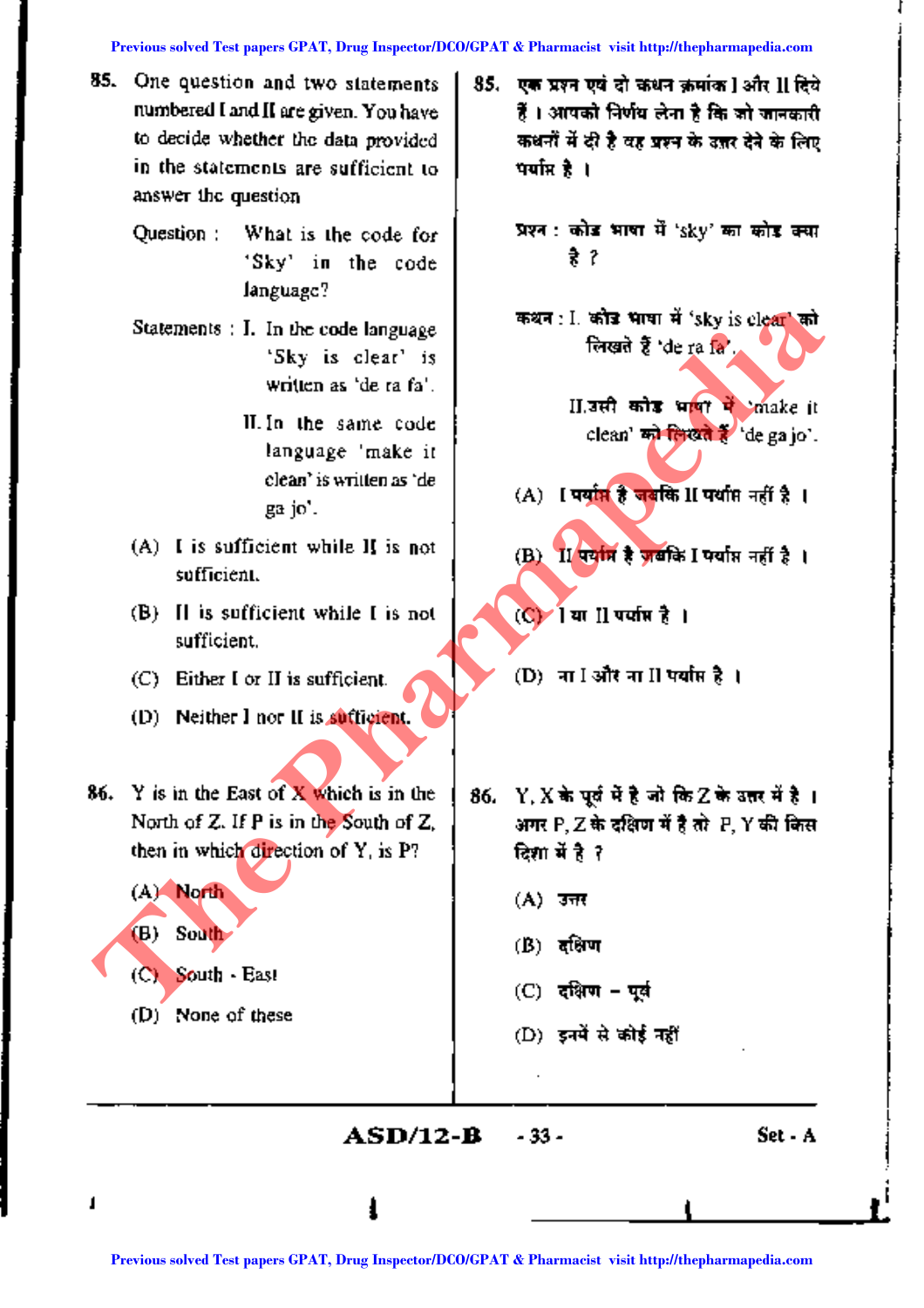of the given conclusions logically  $\frac{1}{1}$  and  $\frac{1}{1}$ follows from the two statements.

Statements : Some books are tables, Some tables are mirrors.

Conclusions: I. Some mirrors are

- (A) Only conclusion I follows. (B)  $\frac{1}{100}$  are fleets II free on  $\frac{1}{6}$  I
- (B) Only conclusion II follows.
- (C) Either lor II follows.
- 
- 88. Madhav knows that Mohan's marks | 88. Hitler when  $\frac{1}{3}$  for Filter  $\frac{1}{3}$  are more than 3 but less than 8 in a  $\frac{1}{3}$  anxies 3  $\frac{1}{3}$  when  $\frac{1}{3}$  is  $\frac{1}{3}$  is  $\frac{1}{3}$  if  $\frac{1}{3}$  if  $\frac{1}{3}$  if following statements about Mohan's **P** Figure  $\overrightarrow{v}$  and  $\overrightarrow{v}$  and  $\overrightarrow{r}$  ? marks is definitely true?  $\|A\|$   $(A)$  stated that  $\theta$  are  $\theta$  if  $A$ Previous solved Test papers of the context papers of the solven and the papers of the papers (C) Elect papers (C) Elect papers of the material of the papers (C) Elect papers of the material of the papers (C) Elect papers
	-
	- (B) It has any of three values.
	- (C) It has either of two values.  $\|\cdot\|$  assumed.
	-

 $89.$  Three of the following four are alike |  $89.$  <del>निप्न</del> चार में से तीन एक विशिष्ट प्रकार से एक in some manner. Identify the odd one-  $\begin{bmatrix} \cdot & \cdot & \cdot \\ \cdot & \cdot & \cdot \\ \cdot & \cdot & \cdot \end{bmatrix}$ ; बेमेल को चुनिये -----

- (A) Paradeep (A) quadrep
- $(B)$  Tarapur (B)  $\pi$  (R)  $\pi$
- (C) Rawat Bhata  $(C)$  ,  $(C)$  ,  $(D)$  ,  $(D)$  ,  $(D)$  ,  $(D)$  ,  $(D)$  ,  $(D)$  ,  $(D)$  ,  $(D)$  ,  $(D)$  ,  $(D)$  ,  $(D)$  ,  $(D)$  ,  $(D)$  ,  $(D)$  ,  $(D)$  ,  $(D)$  ,  $(D)$  ,  $(D)$  ,  $(D)$  ,  $(D)$  ,  $(D)$  ,  $(D)$  ,  $(D)$  ,  $(D)$  ,  $(D)$  ,  $(D)$  ,  $(D)$  ,  $(D$
- (D) Narora  $[D]$   $\overline{r}$  and  $[D]$   $\overline{r}$  and  $\overline{r}$
- 87. A statement is followed by two | 87. एक कथन के साथ दो निष्कर्ष क्रमांक Iऔर conclusions numbered I and II. Read II II दिये हैं । निष्कर्षों को पक्षों और तब तय the conclusions and then decide which  $\parallel$  - करों कि दो कथरों में से कौनसा निष्कर्ष
	- कथन : कुछ पुस्तके मेज है । कुछ मेजे अाईना
	- .<br>निष्कर्ष : I. कुछ आईने, पुस्तके है ।
	- books. The set of  $\mathbf{H}$  and  $\mathbf{H}$  and  $\mathbf{H}$  superior  $\mathbf{H}$
	- II. No book is mirror.  $\begin{bmatrix} 1 & A \end{bmatrix}$  केवल निष्कर्ष l निकलता है।
		-
		- (C) निष्कर्ष ]या H निकलता है ।
	- (D) Neither I nor II follows. (D) ';fT ~ <sup>I</sup> 'Oil ~ II f.:jCh&lt11, <sup>I</sup>
	- are more than 3 a few states than 8 in a Similar 3 in a Similar 3 in a Similar 3 in a Similar 3 of the Similar unit test. Sanjay knows that these are  $\frac{1}{2}$  or straight  $\frac{1}{6}$  for  $\alpha$  straight  $\alpha$  is extended that more than 6 but less than 10. If both 10~Cfilf' I~~~~mf;n::r-ij of them are correct, which of the -« q;,10iiji ~ ~ '\$ SlIRi~l ~ rl-ij
		-
	- $(A)$  It has only one value. (B) इसके तीन मानों में से कोई भी मान हो सकता है ।
		- (C) इसके दो मानों में से कोई एक मान हो
	- (D) It has any of four values.  $\qquad \qquad \qquad \qquad \qquad \qquad \textbf{(D)}$  इसके चार मार्नों में से कोई एक मान हो सकता है ।

- 
- 
- 
- 

**ASD/12-B -34.** Set - A

L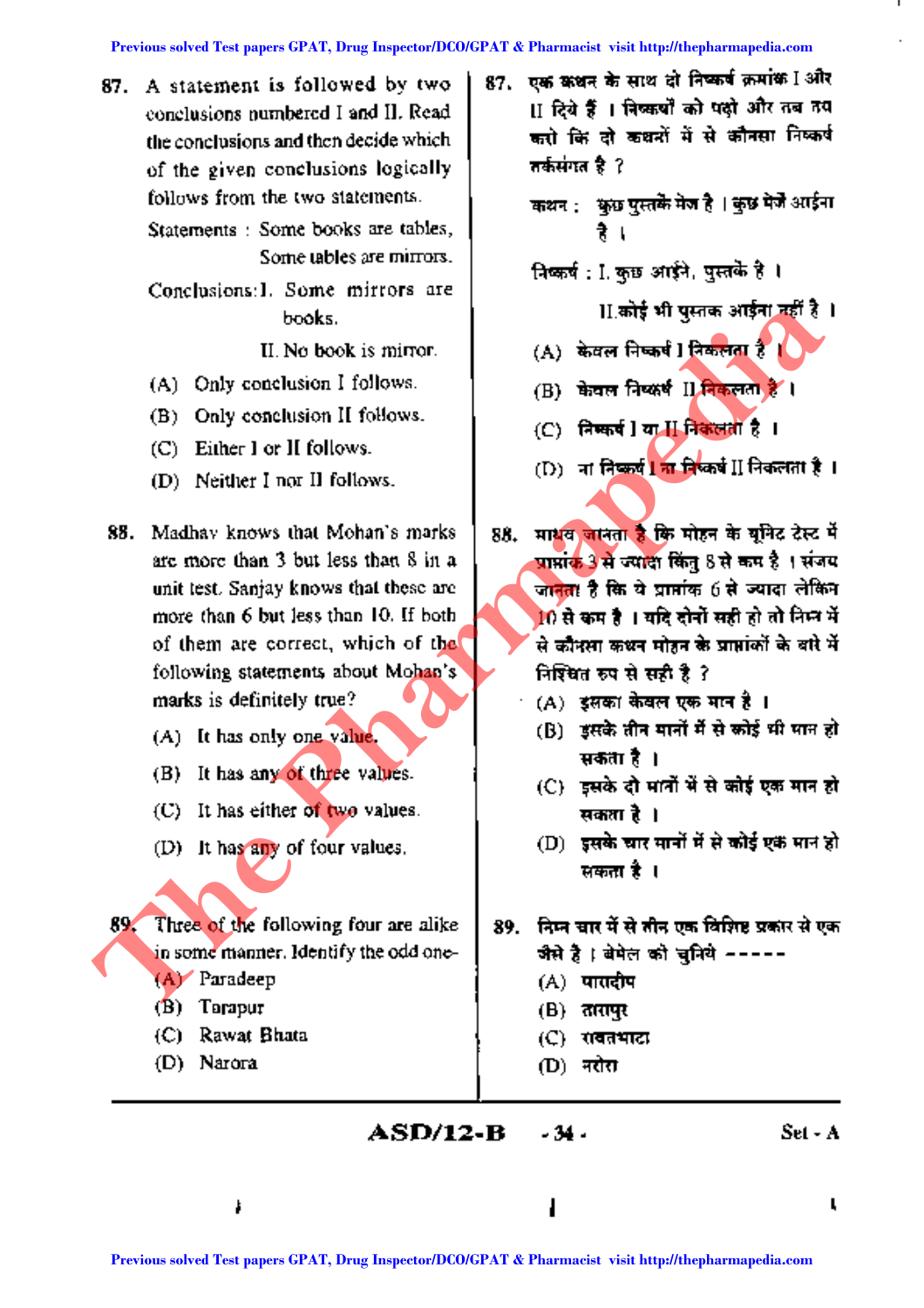Read the given information carefully and answer the question.

The sum of the income of A and B is more than that of C and D taken together. The sum of the income of A and C is same as that of B and D taken together. Moreover, A earns half as much as the sum of the income of Band D.

90. Whose income is highest?

- (A) A
- (B) B
- (C) C
- (D) D
- 91. A statement is followed by two arguments numbered I and II. You have to decide which of the arguments is a 'strong' argument.

Statement: Should the vehicle older than 15 years be rejected in metros in India?

- Arguments: 1. Yes. this is a significant step to lower the pollution. level in metros.
- II. No, it will be very difficult for vehicle owners to shift to other parts in country because they will not get suitable job for their very existence. **PREVIOUS Solved Test papers CPAT, Drug Inspected Test papers (D) Bridge Test Paper Schedule Windows of Catalog CPAT, Drug Inspected Test papers (D) Bridge Test papers (D) Bridge Test papers (D) Bridge Test papers (D) Brid**

(A) Only argument I is strong.

(B) Only argument II is strong.

(C) Either I or II is strong.

(D) Both I and II are strong.

दी गयी सूचना को ध्यान से पई तथा प्रश्न का उत्तर <u>हें ।</u>

 ${\bf A}$  व  ${\bf B}$  की आय $~{\bf C}$  व  ${\bf D}$  की सम्मिलित आय से अधिक है। A व  $C$  की आय का जोड़  $\mathtt{B}$  व  $\mathtt{D}$  की आय के जोड़ के बराबर है । A, B व D की आय के जोड के आंधे के बसवर कमाता है । $\,$ 

90. किसकी आय अधिकतम है ?

- (A) A (B) B
- (C) C
- (D) D
- 91. एक कथन के साथ <mark>दो तर्क</mark> क्रमांक Iऔर II दिये गये हैं । आपको निर्गय करना है कि कौनसा तर्क मजबत है ।

कथन : क्या 15 साल से अधिक पुराने वाहनों को भारत के महानगरों में **खारिज कर** दिया जाना चाहिये  $\,$  ?

तर्क : I. हाँ, महानगरों में प्रदूषण को कम करने के लिए यह एक महत्वपूर्ण कदम है।

> II.नहीं, बाहन मालिकों को देश के अन्य भागों में शिफ्ट होना बहुत मुश्किल है क्योंकि उन्हें अपने अस्तित्व के लिए अपयुक्त काम नहीं मिलेगा ।

- (A) केवल तर्क I मजबत है।
- $(B)$  केयल तर्क II मजबूत है।
- $(C)$  ]या  $\Pi$  तर्कमयबूत है।
- $(D)$  दोनों [और [] तर्क मजबूत है ।

**\**

**ASD/12-R -** 35 -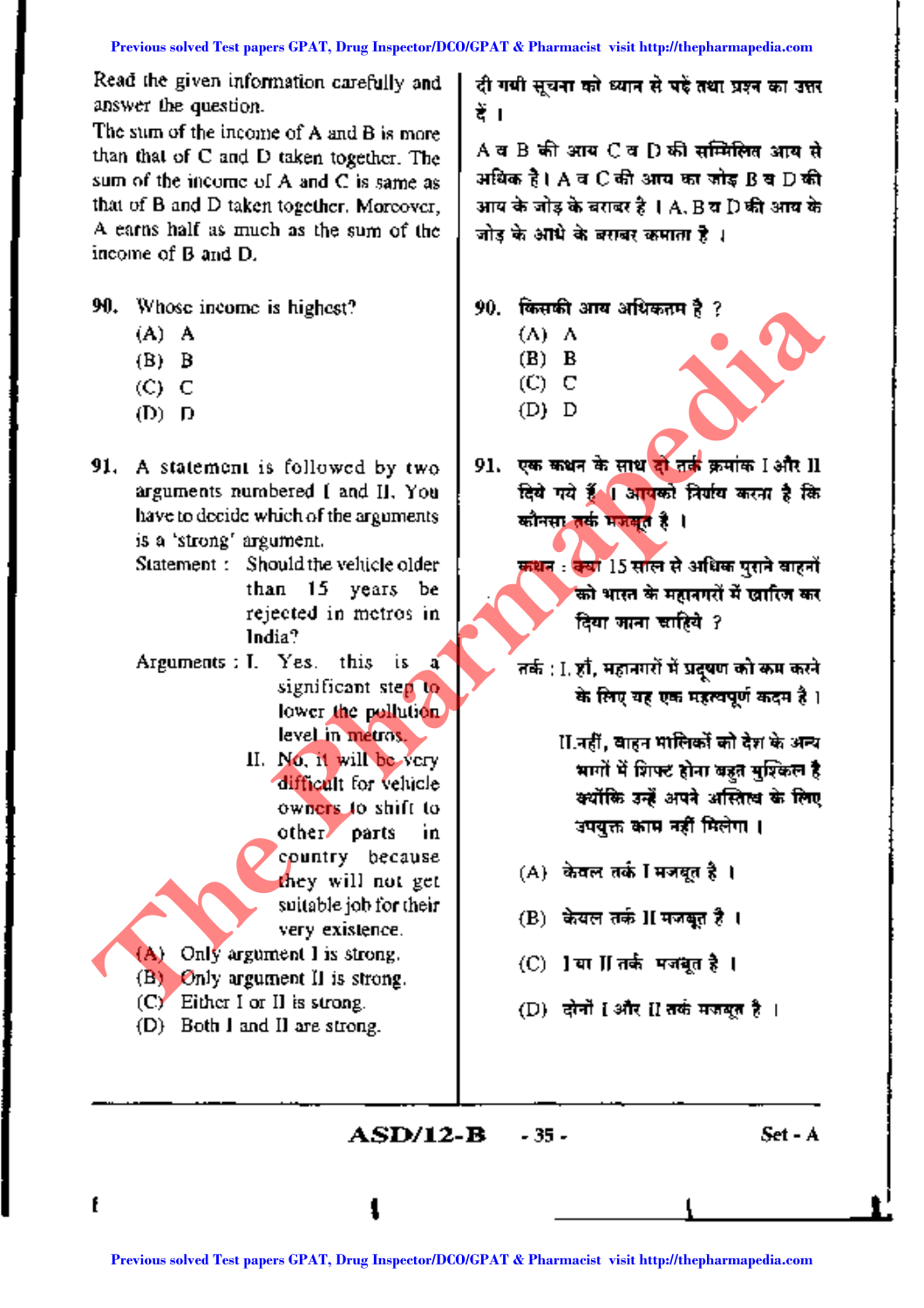- 92. If P & Q means P is the brother of  $Q$ ; P # Q means P is the mother of Q;  $P^*$  O means P is the daughter of Q in A  $# B & C * D$ , who is the father?
	- (A) D
	- (B) B
	- $(C)$   $C$
	- (D) Data are inadequate
- 93. Manish ranked sixteenth from top and twenty ninth from the bottom among those passed in examination. Six boys did not appear in examination and five failed. How many boys were there in the class? **Papers in the control of the CPAT, Drug Inspectation CO/GPAT & Pharmacist visit http://thepharmapedia.com**<br> **Previous solved Test papers GPAT (CPAT)**<br> **Previous solved Test papers GPAT (CPAT)**<br> **Previous solved Test pape** 
	- (A) 40
	- (B) 44
	- (C) 50
	- (D) 55
	- 94. In the following question arrange the given words in meaningful sequence and then choose the most-appropriate sequence from amongst the alternative provided below.

1. Site 2. Plan 3. Rent 4. Money 5. Building

- $(A)$  4, 1, 2, 5, 3 (B) 3, 4, 2, 5, 1  $($ C $)$  2, 3, 5, 1, 4
	- (D) 1, 2, 3, 5, 4
- 92. ~ अगर P & Q का मतलब P, Q का भाई है;  ${\tt P}{\tt t}{\tt O}$ का मतलब  ${\tt P},{\tt Q}$ की माँ है;  ${\tt P}{\tt t}{\tt Q}$ का मतलब P.O की बेटी है तो  $A$ # B  $\&C$  \* D में पिता कौन है ?
	- (A) D
	- (B) B
	- (C) C

 $( A<sub>9</sub> A<sub>0</sub> )$ 

(B) 44

(C) 50

(D) 55

- (D) औकडे अपर्याप्त है ।
- 93. मनीच ऊपर से 16 वें तथा नीचे से उन्नतील के स्थान को उन छात्रों में प्राप्त करता है जो उस परीक्षा में उत्तीर्ण हुए । छात्रों ने परीक्षा नहीं दी तथा पाँच छात्र उस परीक्षा में अनुसीर्ण रहे । उस कक्षा में कितने छात्र थे ?

94. निम्न प्रश्न में दिए गए शब्दों को इस प्रकार व्यवस्थित करें जिससे उनका अर्थ निकल सके. तथा दिए गए विकल्पों से सही उत्तर चुनें -

> 1. स्वल 2. योजना 3. किराया 4. भन **5. भवन**

(A) 4, 1, 2, 5, 3  $(B)$  3, 4, 2, 5, 1  $(C)$  2, 3, 5, 1, 4 (D) 1, 2, 3, 5, 4

 $ASD/12-B - 36$ 

j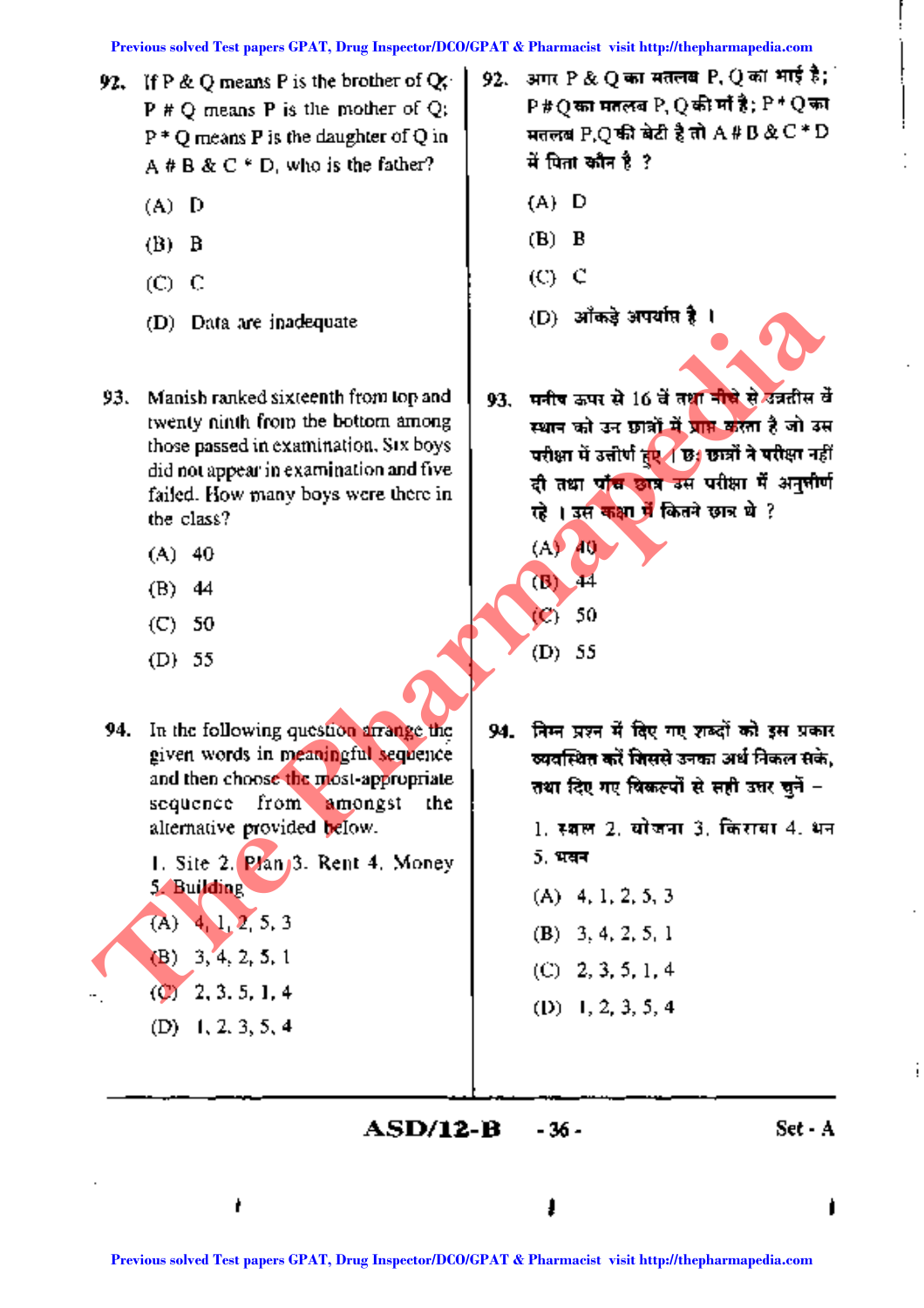**Previous solved Test papers GPAT, Drug Inspector/DCO/GPAT & Pharmacist visit http://thepharmapedia.com**

- 95. Fresh grapes contain 90% water by, weight-while dried grapes contains  $20\%$  water by weight. The weight of dry grapes available from 20kg of fresh grapes will be-
	- $(A)$  2 kg
	- (B) 2.2 kg
	- (C) 2.4 kg
	- (D) 2.5 kg

96. How many values of the natural number n are possible so that the

> expression  $\frac{(16n^2+7n+6)}{n}$  is also a n natural number?

- (A) Infinite
- (B) 3
- (C) 4
- (D) 7
- worker and remaining are unskilled. 80% of skilled workers and 20% of unskilled workers are permanent. If the number of temporary workers is 119, then what is the number of total workers? (A) <sup>360</sup> **Provided Test papers GPAT, Drug Inspectation CO/GPAT & Pharmacist visit http://thepharmapedia.com/GPAT, Previous solved Test papers GPAT, Drug Inspectation CO/GPAT & Pharmacist and CPAT (C) 2015<br>
<b>Previous solved Test pa** 
	- (A) <sup>360</sup> (B) <sup>340</sup> (B) <sup>340</sup> (C) <sup>377</sup>
		- (D) 357
- $95.$  . ताजा अंगुरों में  $90\%$  भार पानी है जबकि सुखे अंगुरों में 20% भार पानी है । 20 किलोग्राम ताजा अंगूरों से प्राप्त सूखे अंगूरों का वजन होगा ⊸
	- (A) 2kg
	- (B) 2.2 kg
	- (C) 2.4 kg
	- (D) 2.5 kg

96. प्राकृतिक संख्या n के कितने मान संभव है

लाकि व्यंजक <sup>(16n2</sup> + 7n + 6) <del>भी</del> ग n

प्राकृतिक संख्<mark>या</mark> हो ।

 $(A)$  are

(B) 3

 $\circ$ 

 $(D)$ 

- 97. In a company there are  $75\%$  skilled | 97. pm warft if 75% assist unit at  $3\%$  and
	-
	-
	-
	- (C) 377 (D) 357
		- $ASD/12-B$   $-37$   $-$  Set A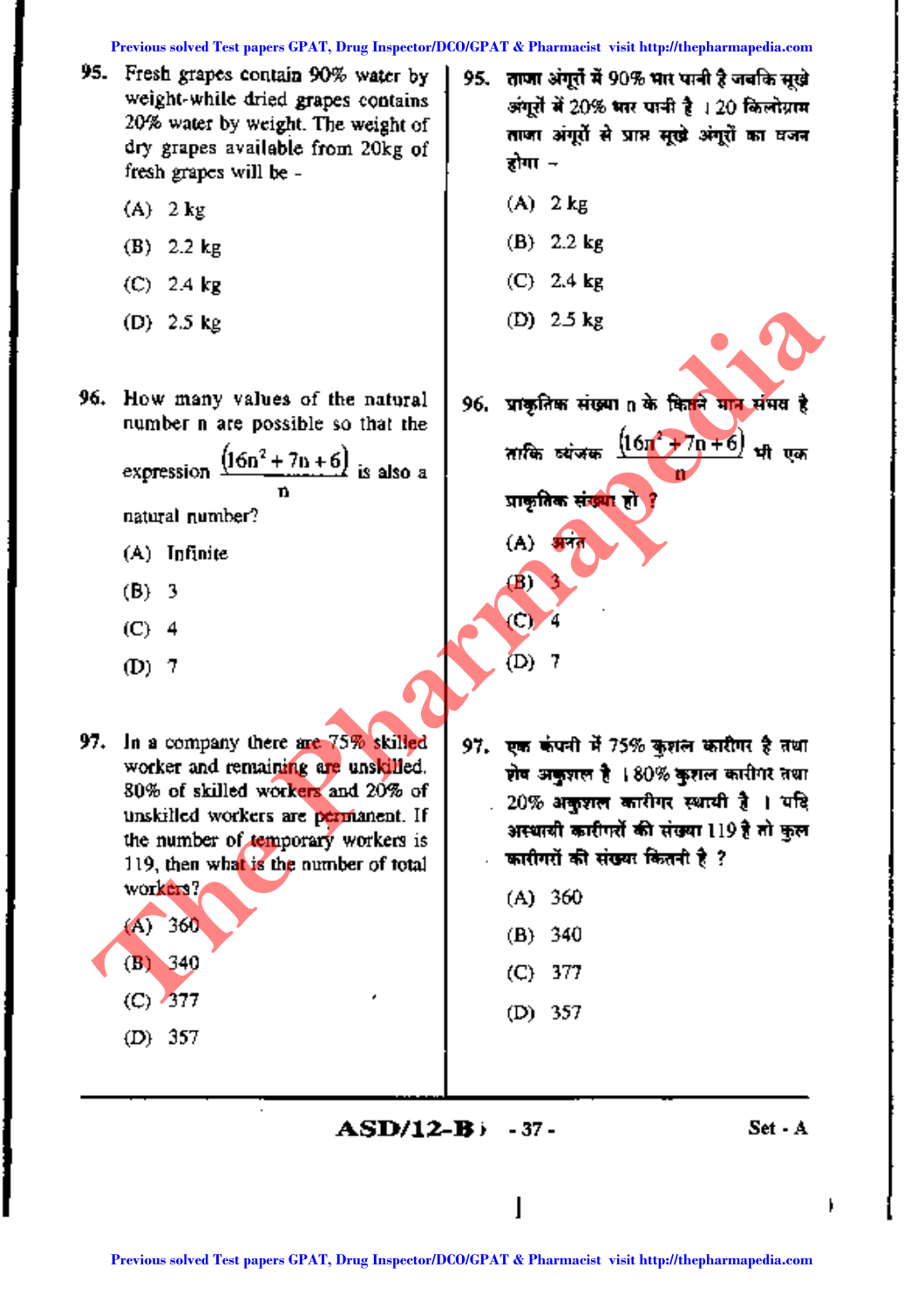- 98. Three persons A, B, C were born on different days in the same year. If the date and month of birth of A, B and C are numerically equal, then what could be the minimum. difference in the ages of youngest and oldest in days?
	- (A) 57 days
	- (B) 59 days
	- (C) 61 days
	- (D) 63 days
- 99. A group of 630 children is arranged. in rows for a group photograph session. Each row contain three fewer children than the row in front of it. What number of rows is not possible?
	- (A) 4
	- (B) 5
	- (C) 6
	- (D) 7

100. How many such digits are there in the number 4251698 each of which is as far away from the beginning of the. number as when the digits are arranged in ascending order?

- (A) None (B) One
	-
- (C) Two
- (D) Three
- 98. जीन व्यक्ति A, B, C एक ही वर्ष में अलग -अलग दिनों पर पैदा हुए श्रे । यदि A, B एवं C की जन्म दिनांक एवं जन्म महीना संख्यात्मक ऊप से समान है तो सबसे अधिक आयु व सबसे कम आयु वाले व्यक्तियों की आयु में न्युनुतम कितना अंतर होगा $\,$  ?
	- $(A)$  57 दिन
	- (B) 59 दिन
	- (C) 61 <del>दि</del>न
	- (D) 63 दिन



- 99. 630 बच्चों के एक समूह को समूह फोटोग्राफ सत्र के लिए पंक्तियों में व्यवस्थित किया जाता है । प्रन्येक पंक्ति में अपनी अगली पंक्ति से तीन बच्चे कम हैं । निम्न में से कितनी पंक्तियाँ होना संभव नहीं है ? **Previous solution is arranged Test papers of the control of the solution of the solution of the solution of the solution of the solution of the solution of the solution of the solution of the solution of the solution of** 
	- (A) 4 (B) 5
	- (C) 6
	- (D) 7
	- $100.$  संख्या 4251698 में ऐसे कितने अंक हैं जो संख्या के प्रारंभ से उतने ही दूर है जितना कि दी गई संख्या में अंकों को बढ़ते हुए क्रम में व्यवस्थित करने पर प्रारंभ से दूर हैं ।
		- $(A)$  कोई नहीं
		- (B) एक
		- $(C)$  दो
		- $(D)$  तीन

**ASD/12-B** - 38 - Set - A - 38-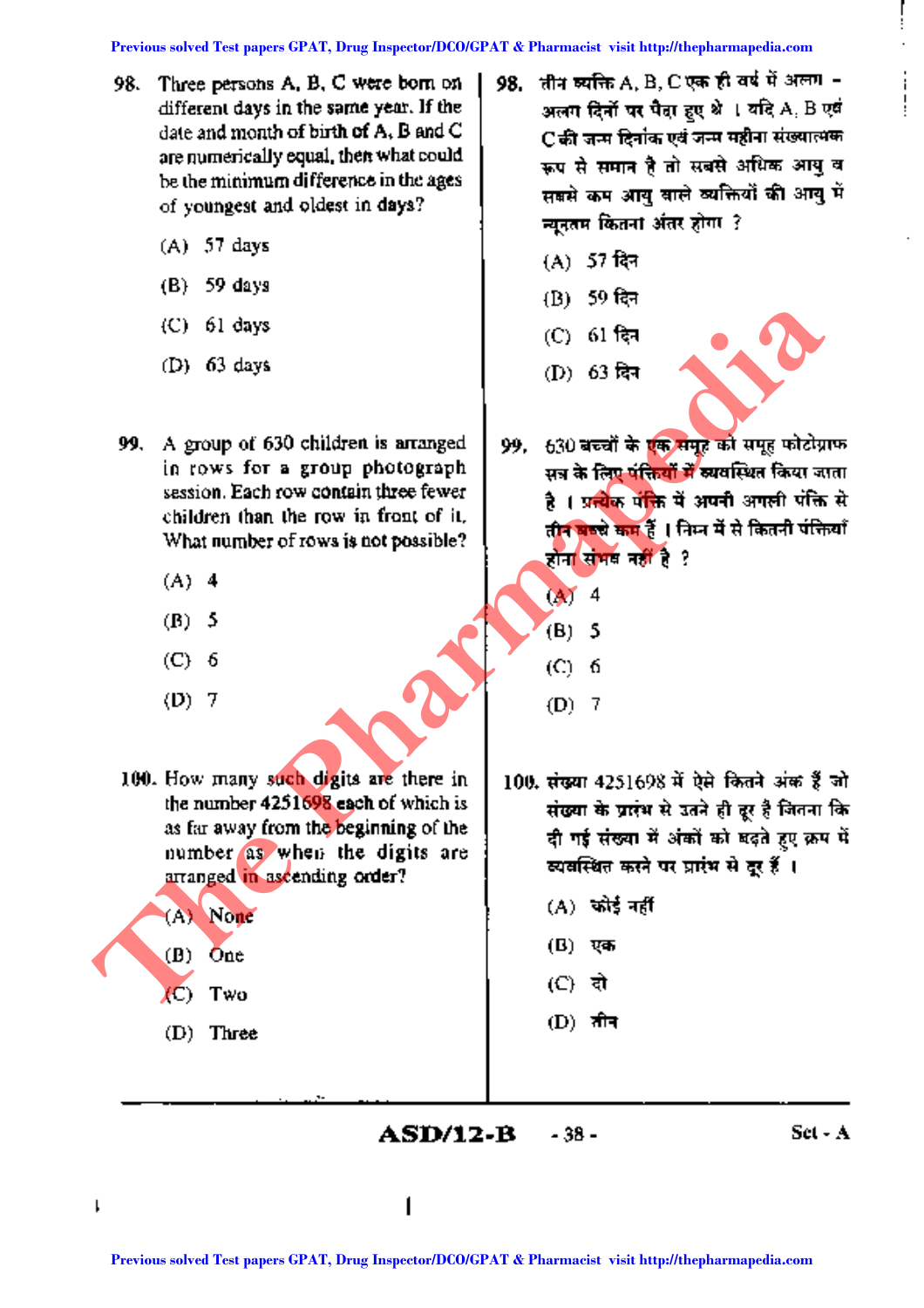jere 1 kana. p,

## Space for Rough Work / रफ़ कार्य के लिये अग<del>्</del>

Set - A

t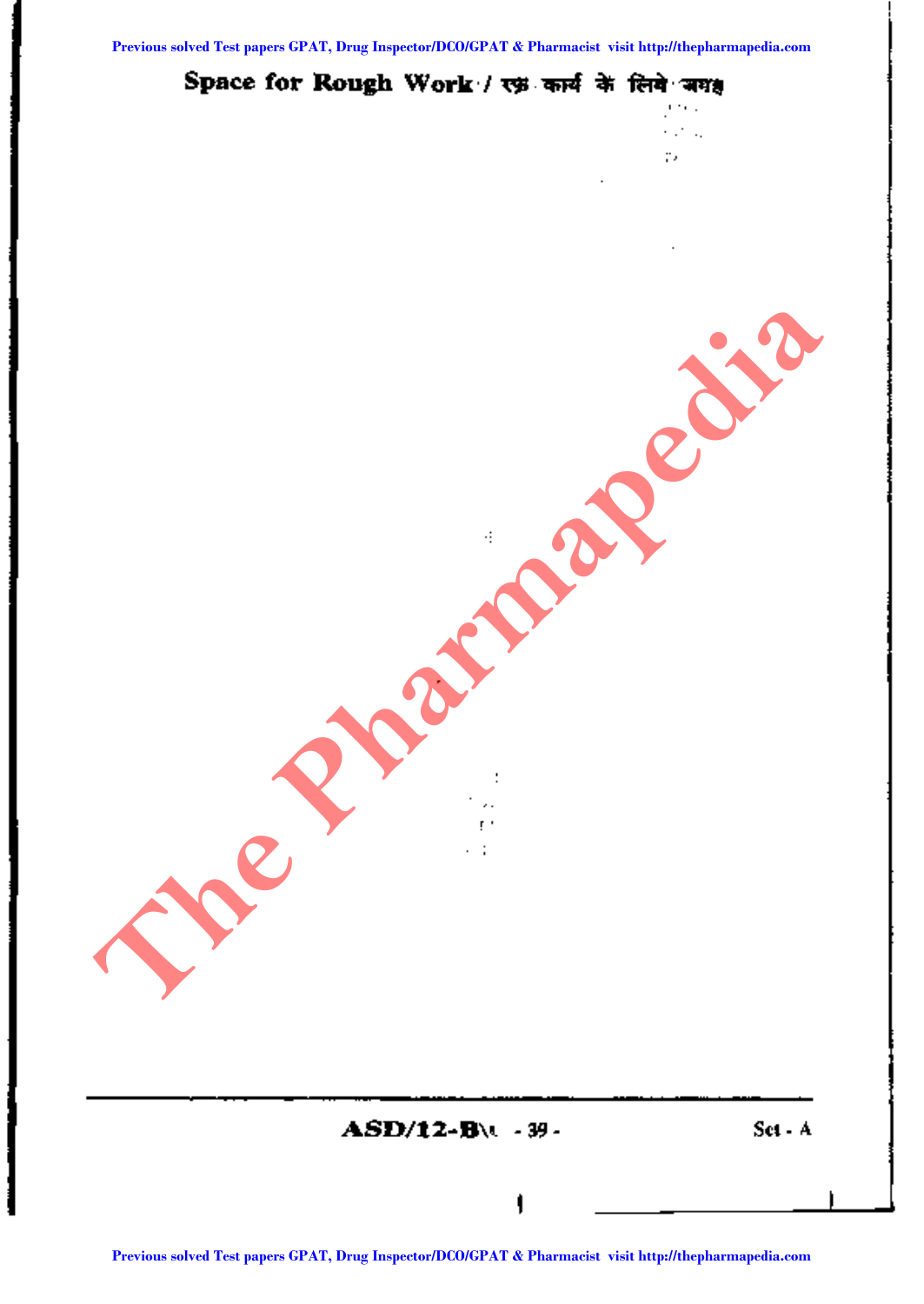# Space for Rough Work / रफ़ कार्य के लिये जगह

ASD/12-B -40-

Set - A

Ţ

t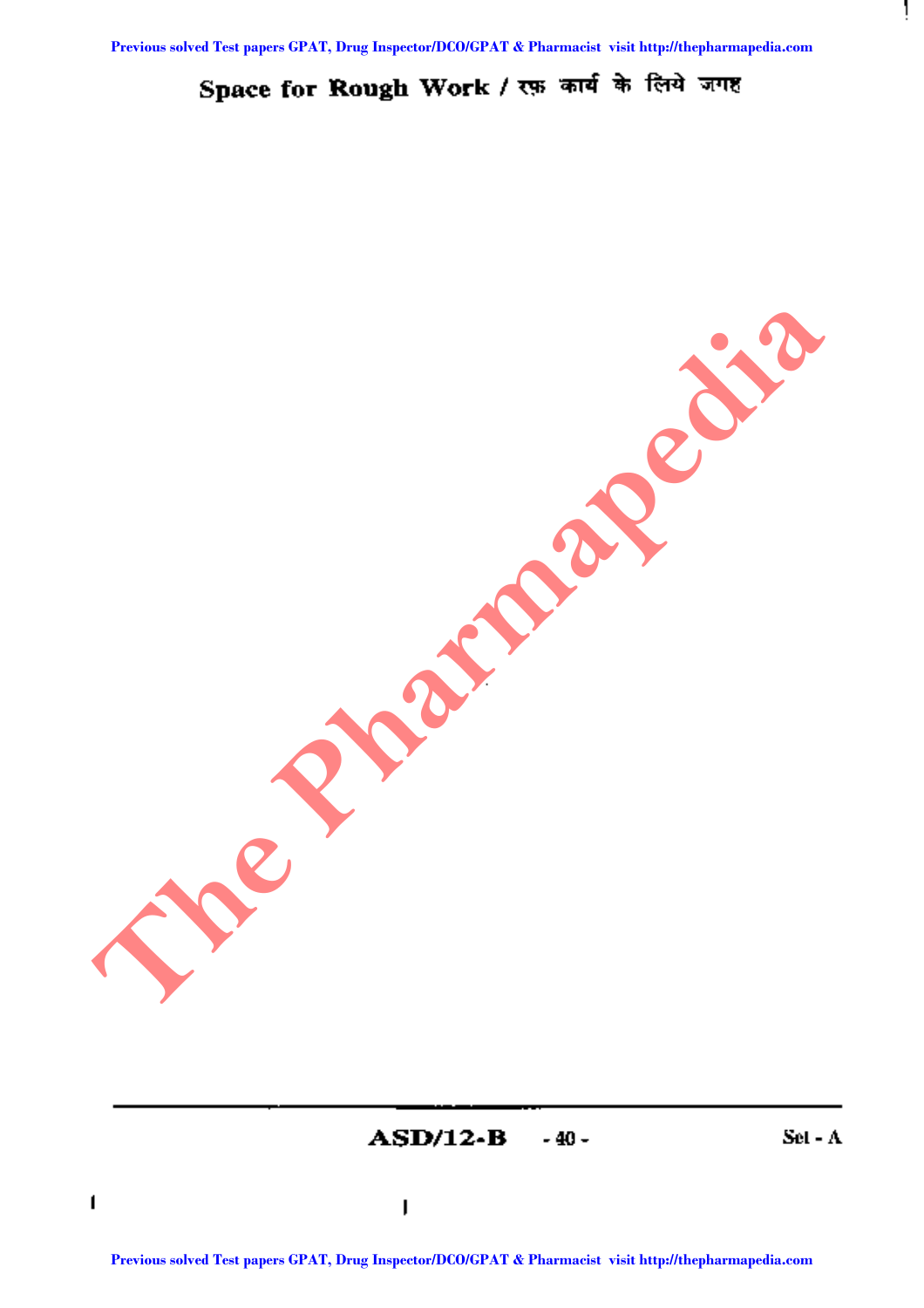# Space for Rough Work / रफ़ कार्य के लिसे जगह



┆<br>│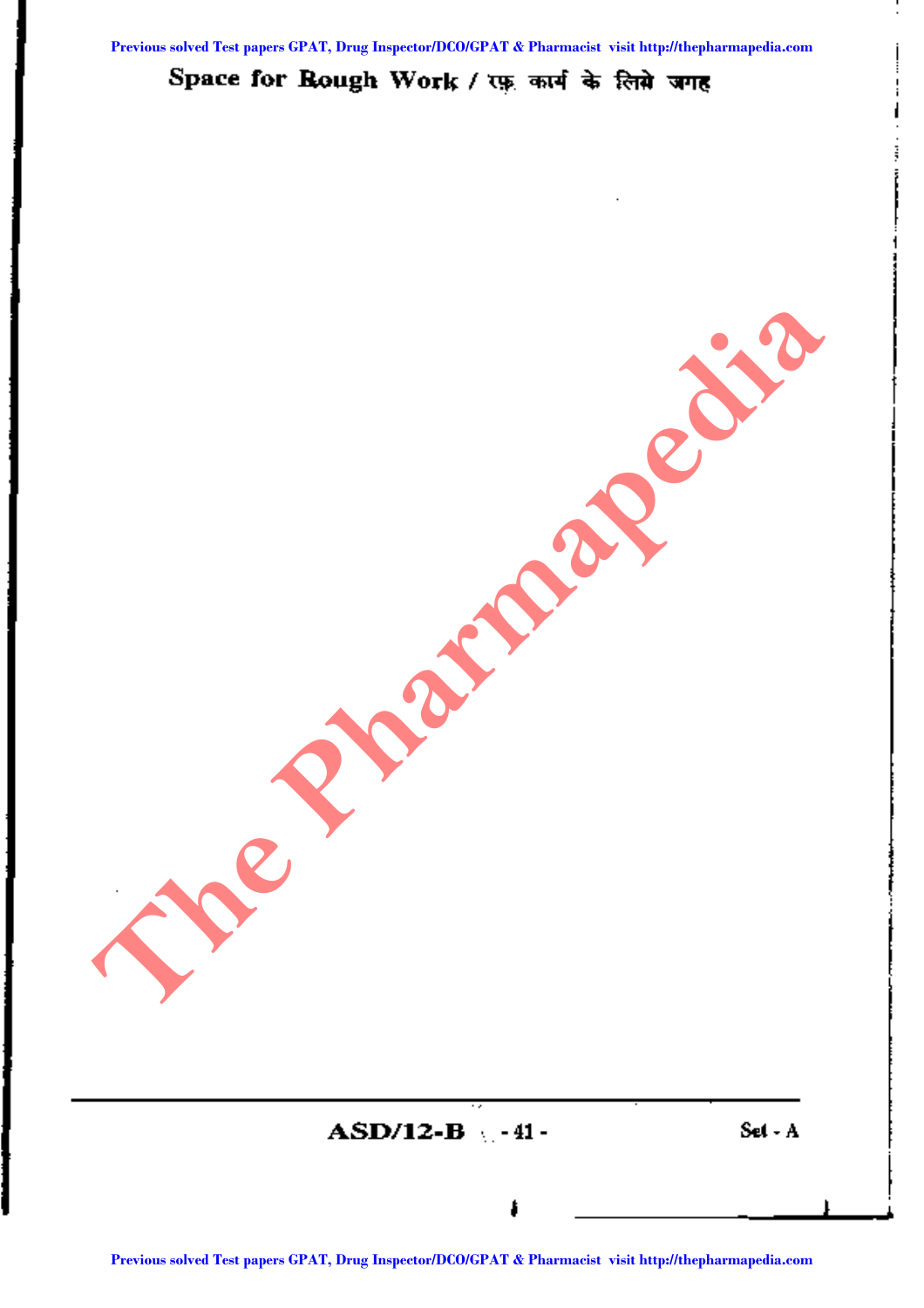# Space for Rough Work / रफ़ कार्य के लिये जगह

ASD/12-B -42 - Set- A

I

i į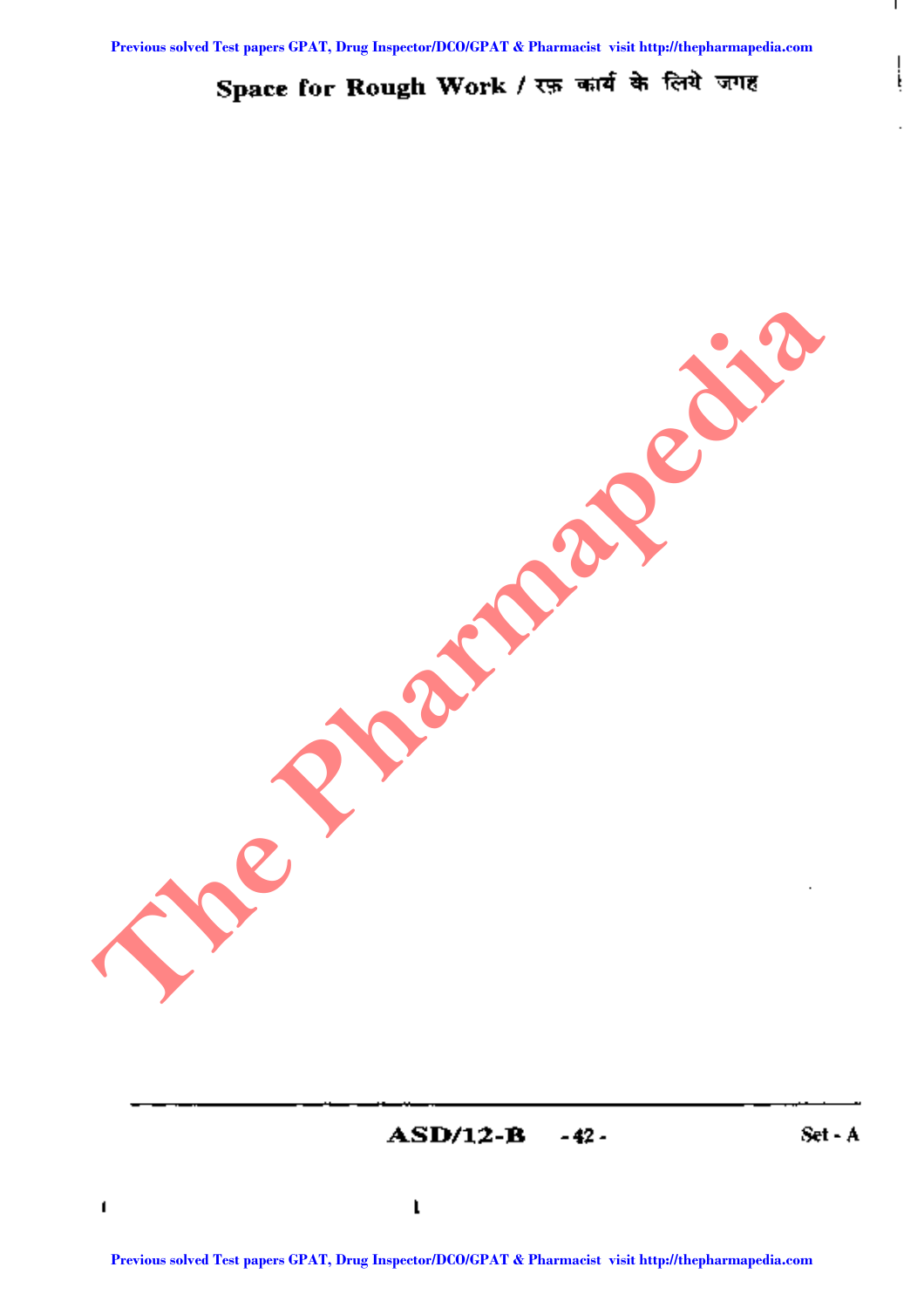|                                                                     | Previous solved Test papers GPAT, Drug Inspector/DCO/GPAT & Pharmacist visit http://thepharmapedia.com |
|---------------------------------------------------------------------|--------------------------------------------------------------------------------------------------------|
| Section - D<br>Pharmacy<br>(Q.No. 101 to 200)                       | खण्ड<br>- ช<br>फार्मेंसी                                                                               |
| 101. Solubility of unionized drug increases<br>with                 | (प्र.२०६. 101 से 200)<br>101. अनआयानीकृत दवा की घुलनशीलता बदती है :                                    |
| (A) Always with increase<br>iл<br>temperature                       | (A) हमेशा ताप में वृद्धि के साथ                                                                        |
| (B).<br>Always<br>with increase<br>ÌП<br>pressure                   | (B) हमेशादबाव में वृद्धि के साथ<br>(C) अधिकतर समय ताप में वृद्धि के साथ                                |
| (C).<br>Majority of time with increase<br>in temp.                  | (D) हमेशा पी.एच. में वृद्धि के साथ                                                                     |
| (D)<br>Always with increase in pH                                   |                                                                                                        |
| 102. Drugs having pKa between 2.5 to $6.0$<br>remain                | 102. दवाएं जिनकी pKa मा <mark>न 2.5 से</mark> 6.0 के बीच<br>है, रहती हैं –                             |
| (A) lonized in gastric pH and<br>unionized in intestinal pH         | (A) गास्ट्रिक (पेट के) पी.एच. पर आयनीकृत<br>एवं आंत के पी.एच. पर अनआयनीकृत                             |
| (B)<br>Unionized in gastric pH                                      | (B) गास्ट्रिक पी.एच. पर अनआयनीकृत                                                                      |
| (C) Ionized at all pH values                                        | (C) समस्त पी.एघ. मान पर आयनीकृत                                                                        |
| (D) Practically unionized at all pH<br>values                       | समस्त पी.एच. मान पर लगभग<br><b>D</b><br>अनआयनीकृत                                                      |
| 103. Surface tension is measured by                                 | 103. पृष्ठ तनाव मापन की विधि है –                                                                      |
| Capillary rise method<br>(A)                                        | (A) कैपिलरी राइज़ विधि                                                                                 |
| Conc and Plate method<br>(B)                                        | (B) कोन एवं प्लेट विधि                                                                                 |
| (C) Anderson pipette method                                         | (C) एंडरसन पिपेट विधि                                                                                  |
| (D) All the above                                                   | (D) उपर्युक्त में से सभी                                                                               |
| 104. Following is associated with colloidal<br>dispersion stability | 104. निम्नलिखित में से कौन सा कोलाइडल डिस्पर्सन<br>की स्थिरता से संबंधित है –                          |
| (A) Schulze-Hardy rule                                              | (A) शुल्ज़े - हार्डी नियम                                                                              |
| Hildebrand constant<br>(B)                                          | (B) हिल्डेब्रांड स्थिरांक                                                                              |
| Huckel's rule<br>(C).<br>None of the above<br>(D)                   | (C) हक्कल नियम                                                                                         |
|                                                                     | (D) उपर्युक्त में से कोई भी नहीं                                                                       |
| <b>ASD/12-B</b>                                                     | Set - A<br>- 43 -                                                                                      |
|                                                                     |                                                                                                        |
|                                                                     | Previous solved Test papers GPAT, Drug Inspector/DCO/GPAT & Pharmacist visit http://thepharmapedia.com |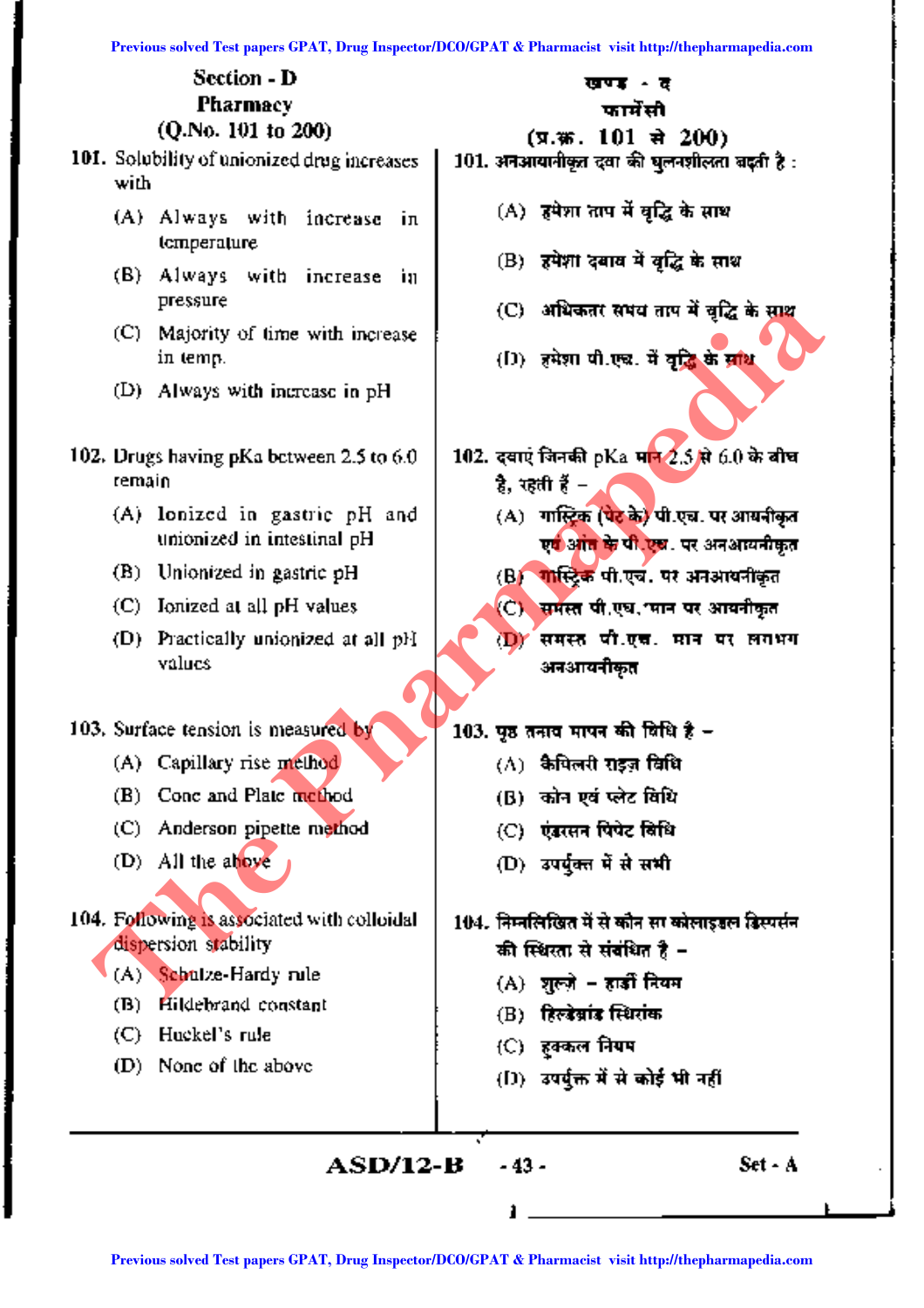105. Which of the following statement is true

- (A) Surface tension is sudden expansion of the surface
- (B) Surface tension increases with increase in the downward pull of molecules in the water
- (C) Surface tension is equal to maximum free energy
- fo  $(D)$  Surface tension has units of N
- 106. Which of the following are not kinetic properties?
	- (A) Brownian Motion
	- (B) Osmotic Pressure
	- (C) Ionization
	- (D) Both A & B
- 107. Which of the following statement is true
	- (A) Hausner ratio of <1.25 indicates a powder that is free flowing whereas> 1.25 indicates poor flow ability.
- (B) Hausner ratio of  $> 1.25$  indicates a powder that is free flowing whereas<1.25 indicates poor flow ability. **PD.** The layer development is the control of  $>1.25$  model of the following statement is the CD structure of  $>1.25$  model of the following statement is the CD structure of  $>1.25$  model of  $>4.8$  B (C) and  $\lambda$  B and  $\$ 
	- (C) The larger the Carr's Index the better the flow properties.
	- (D) Angle of repose $>40^\circ$  indicates a powder that is free flowing.
	- 108. True density is
		- (A) Mass/volume excluding interparticulate or intra-particulate spaces.
		- (B) Mass/volume excluding interparticulate spaces.
		- (C) Mass/volume excluding interparticulate and intra-particulate spaces.
		- (D) None of the above

105. निम्नलिखित में से कौन सा कथन सत्य t ?

- $(A)$  ) पृष्ठ का अचानक अभिवर्धन पृष्ठ तनाव है ।
- (B) अणुओं के जल में नीचे की तरफ खिलाव बदने से पह तनाव बदता है।
- (C) = पृष्ठ तनाव अधिकतम फ्री एनर्जी के बराबर <u>होता है ।</u>
- $(D)$  'पृष्ठ तनाव की इकाई 'N' है ।
- 106. निम्नलिखित में से कौन सा गतीय गण (काडनेटिक प्रॉपर्टी) नहीं है -
	- $(A)$  व्राइनियन मोञ्चन
	- (B) ऑस्मोटिक प्रे<mark>श</mark>र
	- (C) आयनी<mark>कर</mark>ण
	- (D) (A) तथा (B) दोनों
- 107. जिम्मलिखित में से कौन सा कथन सत्य है ?  $(A)$  होजनर रेशियो <1.25 पाउडर के अच्छे  $~$ क्लो तथा  $>1.25~$ खराब फलो क्षमता
	- को इंगित करता है ।  $(B)$  हौज़नर रेशियो >1.25 पाउडर के अच्छे  $~\,$ फलो तथा < $1.25~\,$ खराब फ्लो अमता

को डंगित करता है ।

- (C) अधिक कार्स्त इंडेक्स अच्छे फ्लो गणधर्म को डगित करता है ।
- (D)  $^+$ एंगल ऑफ रिपोज़' >40° इंगित करता है कि पाउडर 'फ्री फ्लोइंग' है ।
- $108.$  सत्य घनत्व (टू डेन्सिटी) है :
	- $(A)$  मास/ वाल्यूम, इंटर पार्टिकुलेट अथवा इंट्रा पार्टिकुलेट स्पेस को छोड़कर
	- $(b)$  मास / वाल्यम, इंद्र पार्टिकलेट स्पेस को छोडकर
	- $(C)$  पास/ वाल्यूम, इंटर तथा इंटापार्टिकलेट स्पेस को छोडकर
	- $(D)$  उपर्युक्त में से कोई नहीं

**ASD/12-B -44-**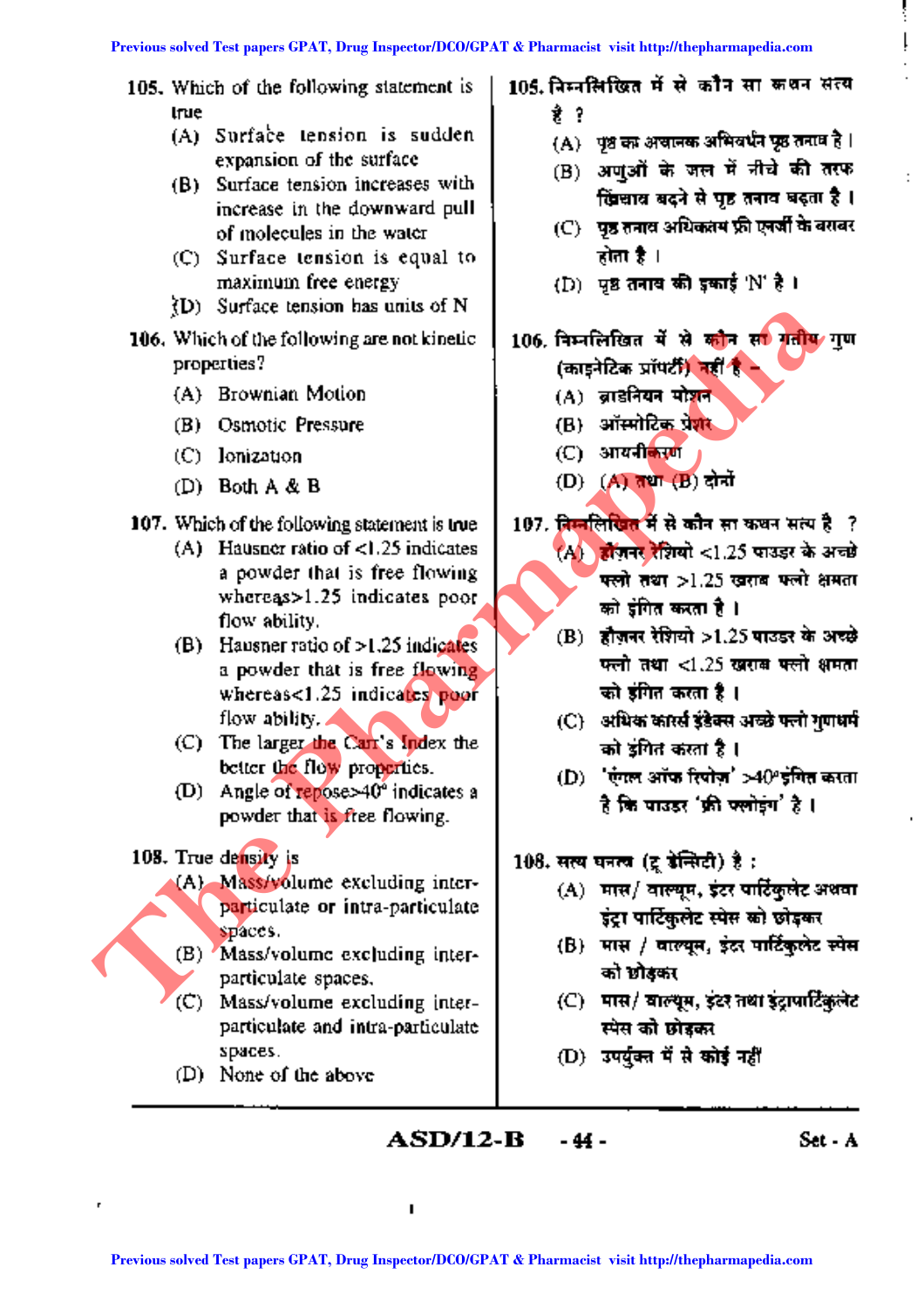|          | Previous solved Test papers GPAT, Drug Inspector/DCO/GPAT & Pharmacist visit http://thepharmapedia.com<br>109. The critical micelle concentration |             | 109. क्रिटिकल माइसिल कंसन्देशन प्रभावित करता                                                           |
|----------|---------------------------------------------------------------------------------------------------------------------------------------------------|-------------|--------------------------------------------------------------------------------------------------------|
|          | influences                                                                                                                                        | ₹.          |                                                                                                        |
|          | (A) Conductivity                                                                                                                                  |             | (A) कंडक्टिविटी (चालकता) को                                                                            |
|          | $(B)$ Viscosity                                                                                                                                   |             | (B) विस्कॉसिटी को                                                                                      |
|          | $(C)$ Surface tension                                                                                                                             |             | (C) पृष्ठतनाव                                                                                          |
|          | (D) All of the above                                                                                                                              |             | (D) उपर्युक्त में से सभी                                                                               |
|          | 110. Nonlinear drug distribution in body<br>is due to --                                                                                          |             | 110, शरीर में दवा का वितरण नान-लीनियर होता<br>है जबकि –                                                |
|          | $(A)$ Drug<br>following<br>one<br>compartment model                                                                                               |             | (A) दवा वन कंपार्टमेन्ट भाँडल को फॉलो<br>करती है                                                       |
| (B)      | Drug distribution only in central<br>compartment                                                                                                  |             | (B) दवा केवल 'सेंट्र <del>ल कंपार्टमेंट</del> ' में ही<br>वितरित होती है <mark>।</mark>                |
|          | (C) Drug distribution in central and<br>peripheral compartments                                                                                   |             | (C) दवा संटूल तथा पोरफिरल दोनों<br>कंपार्टमेंन्ट में वितरित होती है ।                                  |
|          | (D) Drug does not absorb                                                                                                                          |             | (D) दवा अवशोषित नहीं होती है।                                                                          |
| behavior | 111. Non-Newtonian shows<br>which                                                                                                                 | $(\Lambda)$ | 111.नान न्यूटोनियन कौन सा गुणधर्म दर्शाते है :<br>लीनियर                                               |
|          | $(A)$ Linear                                                                                                                                      |             |                                                                                                        |
|          | $(B)$ Non-linear                                                                                                                                  |             | (B) नान-लीनियर                                                                                         |
|          | (C) Both linear and non-linear                                                                                                                    |             | (C)  लीनियर तथा नान-लीनियर दोनों                                                                       |
|          | (D) None of the above                                                                                                                             |             | (D) उपर्युक्त में से कोई नहीं                                                                          |
|          | 112. Which one of the following is used<br>as suppository base                                                                                    |             | 112. निम्नलिखित में से कौन सा सपोज़िटरी बेस के<br>रुप में प्रयुक्त होता है ?                           |
|          | (A) Coca butter                                                                                                                                   |             | (A) कोका बटर                                                                                           |
| (B)      | Polyethylene glycol                                                                                                                               |             | (B)  पॉलीइधाइलीन ग्लाइकॉल                                                                              |
| (C)      | Adepes solids                                                                                                                                     |             | (C) एडीपेस सालिङस                                                                                      |
| (D)      | All of the above                                                                                                                                  |             | (D) उपरोक्त सभी                                                                                        |
|          | <b>ASD/12-B</b>                                                                                                                                   | - 45 -      | Set - A                                                                                                |
|          |                                                                                                                                                   |             | Previous solved Test papers GPAT, Drug Inspector/DCO/GPAT & Pharmacist visit http://thepharmapedia.com |

 $\overline{\phantom{a}}$ 

 $\ddot{\phantom{a}}$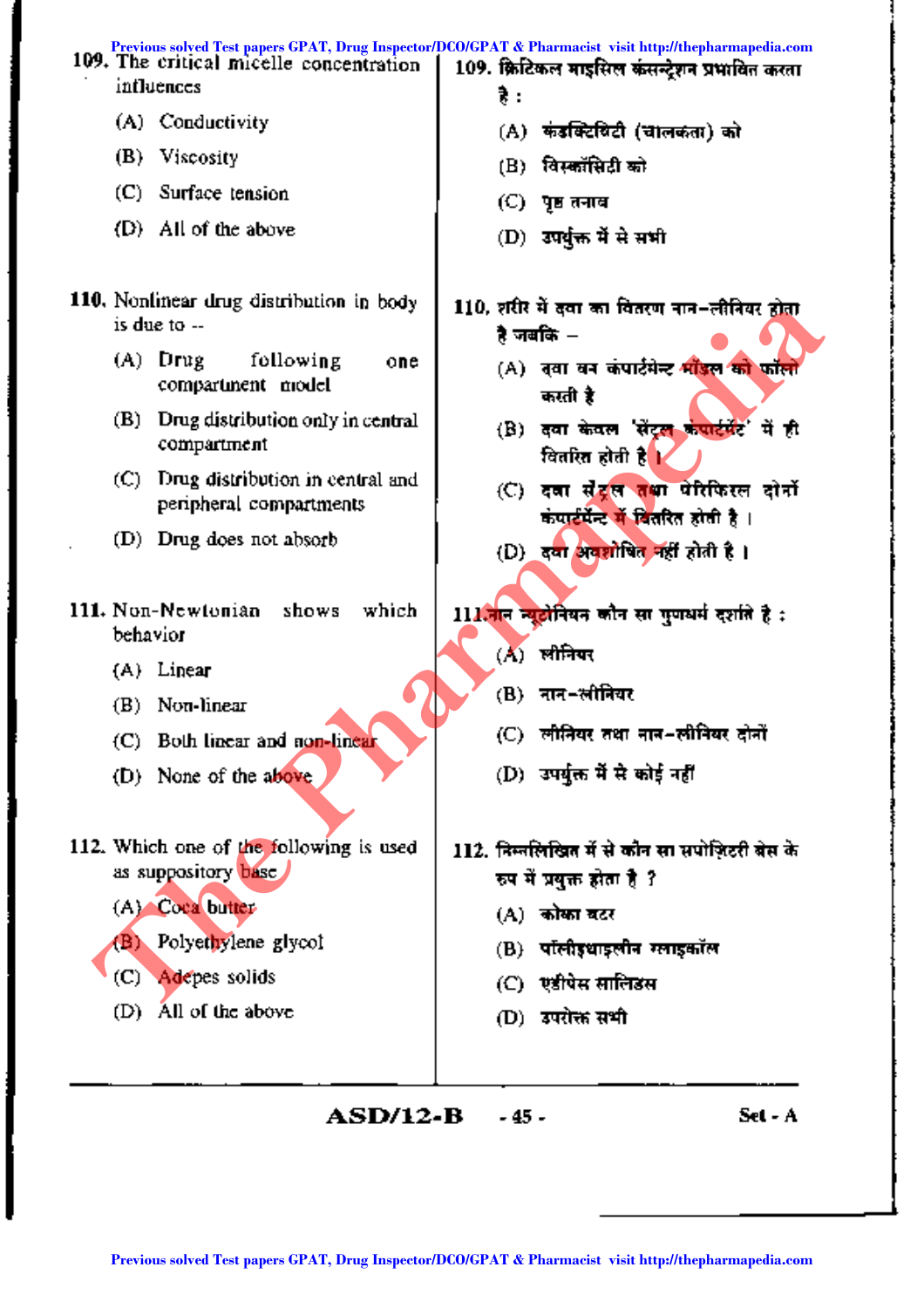#### **Previous solved Test papers GPAT, Drug Inspector/DCO/GPAT & Pharmacist visit http://thepharmapedia.com**

- 113. Which one is not the purpose of Enteric coating is
	- (A) To increase bioavailability of drug
	- (B) To prevent drug degradation in stomach
	- (C) To prevent gastric irritation caused by drug
	- (D) For local action of the drug in intestine
- 114. Oral absorption is ideal when:
	- (A) Log  $P > 5$
	- (B) Log  $P < 5$
	- (C) There are more than S hydrogen bond donors.
	- (D) Molecular weight  $>$  500 Dalton.
- 115. Disintegration test for tablets is not done in cases?
	- (A) Effervescent tablets
	- (B) Sugar coated tablets
	- (C) Film coated tablets
	- (D) Controlled release tablets
- 116. Which one of the following is USP-IV dissolution apparatus --? **Previous solvential and the CPAT CO/GPAT CO/GPAT CO/GPAT & Pharmacist CO Test paper and the pharmacist solvential and the Pharmacist Solvential and CPAT CO Test paper and the Pharmacist visit http://thermacist CO Test pa** 
	- (A) Paddle Apparatus
	- (B) Paddle Over Disc
	- (C) Flow-Through Cell
	- (D) Reciprocating Cylinder
- 113. निम्नलिखित में से कौन सा एन्टरिक कोटिंग का उद्देश्य नहीं है –
	- (A) दवा की बोयोअवेलेखिलिटी बढ़ाना
	- (B) दबा को पेट में विघटन से बचाना
	- $(C)$  दक्षा के कारण होने वाले गास्टिक इरिटेशन से बचाना
	- (D) अंत में दवा के लोकल प्रभाव के लिए
- 114. आदर्श मौखिक अवशोषण होता है जब :
	- $(A)$  Log  $P > 5$
	- (B) Log  $P \leq 5$
	- $(C)$  , दवा के अणु में 5 से अधिक हाइड़ोजन बाड दातार हों

 $(1)$  , दवी का आणविक भार >SOO डारूटन

- 115. निम्नलिखित में से किन परिस्थितियों में टे<del>बलेट</del> का डिसडंटीग्रेशन टेस्ट नहीं किया जाता है $~$  ?  $~$ 
	- (A) एफरवेसेंट टेबलेट
	- (B) सगर कोटेड टेबलेट
	- $(C)$  फिल्म कोटेड टेबलेट
	- (D) कन्टोल्ड रिलीज़ टेबलेट
- $116.$  निमलिखित में से कौन सा यू.एस.पी.- IV डिज़ालुशन एपरेटस है *-*
	- $(\Lambda)$  । पैडल एपरेटस
	- $\bf{(B)}$  , पैडल ओयर दिस्क
	- $(C)$  पत्नो धुसेल
	- (D) =रेसिप्रोकेटिंग सिलेंडर

**ASD/12-B**  $\rightarrow$  46 - Set - A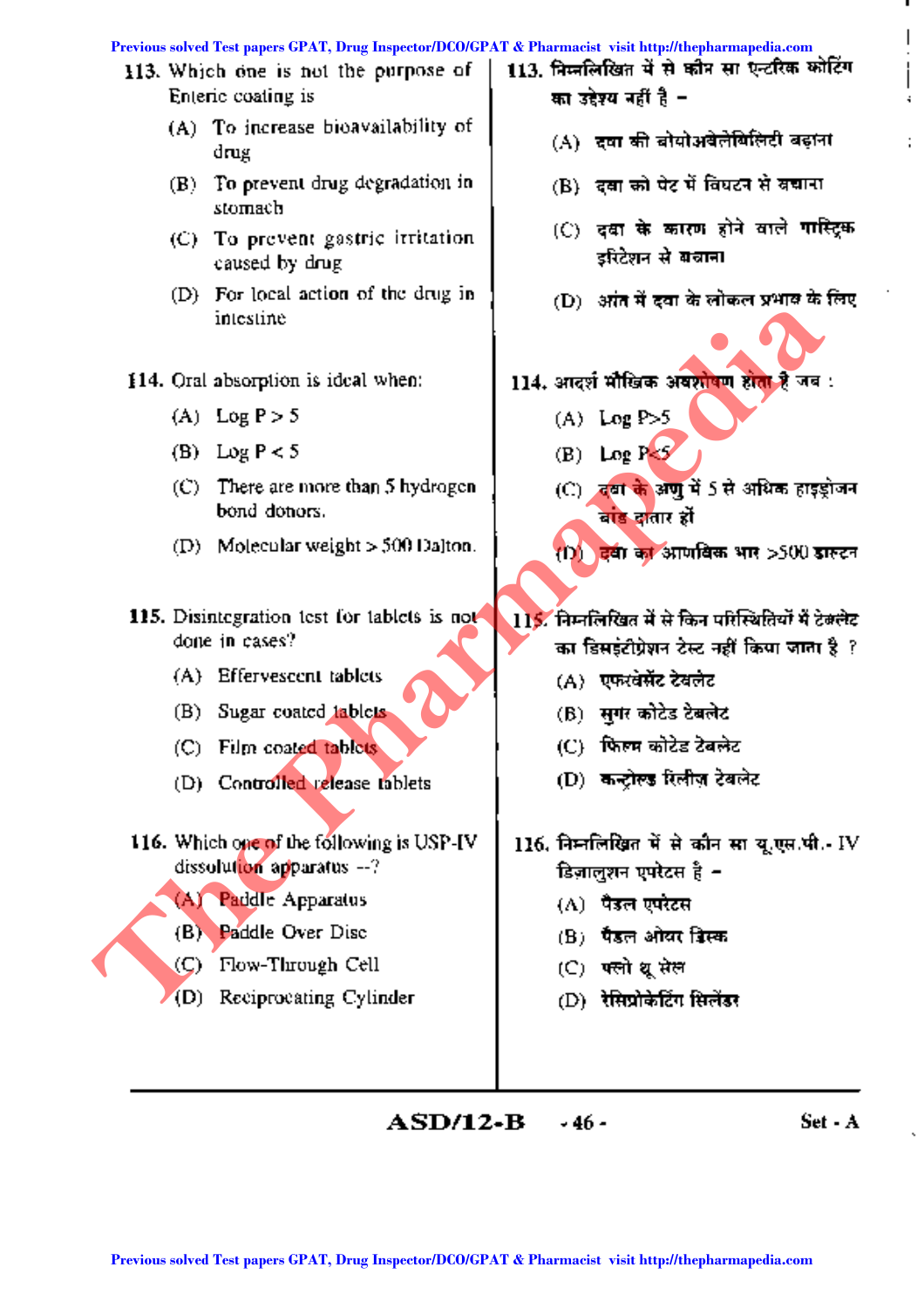117. A drug having plasma half-life of 24 hrs and follows one compartment model is formulated as a 25 mg tablet. What will be % of drug will remain in plasma on  $4<sup>th</sup>$  day? (A) 12.5 (B) 25 (C) 50 (D) 6.25 (A) Varicap  $117.$  एक दवा जिसका प्लाज़मा में अर्द्ध जीवनकाल  $24$  घंटे है और वन कंपार्टमेंट मॉडल फॉलो 24 घट है आर वन कपाटमट माडल फ<br>करती है, 25 mg की टेबलेट के रुप में ब करती है, 25 mg की टेबलेट के रूप में बनाई<br>जाती है । चीधे दिन दवा का कितना प्रतिशत प्लाजमा में बच्च रहेगा ? (A) 12.5 (B) 25 (C) 50 (D) 6.25 118. Ratio of systemic availability of a drug administered orally and I.V. is called: (A) Absolute bioavailability (B) Relative bioavailability (C) Dynamic bioavailability (D) None 119. Following device can be used for inline and off-line to weigh and sort a complete batch of capsules 118. किसी दवा की मौखिक तथ<del>ा इंटाबीनस रुट</del> क्षेत्रे के उपरांत उनकी सिस्टमि<del>क अवैलेकि</del>लिटी का रेशियो कहलाता है : (A) = एब्साल्पूट बायोअवेलेबिलिटी (B) रिलेटिव बायोअवेलेबिलिटी (C) डायसामिक बागोअवेलेबिलिटी  $(D)$  उपर्युक्त में से कोई नहीं 119. तिमलिखित में से कौन सा उपकरण केप्सूल के एक संपूर्ण बैच को इन~लाइन तथा ऑफ~ लाइन वजन कर<br>हो सकती है –  $(A)$  वेरिकेप **Previous solved Test papers GPAT, Drug Inspector/DCO/GPAT & Pharmacist visit http://thepharmapedia.com Previous solution** of a computer of the solution of the solution of the solution of the solution of the solution of the solution of the solution of the solution of the solution of the solution of the solution of the phar

- (B) Rotofill
- (C) Rotosort
- (D) All of above
- 120. Total organic carbon limit for water for injection is
	- $(A) < 500$  ppb
	- $(B) < 5000$  ppb
	- $(C)$  < 50 ppb
	- $(D) < 1000$  ppb
- 120. 'वाटर फॉर ईजेक्शन' की कल कार्बनिक कार्बन लिमिट है $-$ 
	- $(A) < 500$  पी पी ही

 $(B)$  रोटोफिल (C) - रोटोसॉर्ट

(B) <5000 पी पी बी

 $(D)$  उपर्युक्त में से सभी

- (C) <50 पी पी बी
- (D) <1000 पी पी बी

**ASD/12-B -**47 - Set- A

 $\frac{1}{2}$ 

j.

¦<br>i

I

i

 $\prod_{i=1}^{n}$ 

 $\left| \right|$ 

 $\left[ \begin{smallmatrix} 1 & 0 & 0 \\ 0 & 0 & 0 \\ 0 & 0 & 0 \\ 0 & 0 & 0 \\ 0 & 0 & 0 \\ 0 & 0 & 0 \\ 0 & 0 & 0 \\ 0 & 0 & 0 & 0 \\ 0 & 0 & 0 & 0 \\ 0 & 0 & 0 & 0 \\ 0 & 0 & 0 & 0 \\ 0 & 0 & 0 & 0 & 0 \\ 0 & 0 & 0 & 0 & 0 \\ 0 & 0 & 0 & 0 & 0 \\ 0 & 0 & 0 & 0 & 0 & 0 \\ 0 & 0 & 0 & 0 & 0 & 0 \\ 0 & 0 & 0 & 0 & 0 & 0 \\$ 

i<br>!

I~

I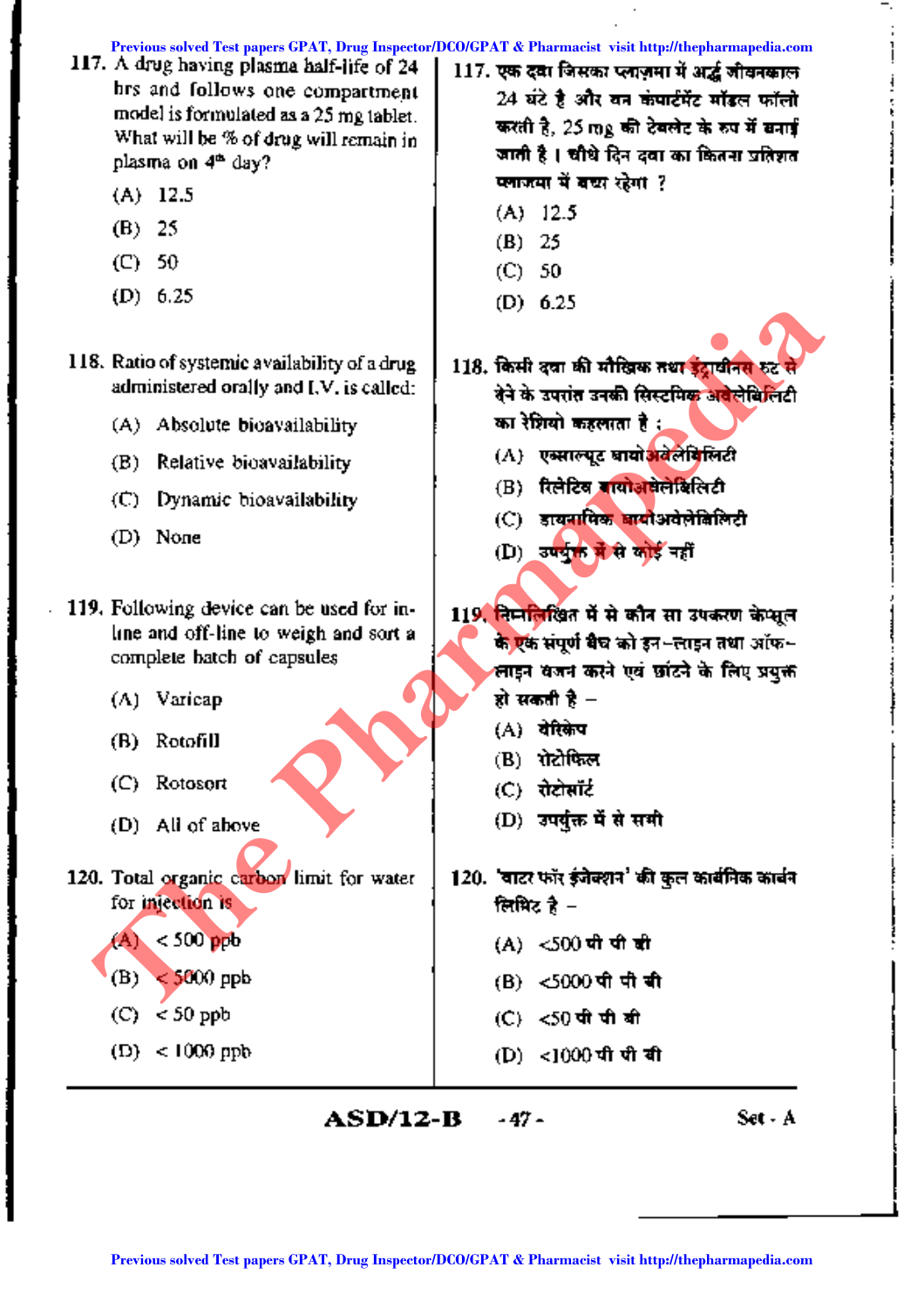

 $ASD/12-B$  $-48-$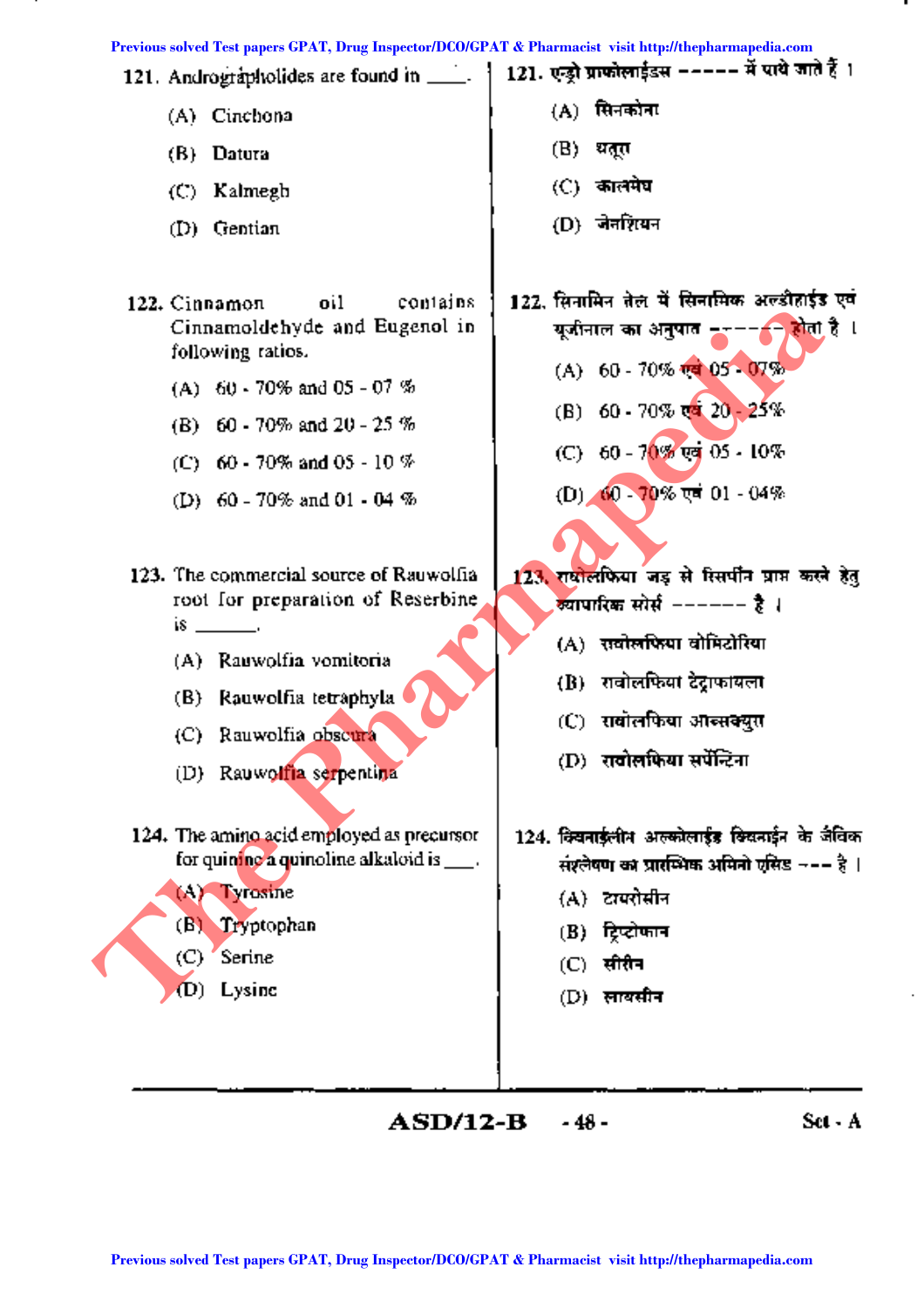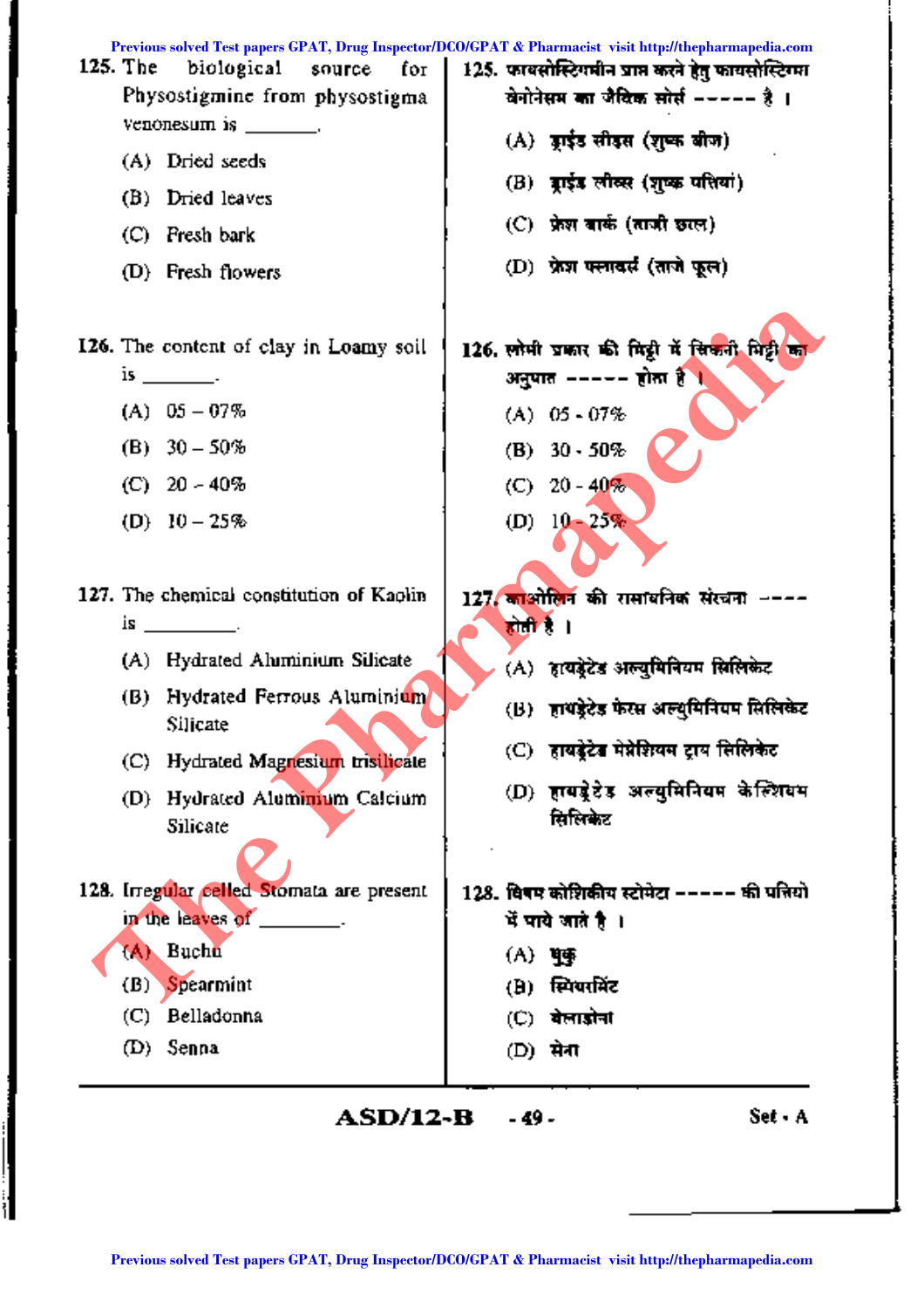

**ASD/12-B**  $-50-$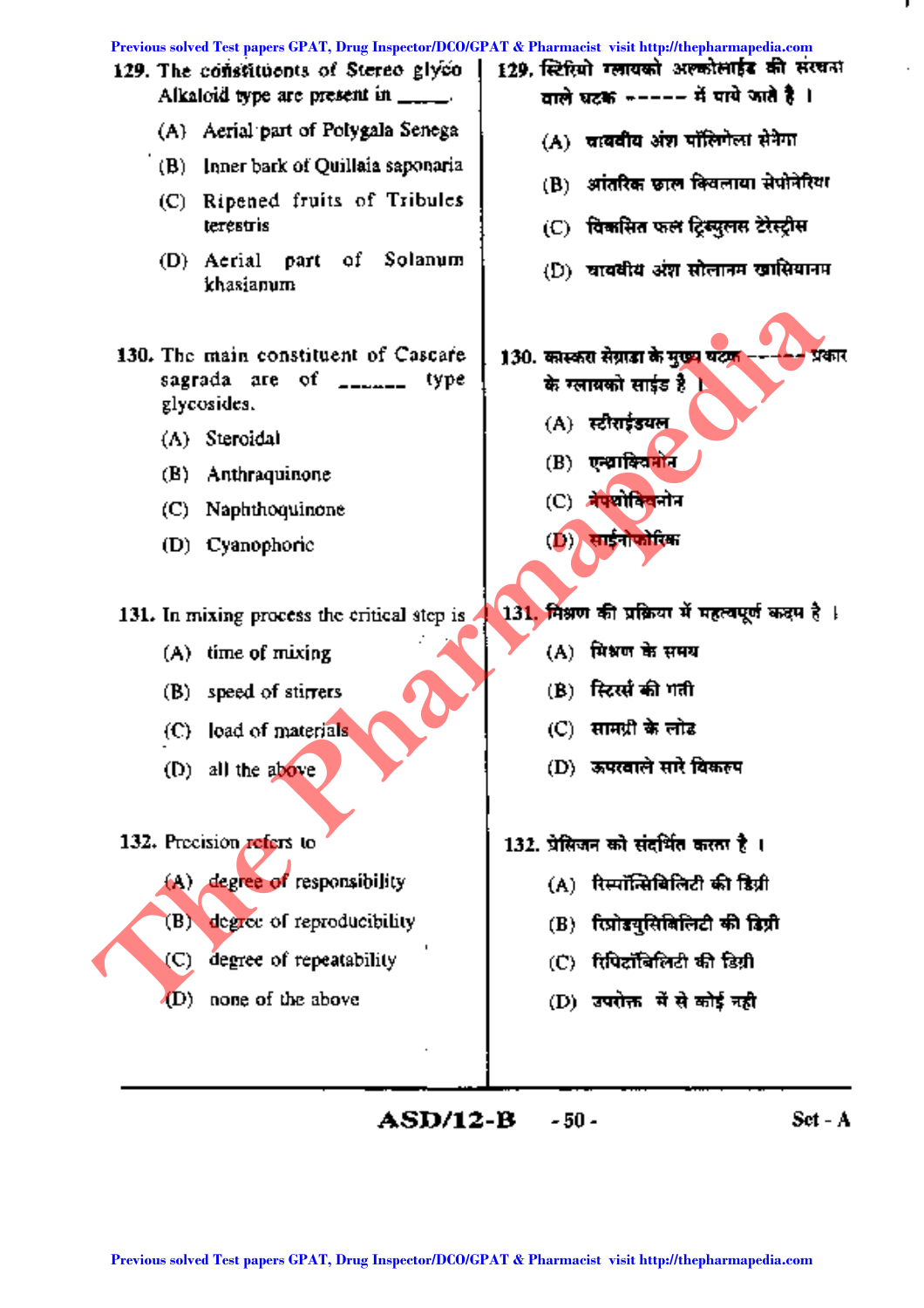

 $ASD/12-B \times 51 -$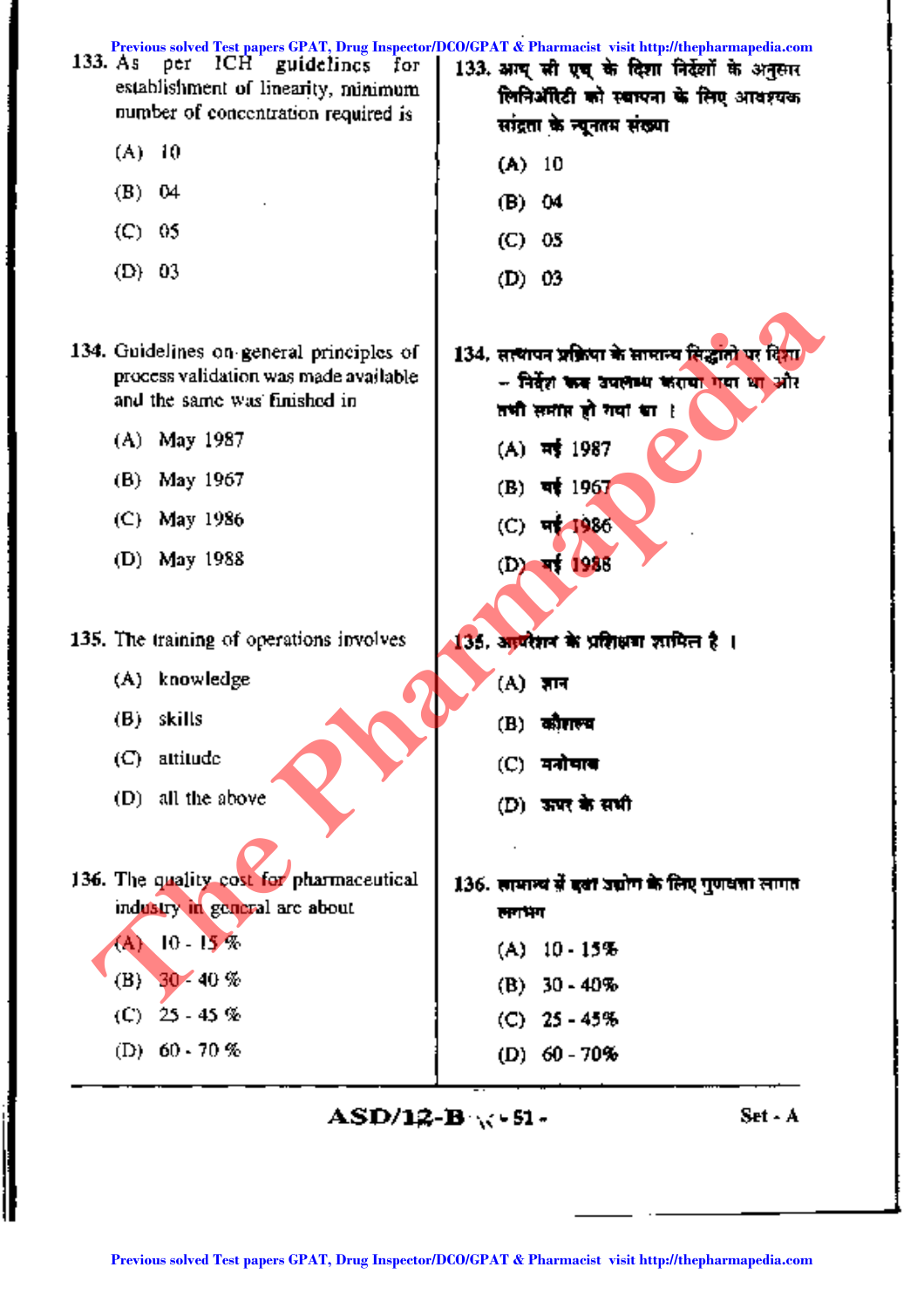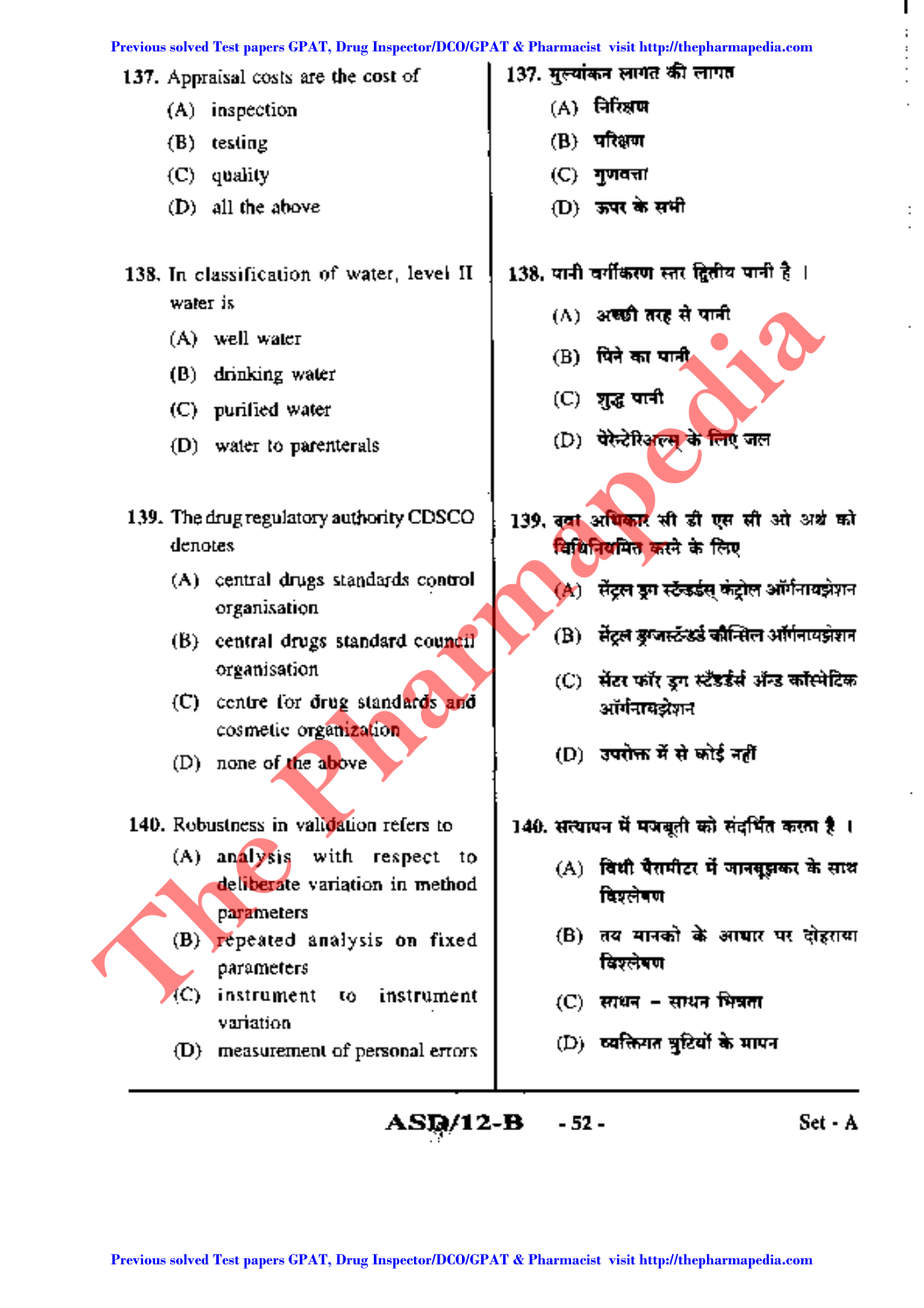|   | Previous solved Test papers GPAT, Drug Inspector/DCO/GPAT & Pharmacist visit http://thepharmapedia.com |                                                                                               |   |         |                                                                                                        |
|---|--------------------------------------------------------------------------------------------------------|-----------------------------------------------------------------------------------------------|---|---------|--------------------------------------------------------------------------------------------------------|
|   |                                                                                                        | 141. Which of the following is a Class IA<br>antiarrhythmic drug:                             |   |         | 141. निम्नलिखित दवाईयों में से कौनसा क्लास<br>I A ॲन्टीअरीथमिक श्रेणी में आता है ।                     |
|   |                                                                                                        | (A) Sotalol                                                                                   |   | (A)     | सोर्टलॉल                                                                                               |
|   | (B)                                                                                                    | Disopyramide                                                                                  |   | (B)     | डायसोपायरामाईंड                                                                                        |
|   | (C).                                                                                                   | Verapamil                                                                                     |   | (C)     | वेरापापील                                                                                              |
|   | (D)                                                                                                    | Propranolol                                                                                   |   | (D)     | प्रोप्रेनोर्लॉल                                                                                        |
|   |                                                                                                        | 142. Which of the following is a Class II A<br>antiarrhythmic drug:                           |   |         | 142. निम्नलिखित दवाईयों में से कौनसा क्लास<br>II A अन्टीअरीबमीक अंणी में आता है 4                      |
|   | (A).                                                                                                   | Verapamil                                                                                     |   |         | (A) वेरापामील                                                                                          |
|   | (B)                                                                                                    | Flecainide                                                                                    |   | (B)     | फ्लेकेनाईड                                                                                             |
|   | $\rm (C)$                                                                                              | Propranolol                                                                                   |   | (C).    | प्रोप्रेनोलाल                                                                                          |
|   |                                                                                                        | (D) Lidocaine                                                                                 |   |         | (D) लिंडोकेन                                                                                           |
|   |                                                                                                        | 143. Main mechanisms of action of cardiac<br>glycosides is:                                   |   |         | 143. कार्त्रिपाक स्लागकोसाइंडस इस तरह से असर<br>दिखाते है ।                                            |
|   |                                                                                                        | (A) To increase vagal activity and<br>inhibition of the Na <sup>+</sup> / K <sup>+</sup> pump |   |         | (A) Na / K पम्प को बंद करके और वेगल<br><mark>अ</mark> ॅक्टीवीटी बढाकर                                  |
|   | (B)                                                                                                    | To decrease vagal activity and<br>inhibition of the Na <sup>+</sup> / K <sup>+</sup> pump     |   | (B)     | वेगल ॲक्टीवीटी घटाकर और                                                                                |
|   | (C).                                                                                                   | To decrease vagal activity and                                                                |   |         | Na*/K* पम्प को बंद करते हुए                                                                            |
|   |                                                                                                        | potentiates the activity of the<br>$\text{Na}^*/$ K <sup>+</sup> pump                         |   | (C) -   | वेगल ॲक्टीवीटी घटाकर और<br>Na*/K* पम्प बदाकर                                                           |
|   |                                                                                                        | (D) None of the above                                                                         |   |         | (D) कोई प्रयाप्त उत्तर नही                                                                             |
|   |                                                                                                        | 144. Increased level of lipoprotein (a)<br>predisposes to                                     |   |         | 144. लिपोप्रोटीन के पात्रा बढाने से निम्नलिखित<br>किस तरह का असर होता है –                             |
|   |                                                                                                        | (A) Liver cimhosis                                                                            |   |         | (A) लिव्हर सिरॉसीस                                                                                     |
|   | (B).                                                                                                   | Atherosclerosis                                                                               |   |         | (B) अवरोस्कलरोसीस                                                                                      |
|   | (C).                                                                                                   | Nephritic syndrome                                                                            |   |         | (C) नेफ्रायटीक सिंड्रोम                                                                                |
|   | (D).                                                                                                   | Pancreatitis                                                                                  |   |         | (D) पॅनक्रियाटाईटीस                                                                                    |
|   |                                                                                                        |                                                                                               |   |         |                                                                                                        |
| ۷ |                                                                                                        | ASD/12-B                                                                                      |   | $-53 -$ | Set - A                                                                                                |
|   |                                                                                                        |                                                                                               | j |         |                                                                                                        |
|   |                                                                                                        |                                                                                               |   |         | Previous solved Test papers GPAT, Drug Inspector/DCO/GPAT & Pharmacist visit http://thepharmapedia.com |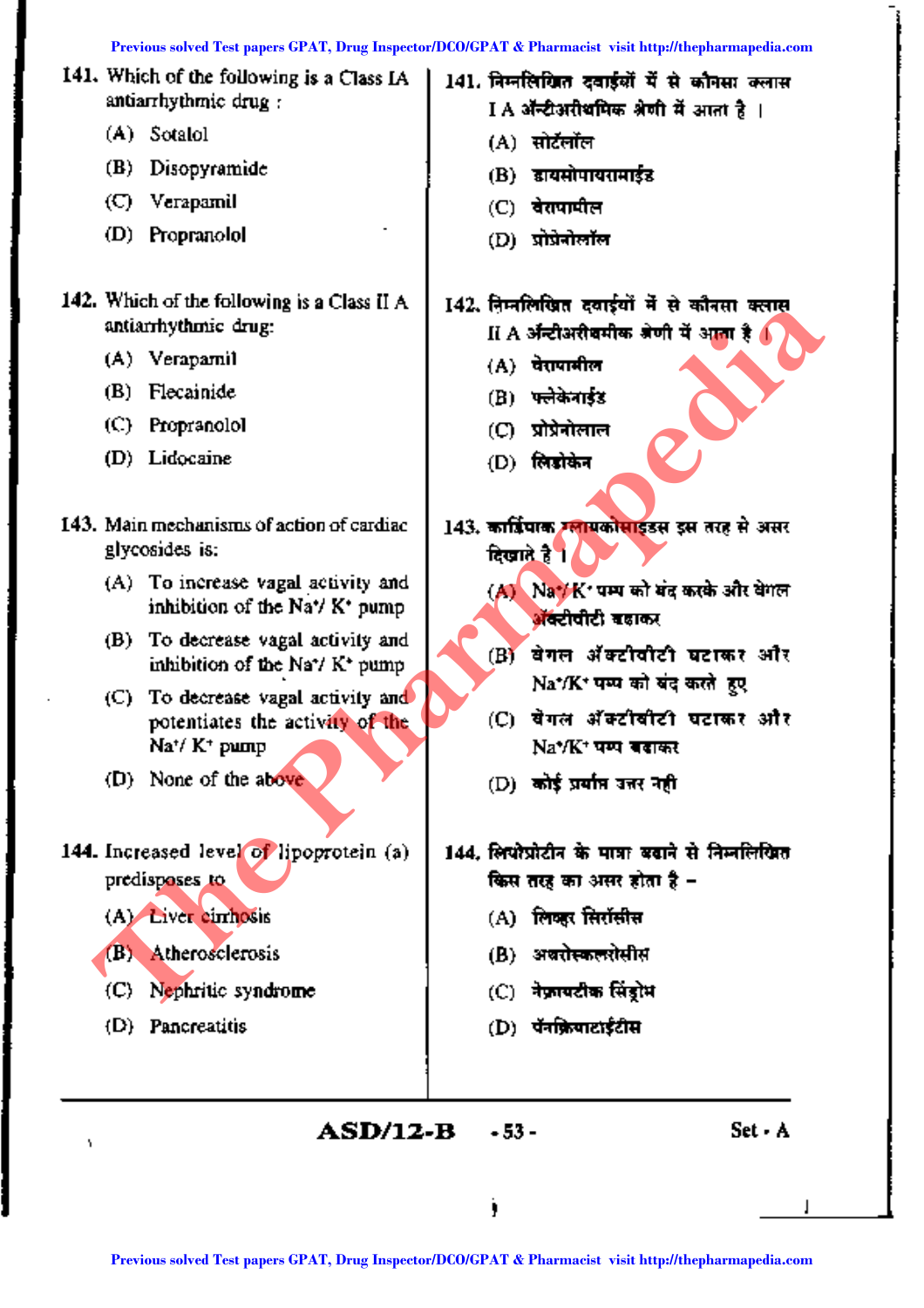- 145. Which of the following antianginal agents is a calcium channel blocker?
	- (A) Nitroglycerin
	- (B) Dipyridamole
	- (C) Nifedipine
	- (D) Minoxidil
- 146. Which of the following drug reduces blood pressure by acting on vasomotor centers in the CNS:
	- (A) Labetalol
	- (B) Nifedipine
	- (C) Clonidine
	- (D) Enalapril
- 147. Which of the following hormones is produced by the hypothalamic gland?
	- (A) Estradiol
	- (B) Growth hormone-releasing hormone (OHRH)
	- (C) Glucagon
	- (D) Aldosterone
- 148. Currently used second-generation sulfonylureas include the following, EXCEPT: **Previous solved Test papers (Fig. 2)**<br>
Previous solved Test papers of the CNS:<br>
(A) Labetailor (C) Clouding barriers in the CNS:<br>
(A) Labetailor (C) Clouding (B) Principle (C) Clouding (C) Clouding papers of the Myordala
	- (A) Glibenclamide
	- (B) Glipizide
	- (C) Tolbutamide
	- (D) Glimepiride
- 145, निम्नलिखित में से कौनसा ॲन्टीऑनजायनल एजेंटों कॅस्शीयम चेंनल क्लॉकर भी है ।
	- (A) नायटोग्लीसरीन
	- (B) डायपायरीडॅपॉल
	- $(C)$  निफेडीपीन
	- $(D)$  मिर्नॉक्सीडील
- 146. निम्नलिखित में से कौनसी दबा रुखड़ प्रेसर घटाकर बॅसोमोटर सेंटर पर कार्य करती है ।
	- $(A)$  लंबेटोलॉल
	- $(B)$  निफेडीयीन
	- $(C)$  gedal the
	- $\left(\mathbf{D}\right)$  । इनालांप्रील
- $147.$  निम्नलिखित में से कौनसा हारमोन हायपोथॅलॅमीक प्रथी से तैयार होता है ।
	- (A) इस्ट्राडीयॉल
	- (B) ग्रोथ हारमोन रिलीजींग हास्मोन
	-
	-
- $148.$  निम्नलिखित में से कौनसा सेकंड जनरेशन सल्फेनील युरीया में नही है ।
	- $(A)$  सिलंबेन क्लामाईड
	- (B) गलीपीझाईड
	- (C) दोलबुदामाईड
	- (D) स्लीमपीराईड
- ASD/12-B -54-

Set - A

,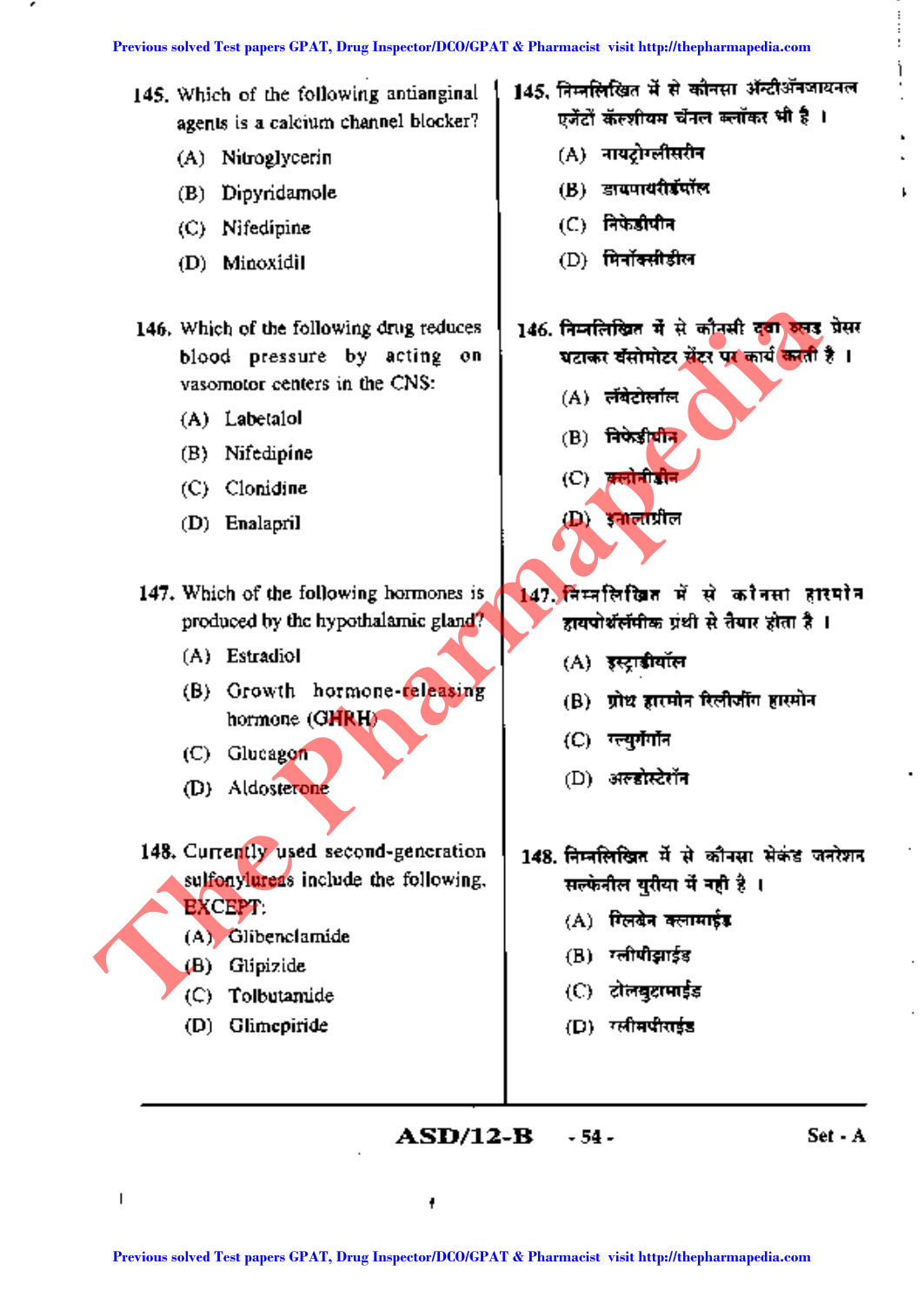- 149. Which of the following agent increases the absorption of iron from intestine?
	- (A) Cyanocobalamin
	- (B) Erythropoetin
	- (C) Folic acid
	- (D) Ascorbic acid
- 150. Which of the following substances is synthesized in the intima of blood vessels, is a strong inhibitor of platelet aggregation?
	- $(A)$  Thromboxane A2 (TXA2)
	- (B) Prostacyclin (PGI2)
	- (C) Prostaglandin (PGE)
	- (D) All of the above
- 151. Thiazolidinediones act by:
	- (A) Stimulating the beta islet cells of pancreas to produce insulin
	- (B) Reverse insulin resistance by stimulating GLUT4 expression and translocation
	- (C) Reducing the absorption of carbohydrate from the gut
	- (D) All of the above
- 152. Glucagon is:
	- (A) A single chain polypeptide containing 29 amino acids and molecular weight of 3500
	- $(B)$  A glycoprotein with a molecular weight of 6000
	- (C) A oligosaccharide
	- (D) A small protein with a molecular weight of 5808 having disulphide linkage
- 149. निम्नलिखित में से कौनसा आयर्न का ऑबझॉरप्शन इंटेस्टाईन से खड़ाता है ।
	- (A) सायानोकोबालामाईन
	- (B) इरीक्षोपोर्डटीन
	- $(C)$  फोलीक ॲसीड
	- (D) ॲसकॉरबीक ॲसीड
- 150. निम्नलिखित में कौनसा रक्त पाईप में तैयार होके प्लेटलेट अग्रीकेशन घटाते हैं ।
	- (A) धंबोक्योन A2 (TXA2)
	- $(B)$  प्रोस्टासायकलीन  $(PGL)$
	- (C) प्रोस्टाग्लाइंडीन (PGE)
	- (D) ऊपरवाले समी

151. वायस्तोलीडोनडायोन इस तरह से असर दिखाते ŧЛ

- (A) औटा इसलेट को प्रज्वलीत करके और इन्सलीन की मात्रा बदाकर
- (B) रिवर्स इन्सूलीन रेझीस्टन्स और GLUT4 को बवाकी
- (C) कार्बोहावड्रोट की अँख्यॉरपश्न घटाकर
- (D) ऊपरवाले सभी
- 152. रलकेंगॉन यह -
	- (A) पॉलफिफ्टाइंड (सिंगल फ्रेन), 29 अमीनो ऑसीड और mw3500 है ।
	- (B) ग्यायको प्रोटीन मिनका mw6000 है
	- (○ एक ऑलीगोसकेराइड है
	- $(D)$  एक छोटा प्रोटीन जिसका  $\text{mW}5808$  है। और जायसल्फार्डड लिकेंज है

**ASD/12-B**  $-55 -$   $Set - A$ 

ł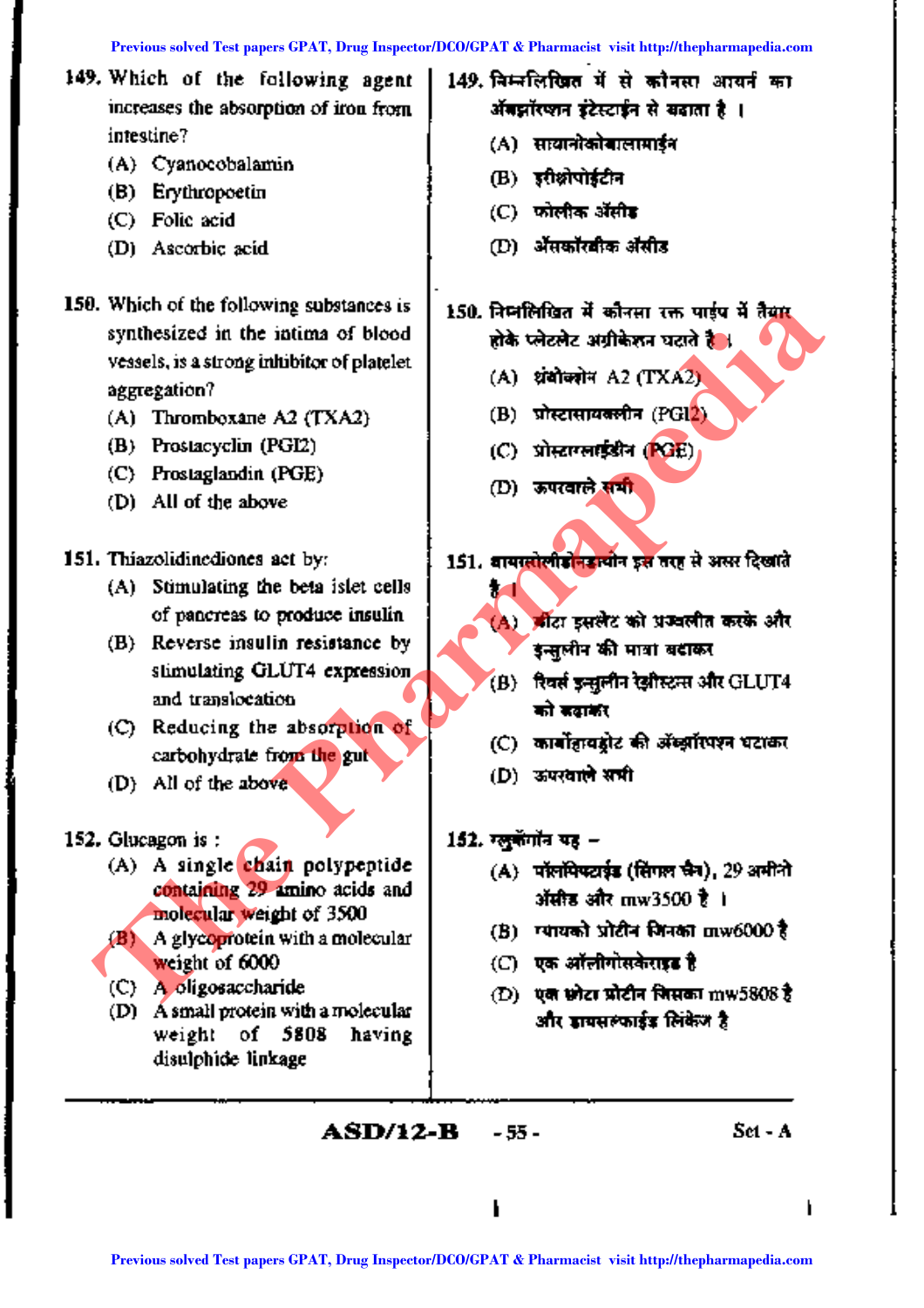- 153. The drug has a steroid-like structure which is responsible for its antiandrogenic effect:
	- (A) Amiloride
	- (B) Furosemide
	- (C) Hydrochlorothiazide
	- (D) Spironolactone
- 154. Oxytocin produces the following effects:
	- (A) It causes contraction of the uterus
	- (B) It brings about milk ejection from the lactating mammary gland
	- (C) It causes relaxation of the uterus
	- (D) Both A and B
- 155. Following drugs are Fluoroquinolones except
	- (A) Norfloxacin
	- (B) Ciprofloxacin
	- (C) Ofloxacin
	- (D) Nalidixic Acid
- 156. The major natural estrogens produced by women are following, EXCEPT: **Previous solution of the CPAT,** and CPAT, Drug Inspector/DCO/GPAT & Pharmacist visit http://thepharmapedia.com<br>
(A) Britist and CPAT (B) and CPAT (B) and CPAT and CPAT and CPAT and CPAT and CPAT and CPAT and CPAT and CPA
	- $(A)$  17 $\beta$ -Oestradiol
	- (B) Oestrone
	- (C) Ethinyl Oestradiol
	- (D) Oestriol
- 153. निम्नलिखित में से कौनसा उग स्टेरॉईड जैसा .<br>हे और औटीऔट्रोजनीक इफेक्ट देता हे -
	- $(A)$  अमीलोराईड
	- $(B)$  फ्युरोसेमाईड
	- $(C)$  हायडोक्लोरोशायझाईड
	- (D) स्वायरोनोलॅक्टोन

- $(A)$  कॉन्ट्रॅक्शन ऑफ़ युटेरस
- (B) दय निकलना भूमरी ग्रंथी से
- (C) हिलॅक्ट्रोशन ऑफ युटेरस
- (D) (A) और (B) दोनों
- $155.$  निम्नलिखित में से कौनसा फ्लोरोक्खिनोलीन नही है
	- $(A)$  नोरफलोससीन
	- (B) सीपरोफ्लोकेसीस
	- $\tt (C)$  ऑफ्लॉकझॅसीन
	- (D) -नॅलीडीकसीक ॲसीड
- 156. निम्नलिखित में से कौनसा खीवों में तैयार होनेवाला इस्ट्रोजन (नॅचुरली) नही है ।
	- $(A)$  17 $\beta$ -इस्ट्राडीऑल
	- $\left( \mathrm{B}\right)$  -ईस्टोन
	- (C) ईथीनील इस्ट्राडीयॉल
	- (D) ईस्ट्रीऑल

**ASD/12-B -56 - Set - A**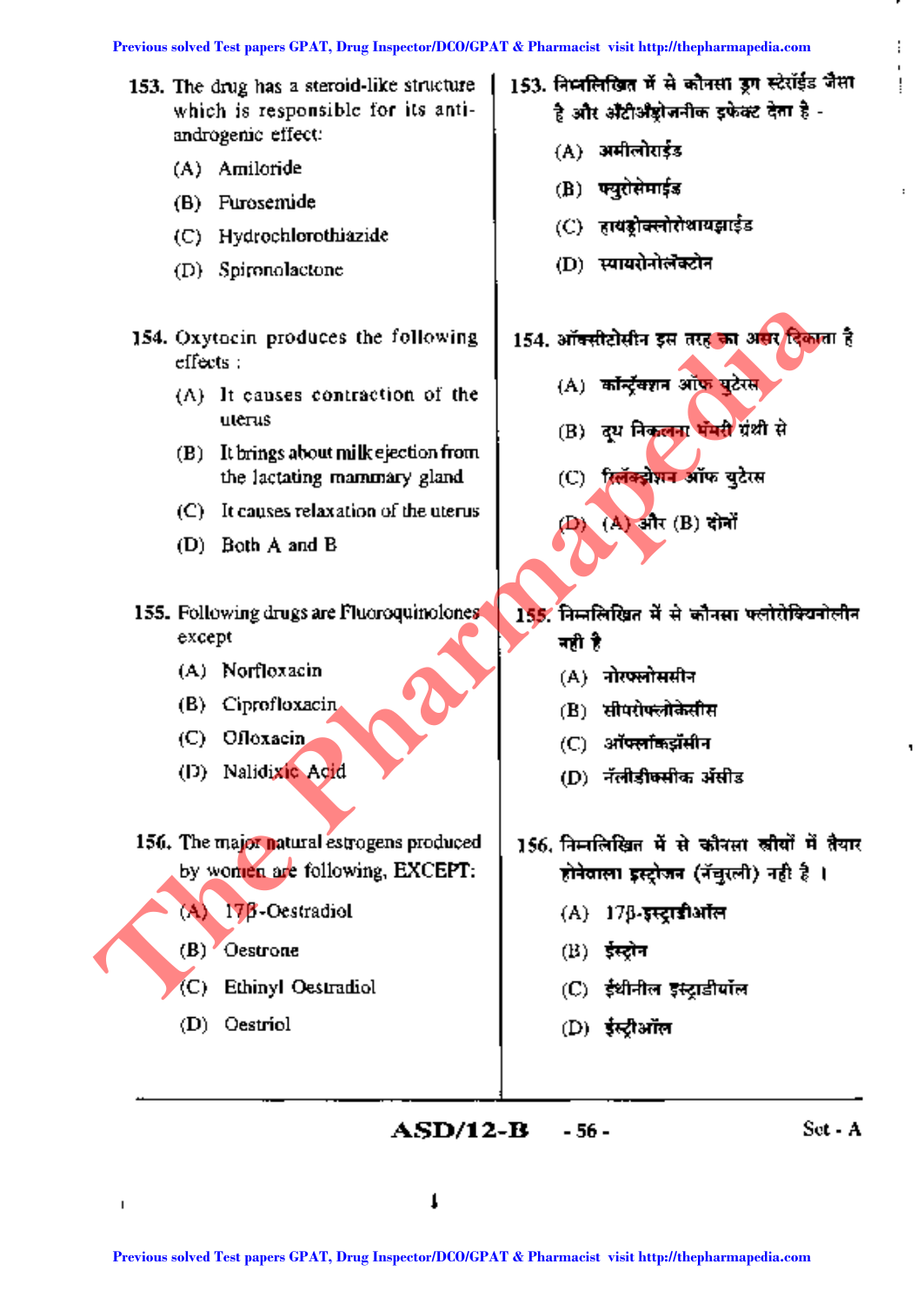|                                                                          | Previous solved Test papers GPAT, Drug Inspector/DCO/GPAT & Pharmacist visit http://thepharmapedia.com |
|--------------------------------------------------------------------------|--------------------------------------------------------------------------------------------------------|
| 157. Mifepristone $(RU-486)$ is:                                         | 157. मेफेरीस्टोन यह                                                                                    |
| (A) Antiprogestin                                                        | (A) औटीप्रोजेस्टीन है                                                                                  |
| Antiandrogen<br>(B)                                                      | अँटीअँड्रोजन है<br>(B)                                                                                 |
| (C).<br>Antiestrogen                                                     | (C) अंदीइस्ट्रोजन है                                                                                   |
| (D) Androgen                                                             | (D) अँड्रोजन है                                                                                        |
| 158. Streptokinase is chosen as part of the                              | 158. स्ट्रेप्टोकायनेज इस तरह से असर करता है                                                            |
| therapeutic regimen. Which of the                                        |                                                                                                        |
| following is its mechanism of action?                                    | (A) फायब्रीनोजन से फायब्रीन का कनव्हरपन                                                                |
| $(A)$ It inhibits the conversion of                                      | रोककर                                                                                                  |
| fibrinogen to fibrin                                                     | फायबीनोजन को अक्टोबेट भरकर<br>(B)                                                                      |
| It activates the conversion of<br>(B)                                    | स्लाईमीन का<br>प्लासमीनोजन से                                                                          |
| fibria to fibrin-split products                                          | $\circ$<br>कन्व्हरजन रोककर                                                                             |
| It activates the conversion of<br>(C).                                   |                                                                                                        |
| plasminogen to plasmin                                                   | प्रोथ्नोंबीन से थोंबीन का कनव्हरजन<br>(D)                                                              |
| It inhibits the conversion<br>(D)                                        | रोककर                                                                                                  |
| prothrombin to thrombin                                                  |                                                                                                        |
|                                                                          |                                                                                                        |
| 159. Which of the following drug is<br>inhibitor of thyroxin synthesis : | 159. निम्नलिखित में से कौनसा इग थापरॉक्सीन                                                             |
| (A) Propylthiouracil                                                     | का तैयार होना रोकता है                                                                                 |
| Methylthiouracil<br>(B)                                                  | (A) प्रोपील शायोपुरॅसील                                                                                |
| Methimazole                                                              | मिथीलथायोयुरॅसील<br>(B)<br>(C) मेथीमॅंग्नोल                                                            |
| (C)<br>All the above                                                     | (D) ऊपरवाले सभी                                                                                        |
| (D)                                                                      |                                                                                                        |
| 160. Combined oral contraceptives usually                                | 160. ओरल कॉन्ट्रोसेप्टीव्ह में इस्ट्रोजन के साथ क्या                                                   |
| consist of an Ocstrogen and                                              | होता है                                                                                                |
| (A) A selective estrogen-receptor                                        | (A) सिलेक्टीव्ह इस्ट्रोजन रिसिप्टर मोडयुलेटर                                                           |
| modulator                                                                |                                                                                                        |
| A progestogen<br>(B)                                                     | प्रोगेस्टोजन<br>(B)                                                                                    |
| An antiprogestin<br>$\left($ C) $\right)$                                | ॲन्टीप्रोग्रेस्टीन<br>$\rm (C)$                                                                        |
| (D) An androgen                                                          | ॲन्डरोजन<br>(D)                                                                                        |
|                                                                          |                                                                                                        |
| <b>ASD/12-B</b>                                                          | Set - A<br>- 57 -                                                                                      |
|                                                                          |                                                                                                        |
|                                                                          |                                                                                                        |

I

I i<br>I<br>I<br>I ~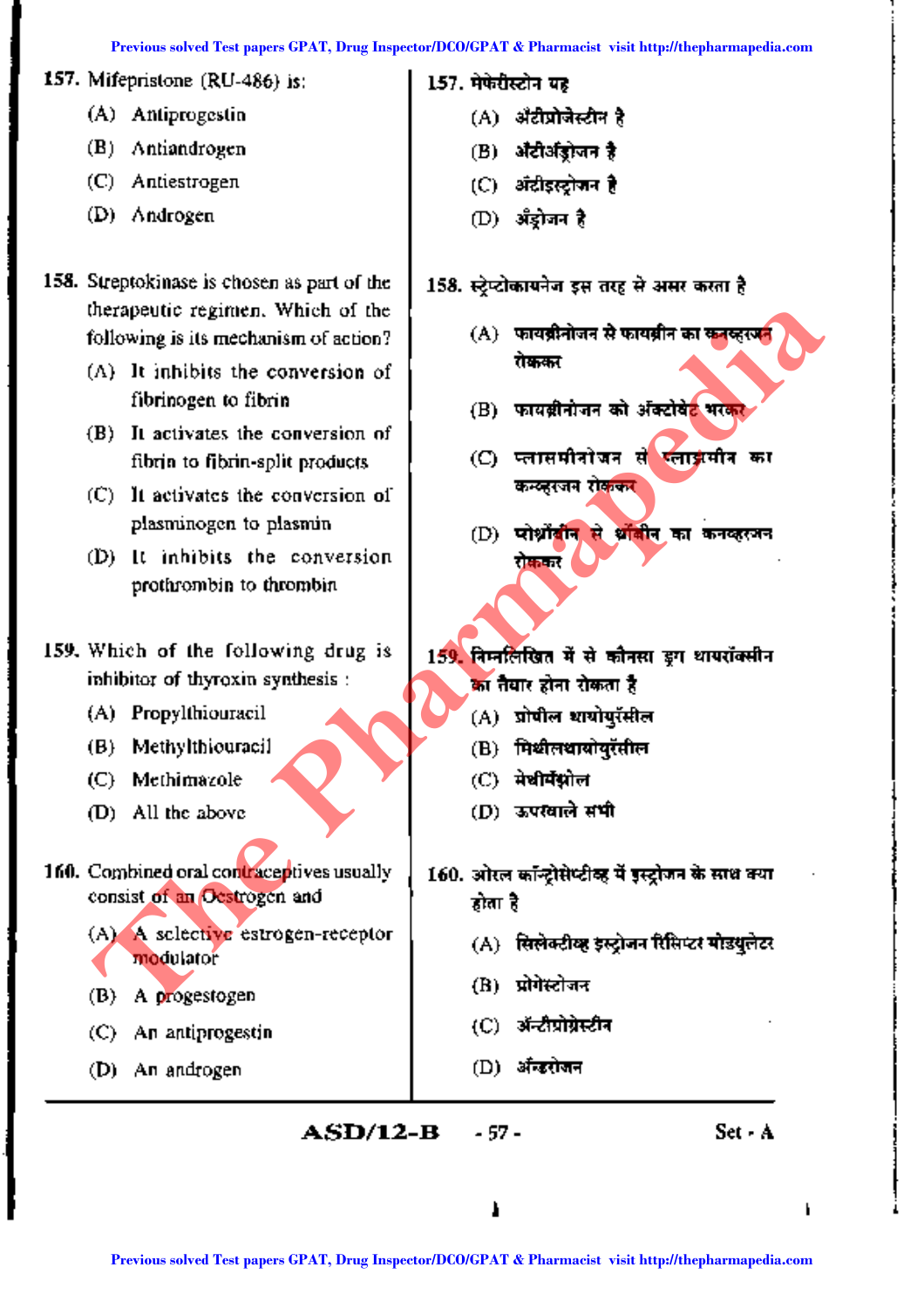

**ASD/12-B** - 58 - Set - A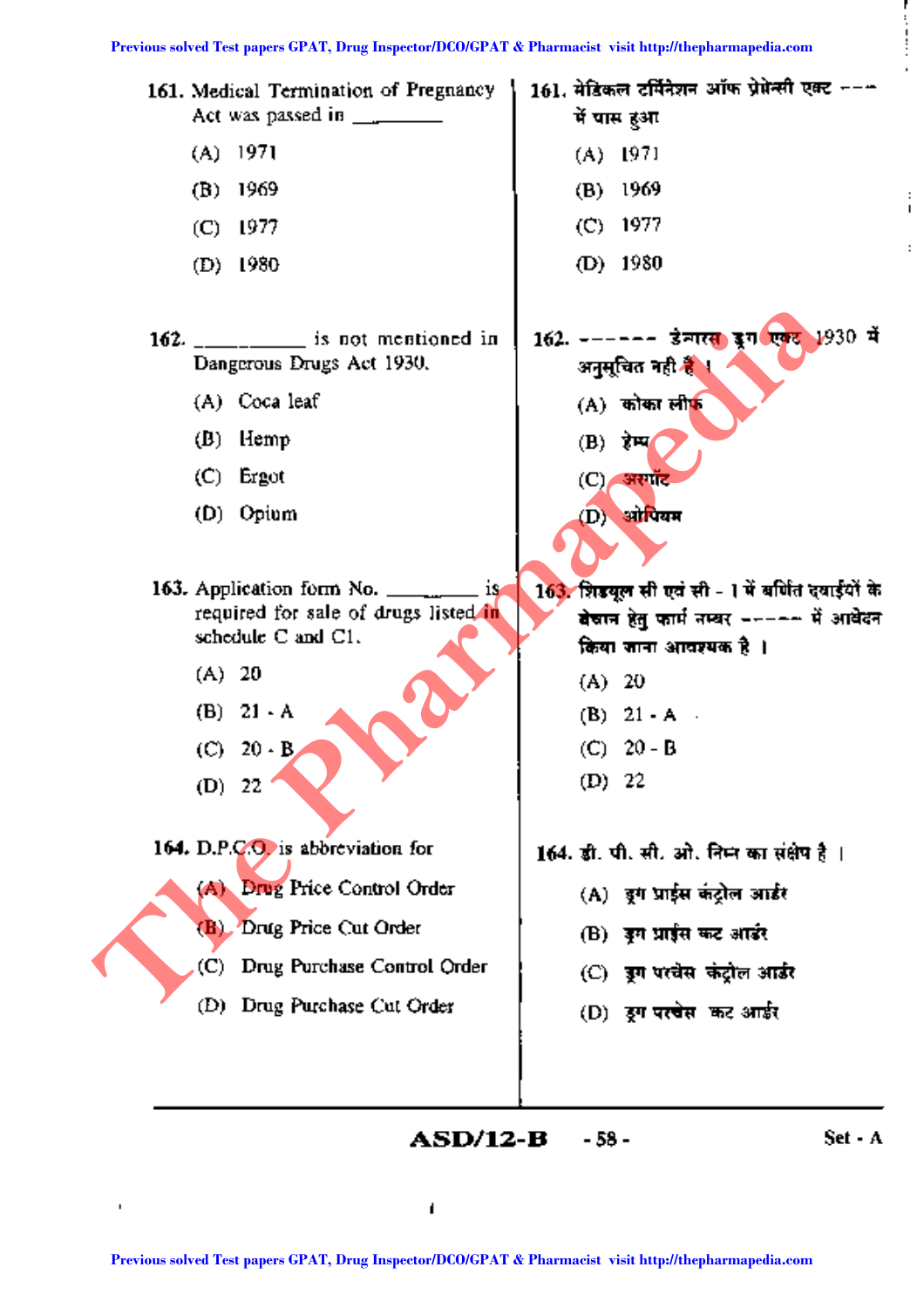| 165. Digoxine is placed in $\frac{1}{2}$<br>schedule.                          | 165. डिजोक्सिन को ------ शिड्यूल में रखा<br>गया है ।                                                   |
|--------------------------------------------------------------------------------|--------------------------------------------------------------------------------------------------------|
| $(A)$ 'E'                                                                      | $(A)$ $E'$                                                                                             |
| $(B)$ 'X'                                                                      | $(B)$ $'X'$                                                                                            |
| $(C)$ $^{\circ}G'$                                                             | (C) G                                                                                                  |
| $(D)$ 'H'                                                                      | $(D)$ 'H'                                                                                              |
| 166. One of the following drug is not in<br>Schedule 'H'<br>(A) Nalidixic Acid | 166. निम्न में से एक डूग शिइपूल 'एच' में नहीं है<br>(A) नेलिडिक्सिक एसिड                               |
|                                                                                | $(B)$ नेप्रोक्जेन                                                                                      |
| (B) Naproxan                                                                   | (C) नेविदोलाल,                                                                                         |
| (C) Nebivolol                                                                  | (D) फिनोमेट्राजीन                                                                                      |
| (D) Phenometrazine                                                             |                                                                                                        |
| 167. The Guidelines to undertake clinical<br>trial are stated in ____          | 167. <del>क्लिनिकल</del> ट्रायल की गाईडलाइन -<br>में सं <mark>गित</mark> की गई है ।                    |
| (A) Schedule M1                                                                | (A) शिइयूल M1                                                                                          |
| (B) Schedule N                                                                 | (B)<br>शिड्यूल N                                                                                       |
| (C) Schedule R                                                                 | (C) शिइयूल R                                                                                           |
| (D) Schedule Y                                                                 | शिरद्यूल Y<br>(D)                                                                                      |
| 168. The life period of Drug is mentioned<br>iп                                | 168. किसी दवा की लाईफ पीरीयड<br>अनुसूची में वर्गीत है ।                                                |
| Schedule Q<br>(A)                                                              | (A) Schedule Q                                                                                         |
| Schedule P<br>$\mathbf{B}$                                                     | Schedule P<br>(B)                                                                                      |
| Schedule R<br>$\rm (C)$<br>Schedule V<br>(D)                                   | Schedule R<br>$\left(  \right)$                                                                        |
|                                                                                | $(D)$ Schedule V                                                                                       |
| ASD/12-B                                                                       | Set - A<br>- 59 -                                                                                      |
|                                                                                | ٠                                                                                                      |
|                                                                                | Previous solved Test papers GPAT, Drug Inspector/DCO/GPAT & Pharmacist visit http://thepharmapedia.com |

İ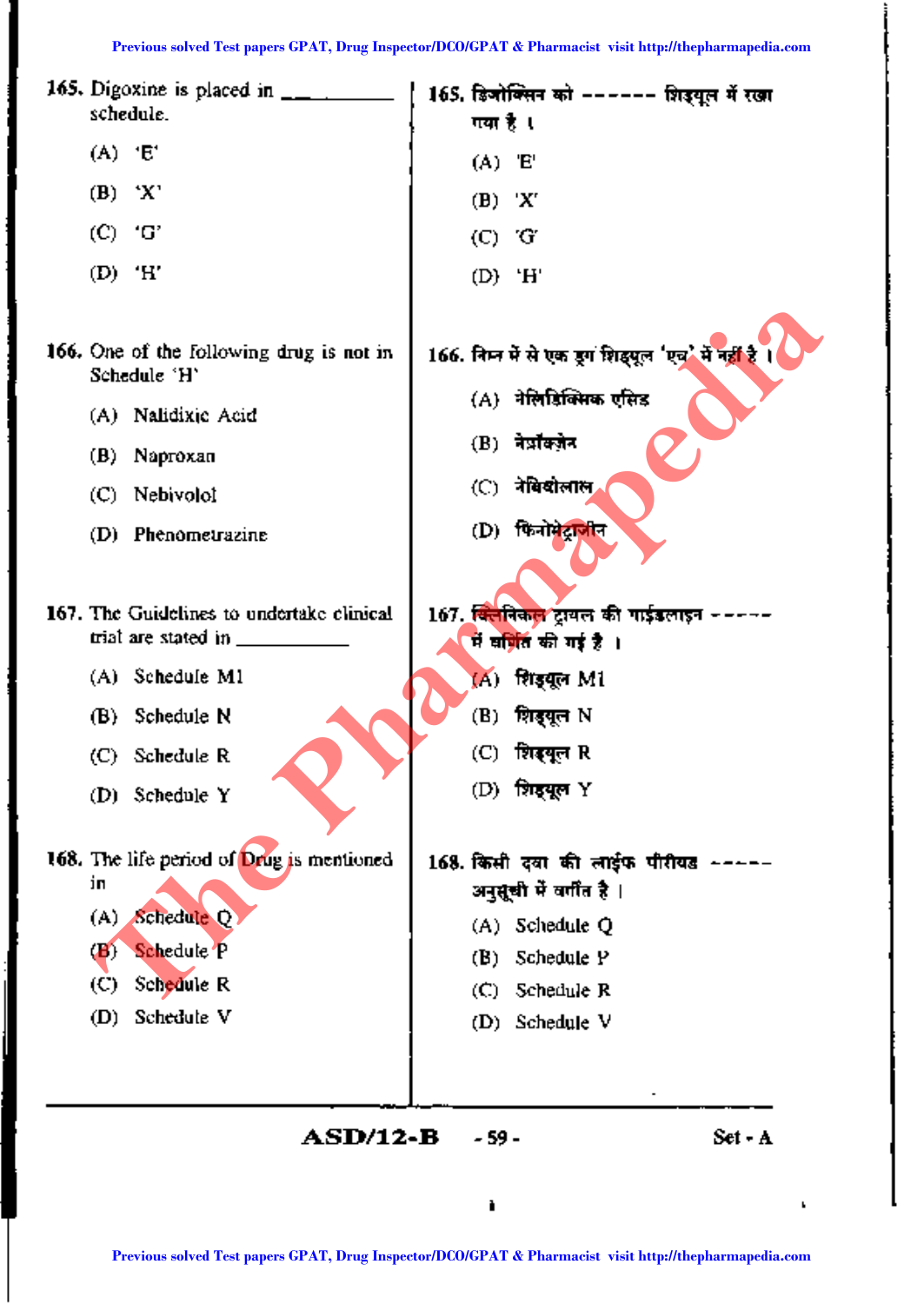

**ASD/12-B -60 - Set-A**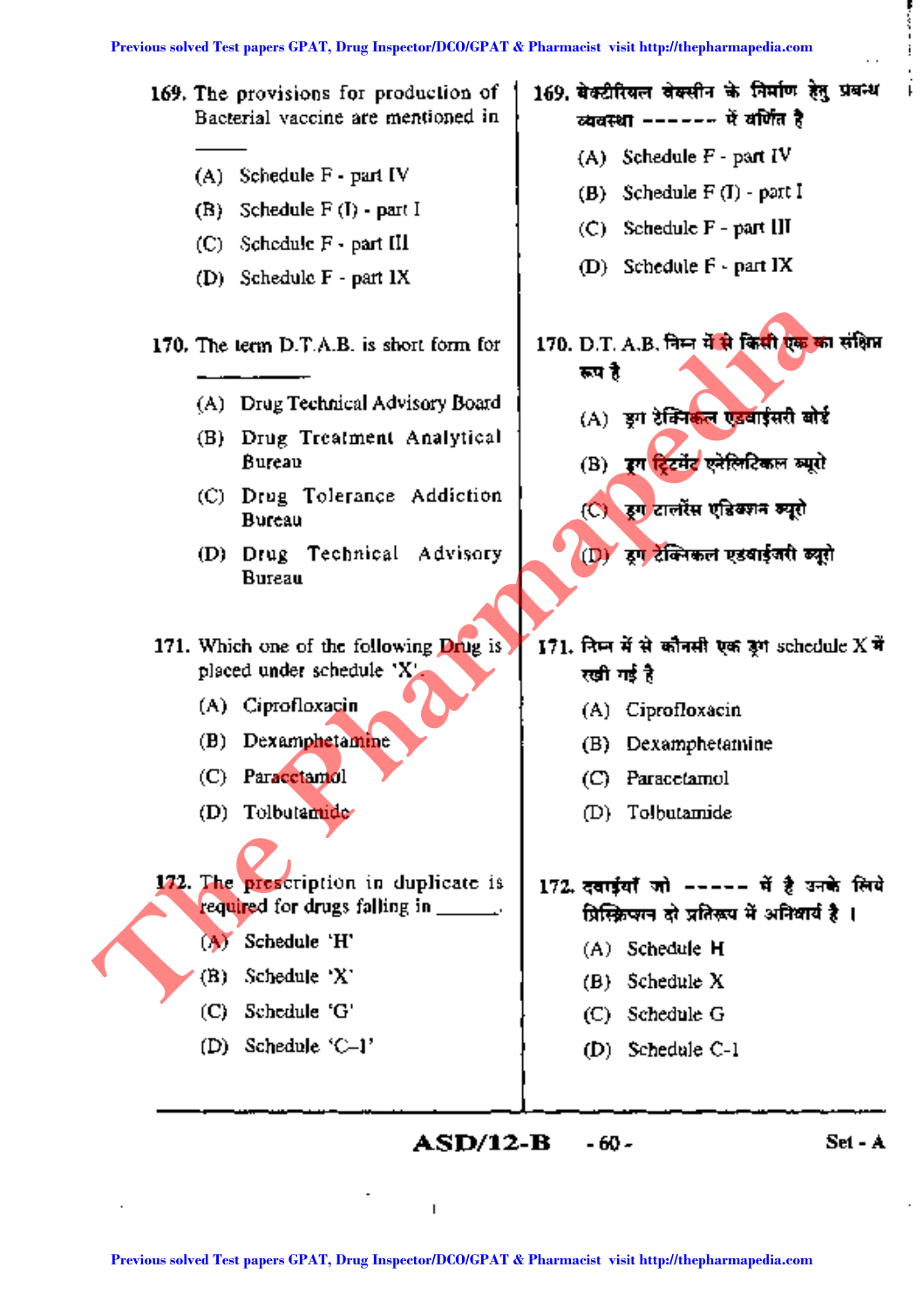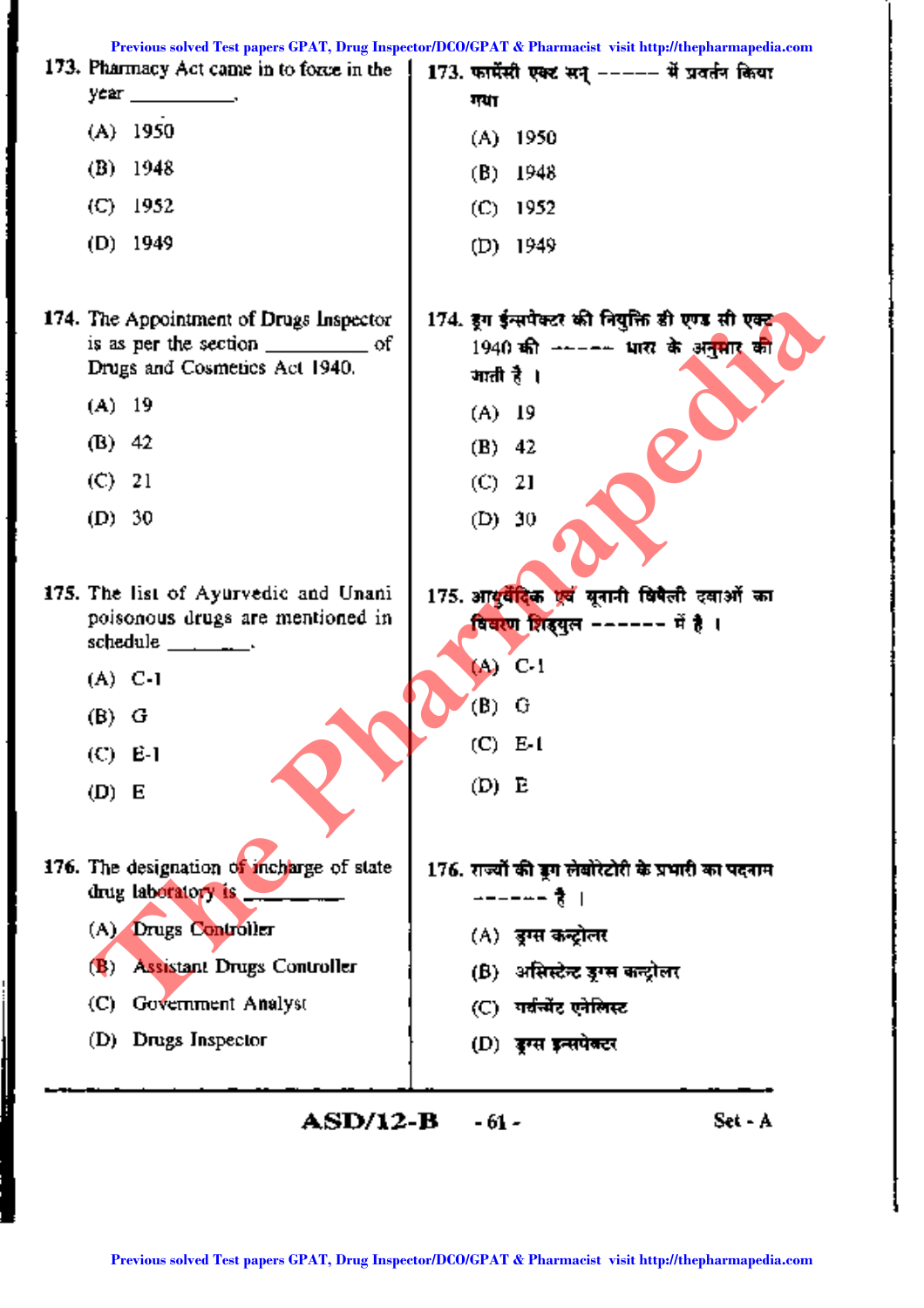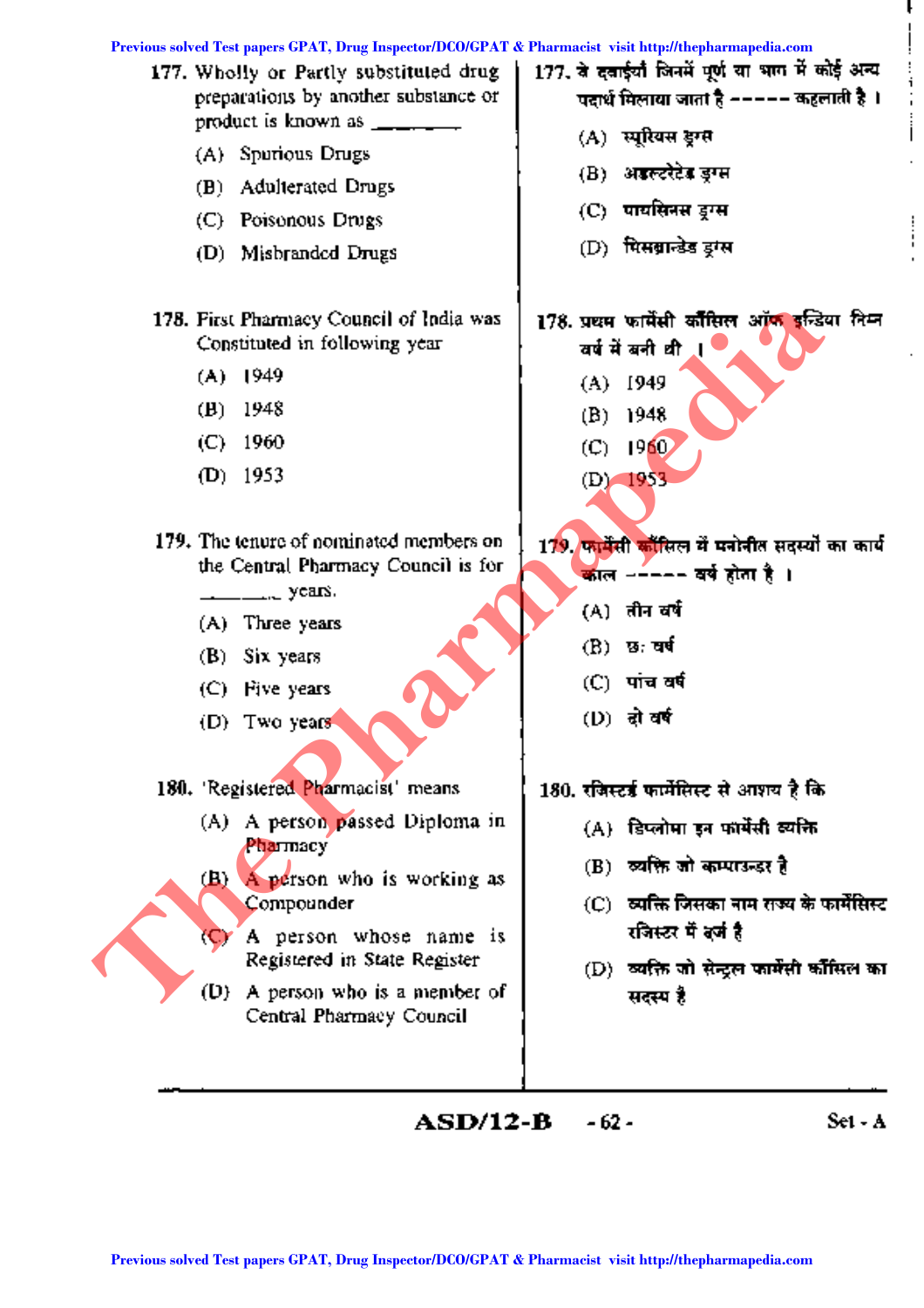|                   | Previous solved Test papers GPAT, Drug Inspector/DCO/GPAT & Pharmacist visit http://thepharmapedia.com<br>181. Two Electrons occupying the same<br>orbital have different |        | 181. दो इलेक्ट्रोन जो समान परिधि में है उनमें निम्न<br>विभिन्नता होती है । |         |
|-------------------|---------------------------------------------------------------------------------------------------------------------------------------------------------------------------|--------|----------------------------------------------------------------------------|---------|
|                   | (A) Principal Quantum Number                                                                                                                                              |        | (A) प्रिंसिपल क्वान्टम नंबर                                                |         |
| (B) -             | Azimuthal Quantum Number                                                                                                                                                  |        | (B) एजिम्थल क्यान्टम नंबर                                                  |         |
|                   | (C) Magnetic Quantum Number                                                                                                                                               |        | (C)   मैगनेटिक क्वान्टम नंबर                                               |         |
|                   | (D) Spin Quantum Number                                                                                                                                                   |        | (D) स्पिन <del>बदा</del> न्टम नंबर                                         |         |
| state are         | 182. Silicon and Germanium in the purc                                                                                                                                    |        | 182. जुद्ध अवस्था में सिलिकोन और जरमैनियम<br>निम्न गुण प्रदर्शित करते है – |         |
|                   | (A) Non-Conductors                                                                                                                                                        |        | (A) अचालक                                                                  |         |
|                   | (B) Good Conductors                                                                                                                                                       |        | (B) सुथालक                                                                 |         |
| (C).              | Metallic Conductors                                                                                                                                                       |        | (C) धातुई चालक                                                             |         |
|                   | (D) Metal Complexes                                                                                                                                                       |        | (D) धातू कॉम्प्ले <del>य</del> स                                           |         |
|                   |                                                                                                                                                                           |        |                                                                            |         |
| to as             | 183. The water free from all ions is referred                                                                                                                             |        | 183. सभी अध्यन से मुक्त जल कहलाता है -                                     |         |
|                   | (A) Heavy water                                                                                                                                                           | (A)    | भा <mark>री</mark> जल                                                      |         |
|                   | (B) Concentrated water                                                                                                                                                    | (B)    | सांद्र जल                                                                  |         |
| (C)               | Mineral water                                                                                                                                                             | (C)    | लवणीय जल                                                                   |         |
|                   | (D) Demineralized water                                                                                                                                                   |        | (D) अलवणीय जल                                                              |         |
|                   | 184. The resultant colour for the limit test<br>for lead is                                                                                                               |        | 184. सीसे (लेड) के लिमिट टैस्ट में परिणामीय रंग<br>होता है –               |         |
|                   | $(A)$ Red                                                                                                                                                                 |        | (A) लाल                                                                    |         |
| (B)               | Green                                                                                                                                                                     | (B)    | हरा                                                                        |         |
| $\left( 2\right)$ | Violet                                                                                                                                                                    | (C).   | र्वगनी                                                                     |         |
| (D)               | Orange                                                                                                                                                                    |        | (D) संतरी                                                                  |         |
|                   |                                                                                                                                                                           |        |                                                                            |         |
|                   | ASD/12-B                                                                                                                                                                  | - 63 - |                                                                            | Set - A |
|                   | Previous solved Test papers GPAT, Drug Inspector/DCO/GPAT & Pharmacist visit http://thepharmapedia.com                                                                    |        |                                                                            |         |

Ļ

š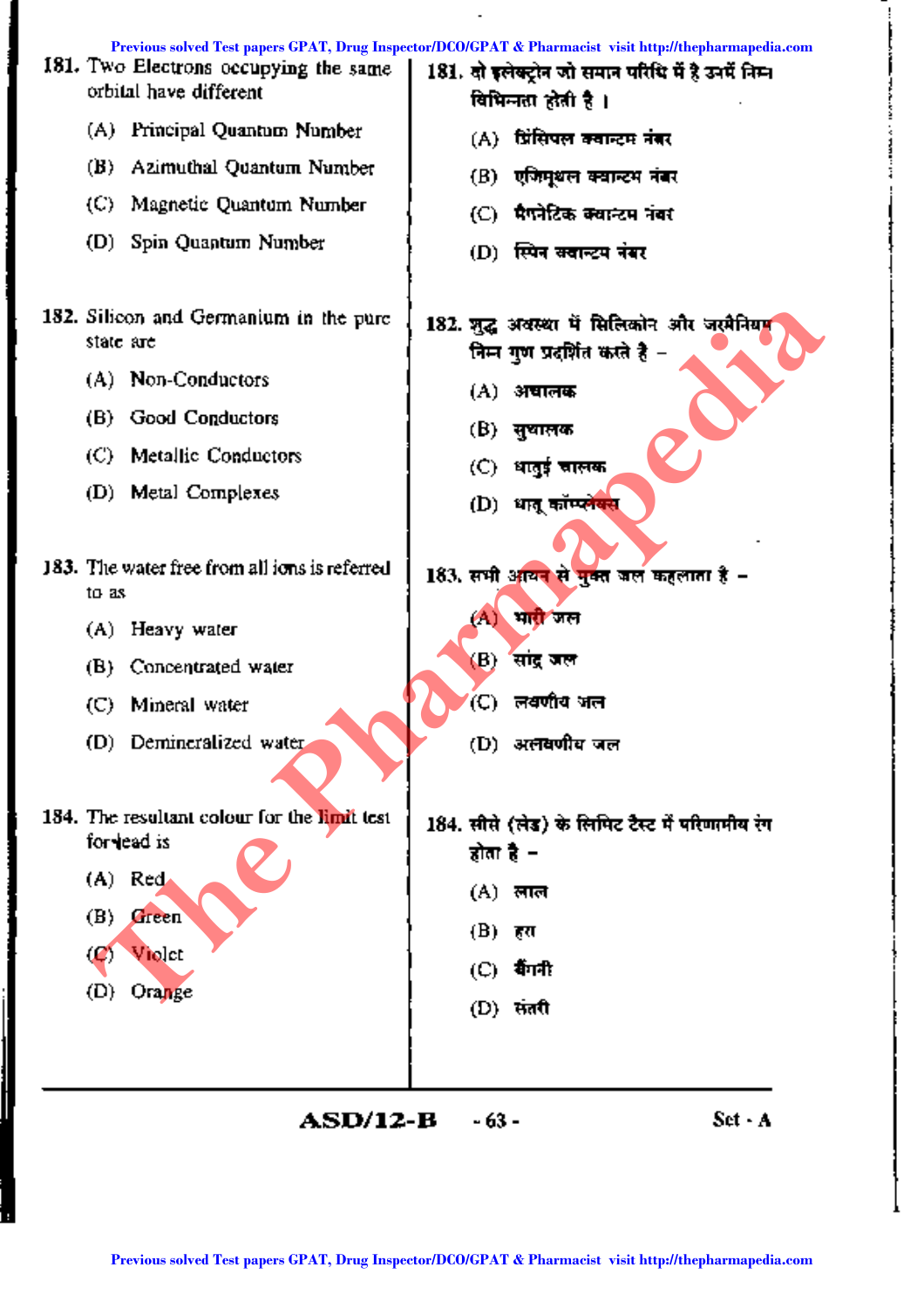

 $ASD/12-B$  $-64-$   $Set - A$ 

į.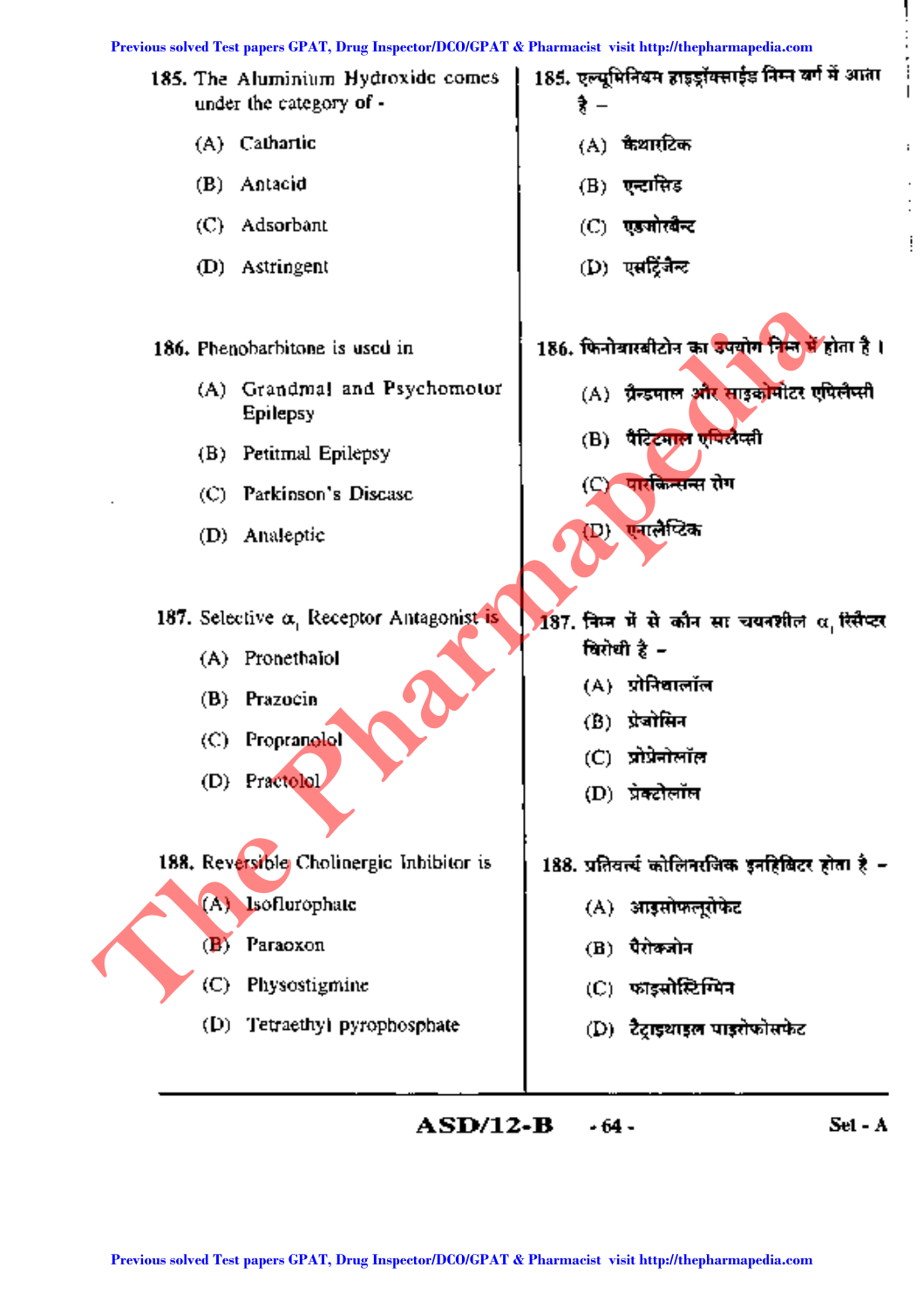Previous solved Test papers GPAT, Drug Inspector/DCO/GPAT & Pharmacist visit http://thepharmapedia.com

ŧι

(A)

(B)

 $\mathbf{C}$ 

(D)

189. बैन्जीलाइल कारवोकोलीन की संरचना होती

ö

190. मैटाडाइसल्फोमाईल बैन्जीन निम्न R ग्रुप होने

पर अपना अधिकतम डाईयरेटिक कार्य दिखाती

СH.

ĊН.

CH,

ĊН,

CЛ.

ċл,

⊾≿≂α9.

cн

 $C - CH$ ĊН.

 $-0 - CH - CH_2 - CH_1$ 

 $Q - CH - CH_1 - C - CH_2$ 

OН

- 0 - CH. - CH.

 $-0 - C H_1 - CH_2$ 

189. The structure of Benzilyl carbocholine İS



- $-c cH CH CH cH$  $(D)$
- 190. Maximum Diuretic Activity of metadisulfamoyi benzene is shown when the R group is



 $ASD/12-B$  $-65 -$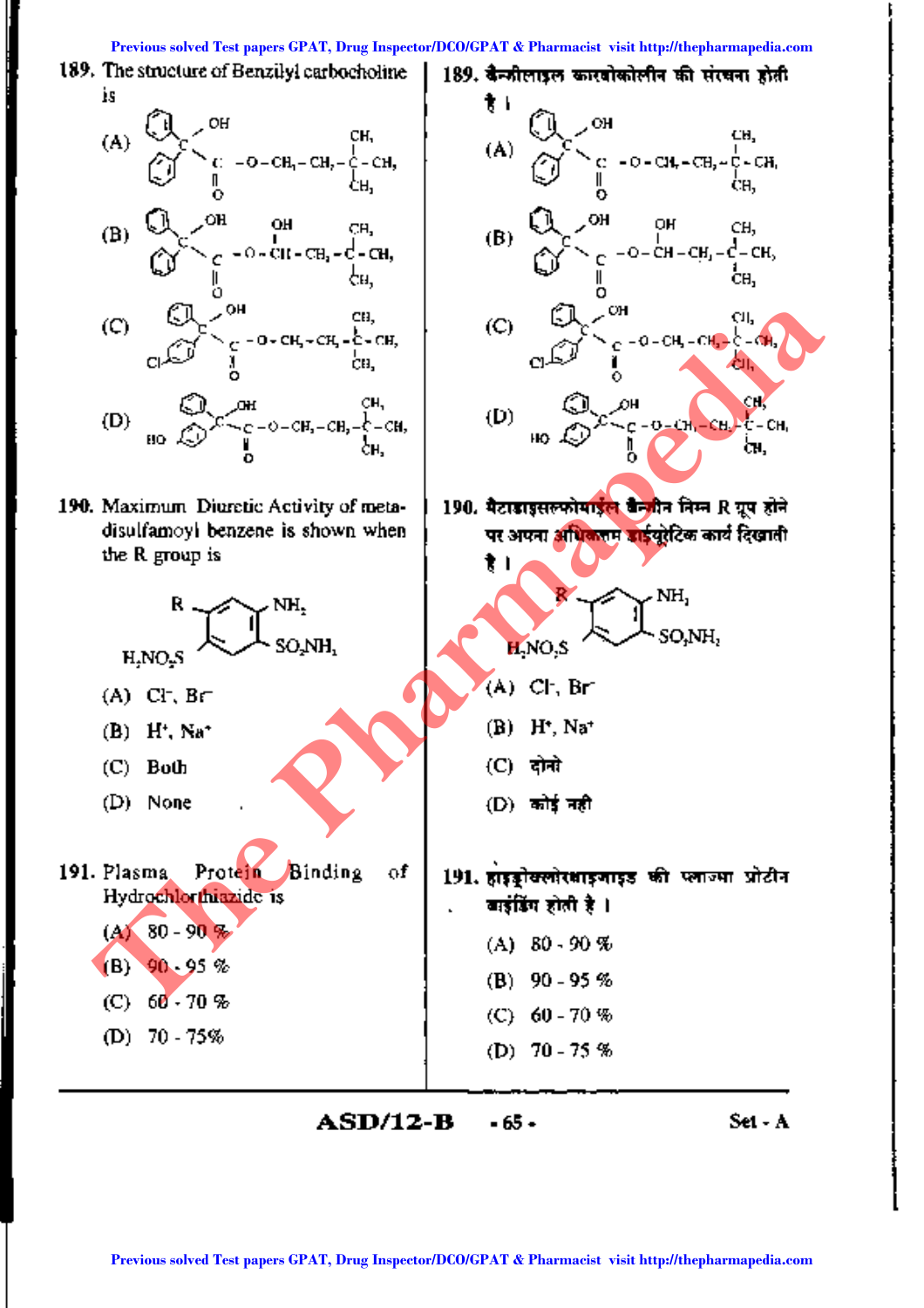| 192. When Morphine is heated at 140°C<br>under Pressure with strong Hydro-<br>chlorie acid it converts into<br>(A) Morphinone<br>Apomorphine<br>(B)<br>(C) Codeine<br>$(D)$ Oxymorphine                                                                                                                                                                                                                                                                                                                                                                                                                                                                                                                                                                                                                                               | 192. जब मोरफिन को तीव हाइड्रोक्लोरिक अम्ल<br>के साथ दबाव में 140°C पर गर्म किया जाता<br>है तो यह कदल जाती है –<br>मरेरफिनोन<br>(A)<br>एपोमोरफिन<br>(B)<br>कोडीन<br>$\left($ C)<br>आक्सीयोरफिन<br>(D) -                                                                                                                                                                                                                                                                                                                                                                                                                                                                                                                                                                                                           |
|---------------------------------------------------------------------------------------------------------------------------------------------------------------------------------------------------------------------------------------------------------------------------------------------------------------------------------------------------------------------------------------------------------------------------------------------------------------------------------------------------------------------------------------------------------------------------------------------------------------------------------------------------------------------------------------------------------------------------------------------------------------------------------------------------------------------------------------|------------------------------------------------------------------------------------------------------------------------------------------------------------------------------------------------------------------------------------------------------------------------------------------------------------------------------------------------------------------------------------------------------------------------------------------------------------------------------------------------------------------------------------------------------------------------------------------------------------------------------------------------------------------------------------------------------------------------------------------------------------------------------------------------------------------|
| 193. Choose the IUPAC name of<br>Carbamazepine<br>(A) $5-(3-$ (dimethyl amino) ethyl)<br>$10 - 11$ dihydro $-5$ H dibenz<br>$(b, f)$ azepine<br>(B) 5 H dibenz (b, f) azepine - $5 -$<br>carboxamide<br>(C) 5 H dibenz (b, f) azepine $-5$ -<br>acid chloride<br>(D) 5 [3- dimethyl amino propyl]<br>10-11 dihydro - 5 H dibenz<br>$(b, f)$ azepine<br>194. Which one of the following is not a<br>pharmacological effect of Morphine?<br>(A) Constriction of pupil <sup>2</sup><br>(B) CNS Depression<br>(C) Diarrhoea<br>(D) Respiratory Depression<br>195. The gonadal harmones like estrogens,<br>androgens and progestins bind with.<br>(A) Receptors located in the<br>cytoplasm<br>(B) Receptors located in the nucleus<br>of the cell<br>Receptors located in the<br>(C).<br>contractile vacuoles<br>None of the above<br>(D) | 193. कारदैमजैपिन के IUPAC नाम का चयन करो<br>(A) 5-[3- (डाइमिथाइल अमाइनो) इधाइल]<br>10 - 11 डाइहाड्रो -5 एच डाइवेल्ज (h,f)<br>एमेपिन<br>5 एच डाइकेला (b,f) एजेपिन - 5 -<br>$\bf{(B)}$<br>कार <mark>बोक्सामाइड</mark><br>(C) 5 एच डाइबैन्ज (b,f) एजेपिन - 5 -<br>एसिडक्लोराइड<br>ऽ 3- डाइमिश्चाइल एमिनो प्रोपाइल)<br>(D)<br>10-11 डाइहाइड्रो - 5 एच डाइबैन्ज (b,f).<br>एजेपिन<br>194. निम्न में से कौन सा मॉरफीन का<br>फारमाकोलोजिकल कार्य नहीं है ।<br>(A) अखिकी पुतली का सिकुइना<br>(B) सीएन एस डिप्रैशन<br>(C) ज्ञायरिया<br>(D) रैस्पोरेटरी डिप्रैशन<br>195. इस्ट्रोजन एन्डोजन और प्रोजैस्टिन जैसे गोनेइल<br>हास्मोनस निम्न से जुड्ते है ∤<br>(A) रिसैप्टर जो साइटोप्लाज्म में है<br>(B) रिसैप्टर जो कोशिका के नाथिक में है<br>(C) - रिसैप्टर जो कोनट्रैक्टाइल वैक्योलस में<br>रै ।<br>(D) इनमें से कोई भी नहीं |
| ASD/12-B                                                                                                                                                                                                                                                                                                                                                                                                                                                                                                                                                                                                                                                                                                                                                                                                                              | Set - $\Lambda$<br>- 66 -                                                                                                                                                                                                                                                                                                                                                                                                                                                                                                                                                                                                                                                                                                                                                                                        |

ţ

 $\cdot$  $\mathop{\textstyle\bigcup}\limits_{i}$ 

> l,  $\ddot{\phantom{0}}$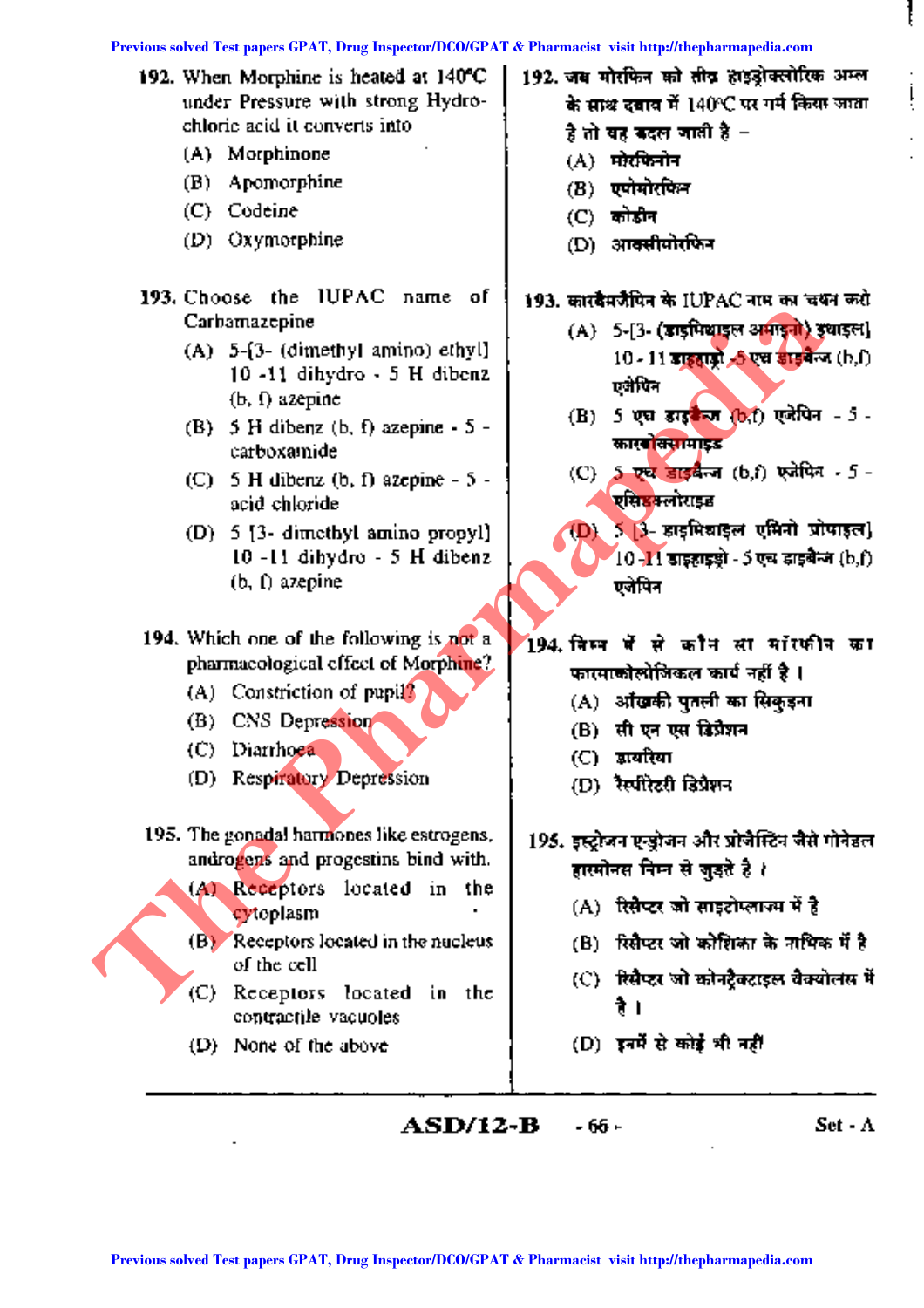| 196. How many optical isomers are                      | Previous solved Test papers GPAT, Drug Inspector/DCO/GPAT & Pharmacist visit http://thepharmapedia.com<br>196. लैक्टिक एसिड के कितने सम्भावित आप्टिकल |
|--------------------------------------------------------|-------------------------------------------------------------------------------------------------------------------------------------------------------|
| possible for lactic acid                               | आइसोमर है ।                                                                                                                                           |
| (A) 2                                                  |                                                                                                                                                       |
| $(B)$ 4.                                               | (A) 2                                                                                                                                                 |
| (C) 6                                                  | (B)<br>4                                                                                                                                              |
| (D) 8                                                  | $(C)$ 6<br>(D) $8$                                                                                                                                    |
|                                                        |                                                                                                                                                       |
| 197. Which of the following classes of                 | 197. निम्न में से कौन सी श्रेणी के बीगिक सल्फ्यूरिक                                                                                                   |
| compounds are unreactive towards                       |                                                                                                                                                       |
| Sulphuric Acid                                         | एसिड के प्रति अक्रियाशील होते है ।                                                                                                                    |
| (A) Alkanes                                            | (A) एल्केन                                                                                                                                            |
| (B) Alcohols                                           | (B) एल्ख्वोहल                                                                                                                                         |
| (C) Alkenes                                            | (C) -<br>एल्कीन                                                                                                                                       |
| (D) Alkynes                                            | (D) एल्काइन                                                                                                                                           |
|                                                        |                                                                                                                                                       |
| 198. Which of the following compounds                  | 198. निम्न में से कौन से ब्रांगिक के प्लेनर अणु होते                                                                                                  |
| have planer molecules                                  | है ।                                                                                                                                                  |
| $(A)$ 1, 3 - Butadiene                                 | (A) 1, 3 व्युटाइइन                                                                                                                                    |
| (B) Dimethyl Ether                                     | बाइमिथाइल इथर<br>(B)                                                                                                                                  |
| $(C) \quad I$ - Butene                                 | <b>। न्यु</b> टोन<br>(C).                                                                                                                             |
| (D) Allene                                             | $(D)$ एण्लीन                                                                                                                                          |
|                                                        |                                                                                                                                                       |
| 199. Which of the bonds in ethyl alcohol               | 199, निम्न में से इथाइल एल्फोहल का कौन सा                                                                                                             |
| (CH <sub>3</sub> CH <sub>3</sub> OH) will most readily | बांड शीग्रता से हैट्रेलिटिक बांड फिअन करता                                                                                                            |
| undergo heterolytic bond fission?                      | है ।                                                                                                                                                  |
| $(A)$ O - H                                            | (A) O-H                                                                                                                                               |
| $(B)$ $C - H$                                          | $(B)$ $C - H$                                                                                                                                         |
| $(C) C = 0$                                            | $(C)$ $C - O$                                                                                                                                         |
| $(D)$ $C - C$                                          | $(D)$ C - C                                                                                                                                           |
|                                                        |                                                                                                                                                       |
| 200. The reaction of Ethanol with one                  | 200, एथेनाल के साथ एक इक्वीवेलेंट मेथेनॉल और                                                                                                          |
| equivalent of methanol and a trace of                  | अत्यल्प निम्न यात्रा में एसिड की निम्न क्रिया                                                                                                         |
| an acid will give.                                     | होती है ।                                                                                                                                             |
| (A) Acetal                                             | (A) एसिटल                                                                                                                                             |
| Hemiacctal<br>(B)                                      | हेमीएसिटल<br>(B)                                                                                                                                      |
| (C) Ketal                                              | कीटल<br>(C) -                                                                                                                                         |
| (D) Hemiketal                                          | (D) हेमीकीटल                                                                                                                                          |
|                                                        |                                                                                                                                                       |

j

 $\mathbf{r}$ 

 $\overline{\phantom{a}}$ 

 $ASD/12-B - 67$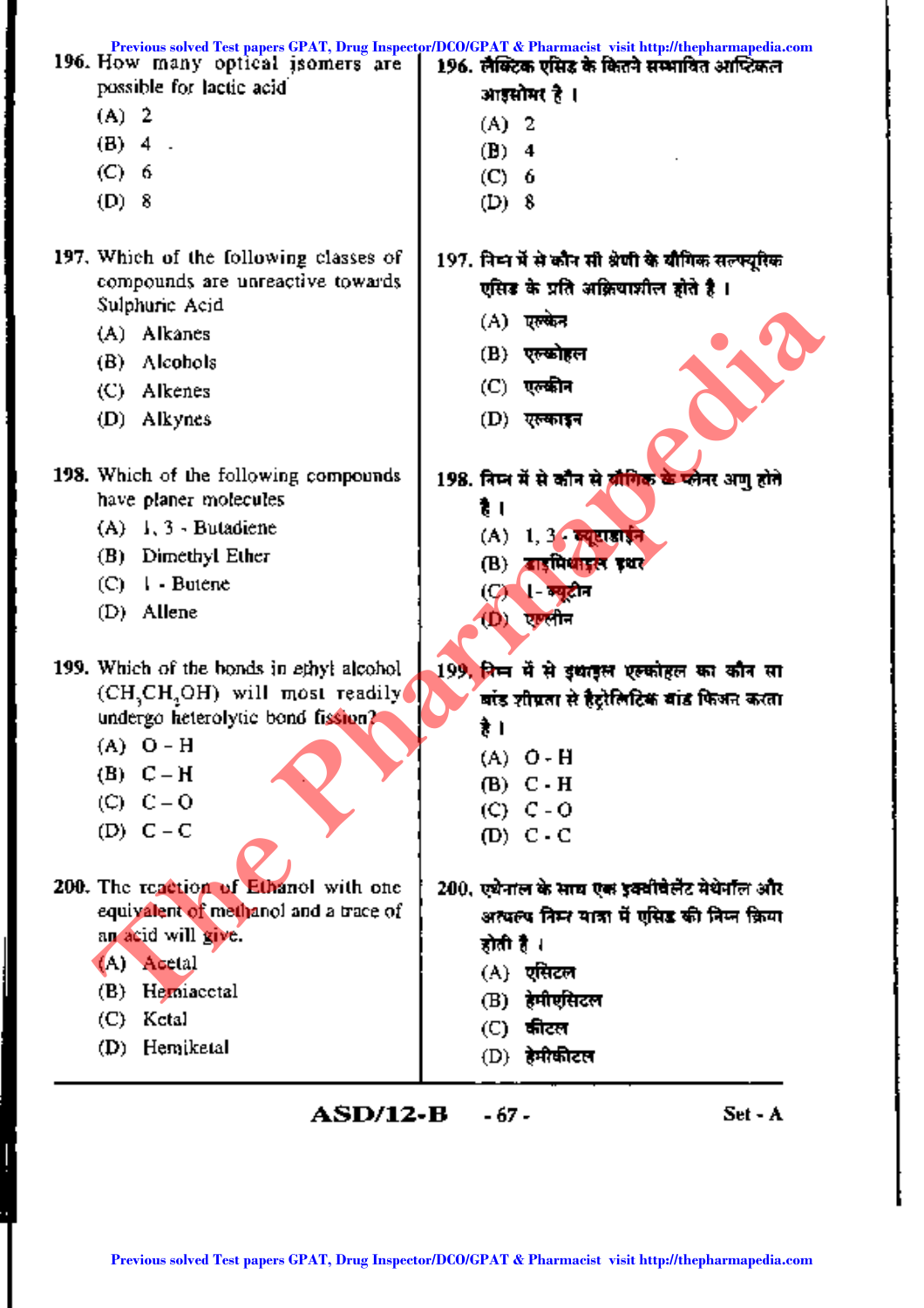**Previous solved Test papers GPAT, Drug Inspector/DCO/GPAT & Pharmacist visit http://thepharmapedia.com**

# Space for Rough Work / एक कार्य के लिये जगह

ASD/12-B ~68- Set - A

 $\frac{1}{1}$ 

 $\ddot{\phantom{0}}$  $\ddot{\phantom{0}}$ 

 $\begin{array}{c} \bullet & \bullet & \bullet \\ \bullet & \bullet & \bullet \\ \bullet & \bullet & \bullet \\ \bullet & \bullet & \bullet \end{array}$ 

ŀ

ŧ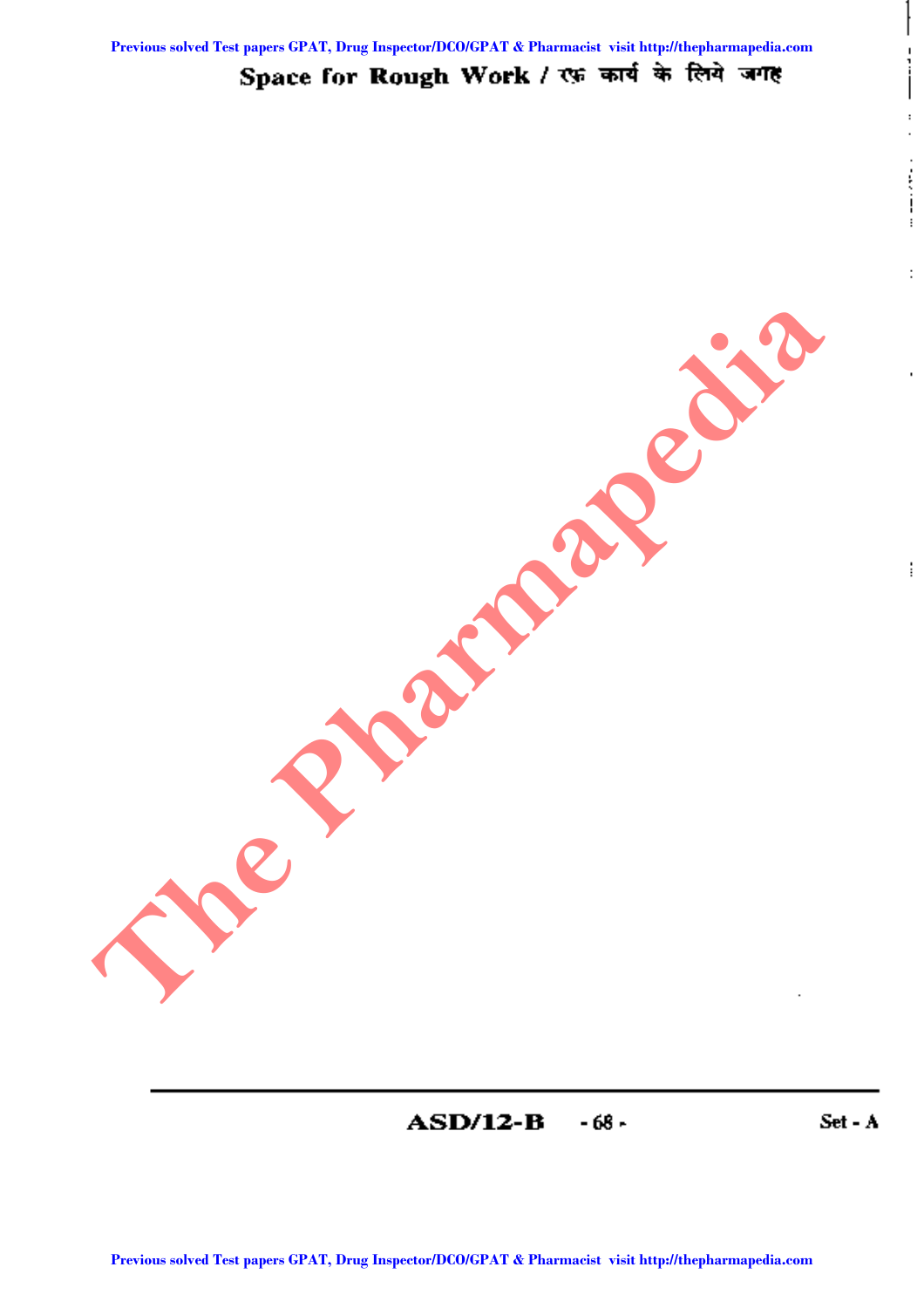# Space for Rough Work / रफ़ कार्य के लिये जगह

 $\mathbf{ASD}/12 - \mathbf{B}$   $\sim$  69- Set-A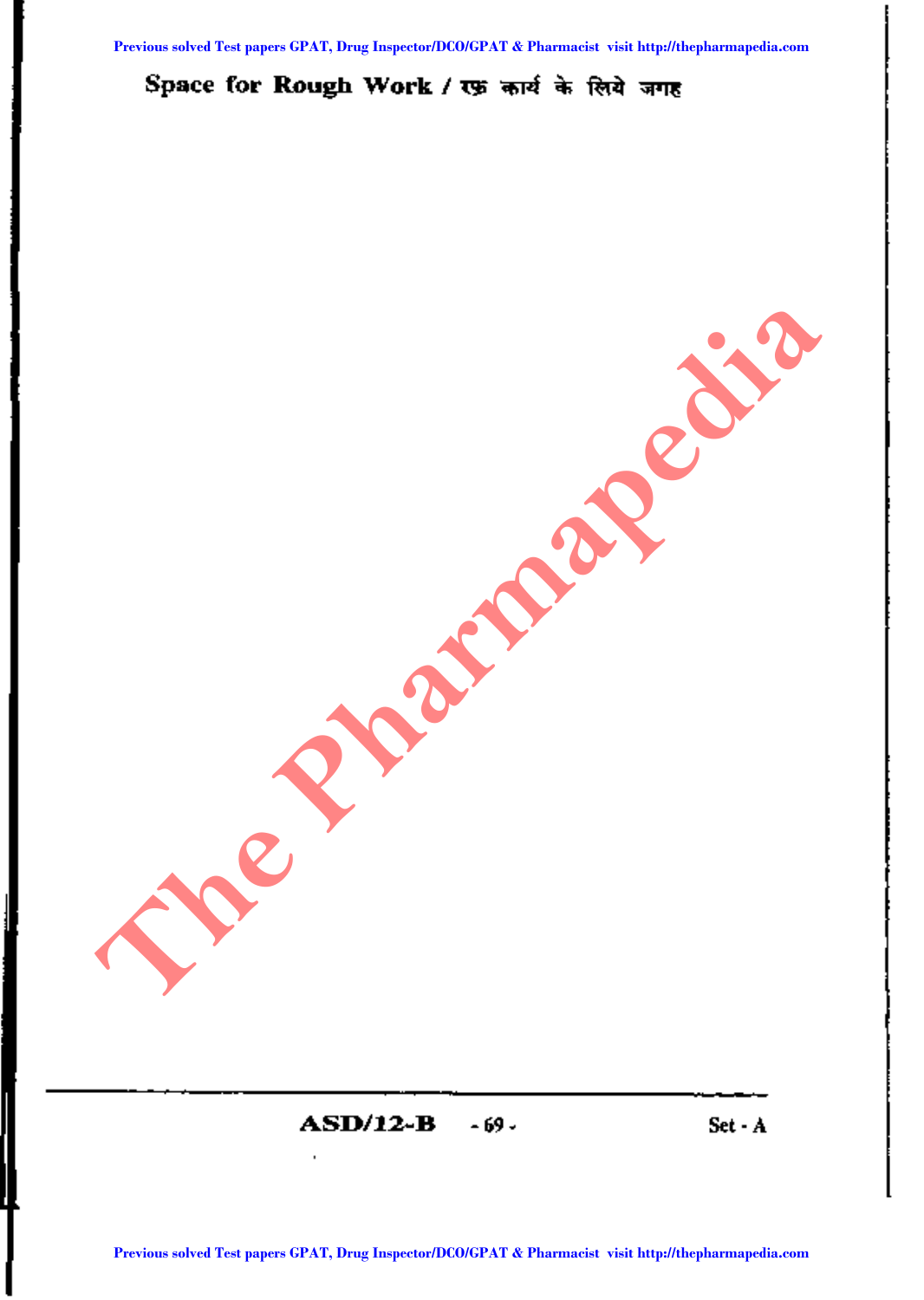# Space for Rough Work / रफ़ कार्य के लिये जगह

ASD/12-B -70 - Set - A

÷, į

 $\vdots$ 

 $\mathbf{L}$ 

ł.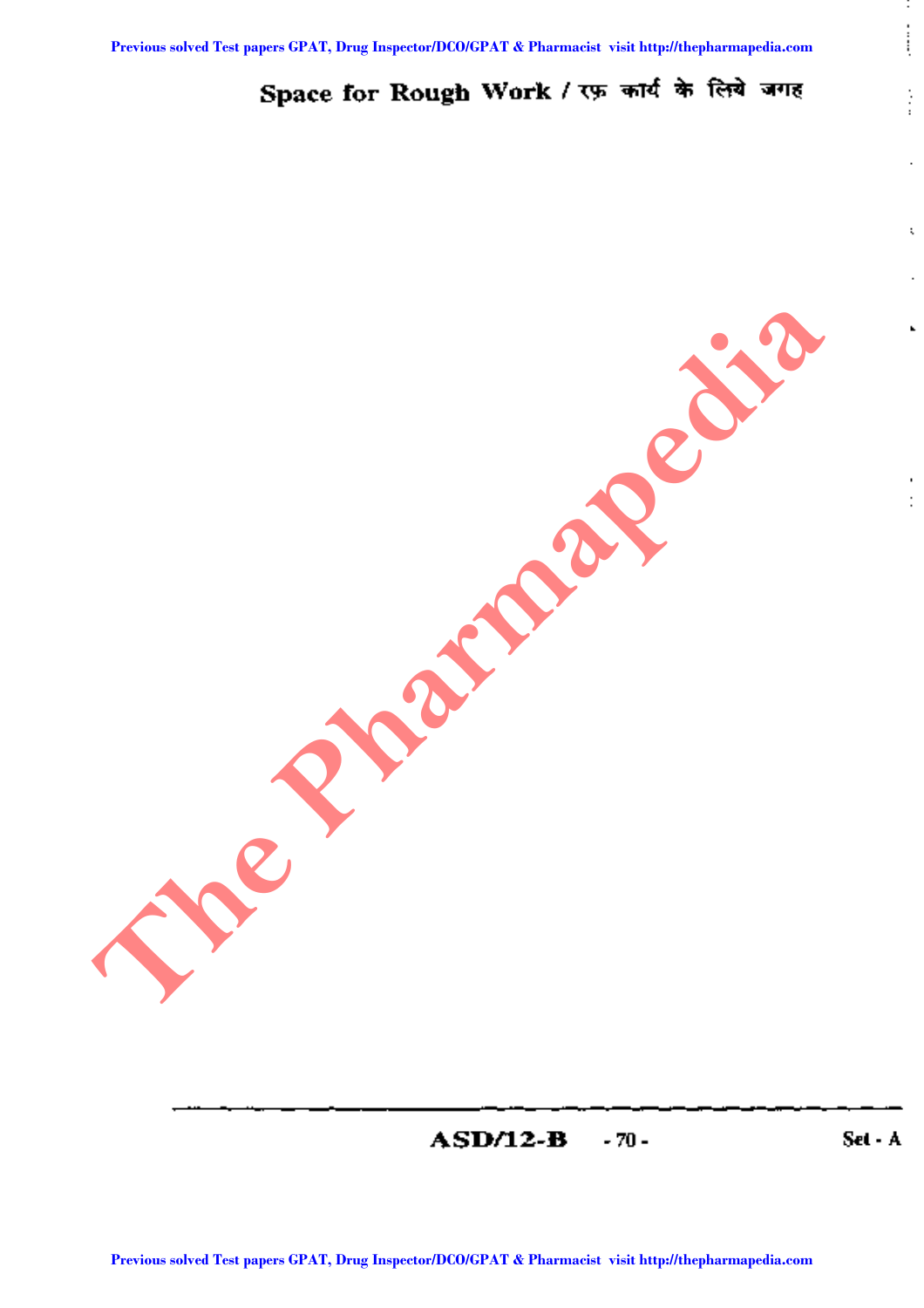

ASD/12-B - 71- Set-A **Predictor Solved Test papers Commenced Test papers Commenced Test papers Grand Test papers Commenced Test papers Commenced Test papers Commenced Test papers Commenced Test papers Commenced Test papers Commenced Test paper**